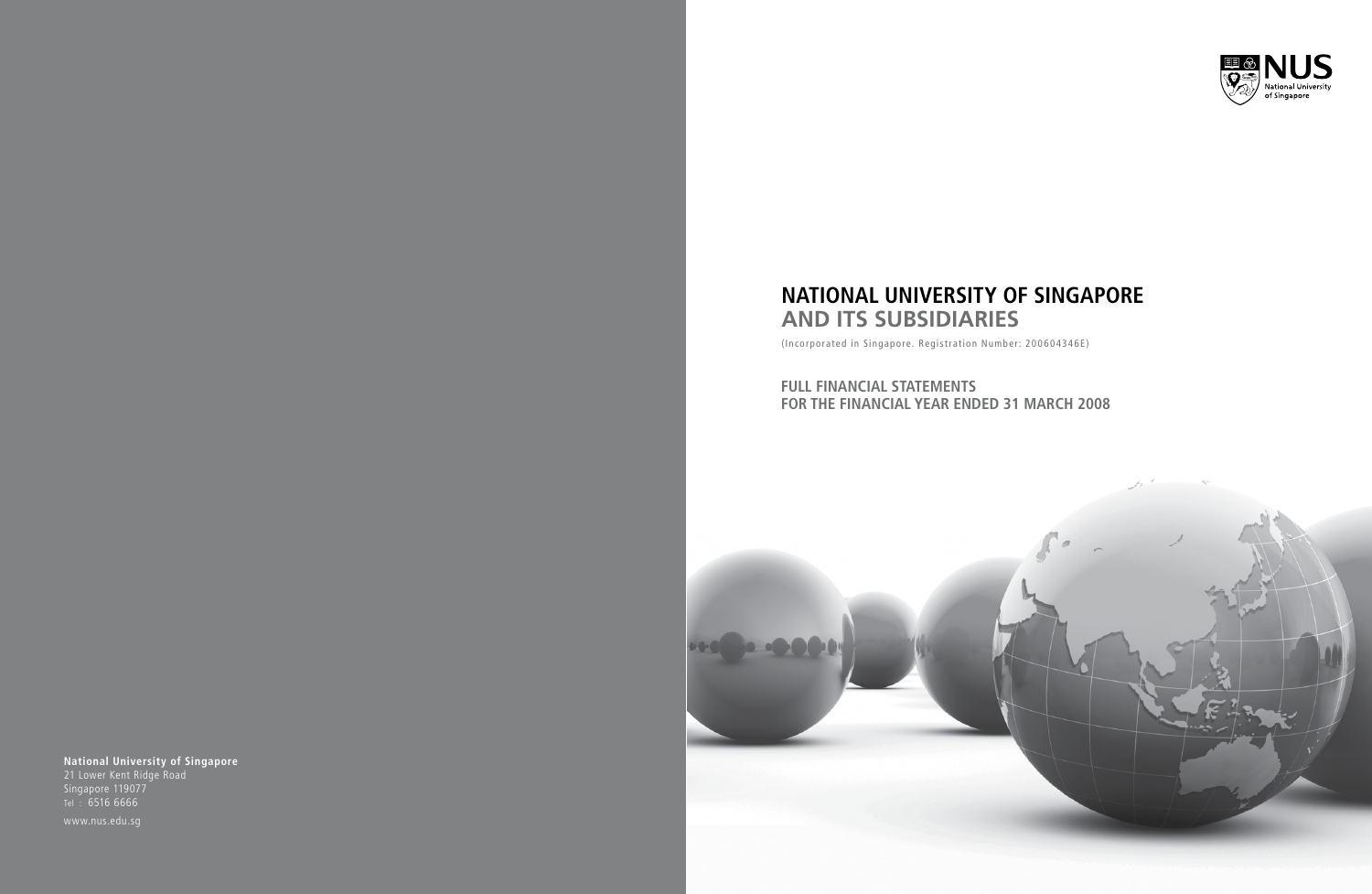# **TRUSTEES' REPORT AND CONSOLIDATED FINANCIAL STATEMENTS FOR THE FINANCIAL YEAR ENDED 31 MARCH 2008**

|                                             | Page           |
|---------------------------------------------|----------------|
| Report of the Trustees                      | $2 - 3$        |
| Statement by Trustees                       | $\overline{4}$ |
| Independent Auditors' Report                | 5              |
| <b>Balance Sheets</b>                       | $6 - 7$        |
| Income and Expenditure Statements           | $8 - 9$        |
| Statements of Changes in Funds and Reserves | $10 - 11$      |
| Consolidated Cash Flow Statement            | $12 - 13$      |
| Notes to the Financial Statements           | 14 - 54        |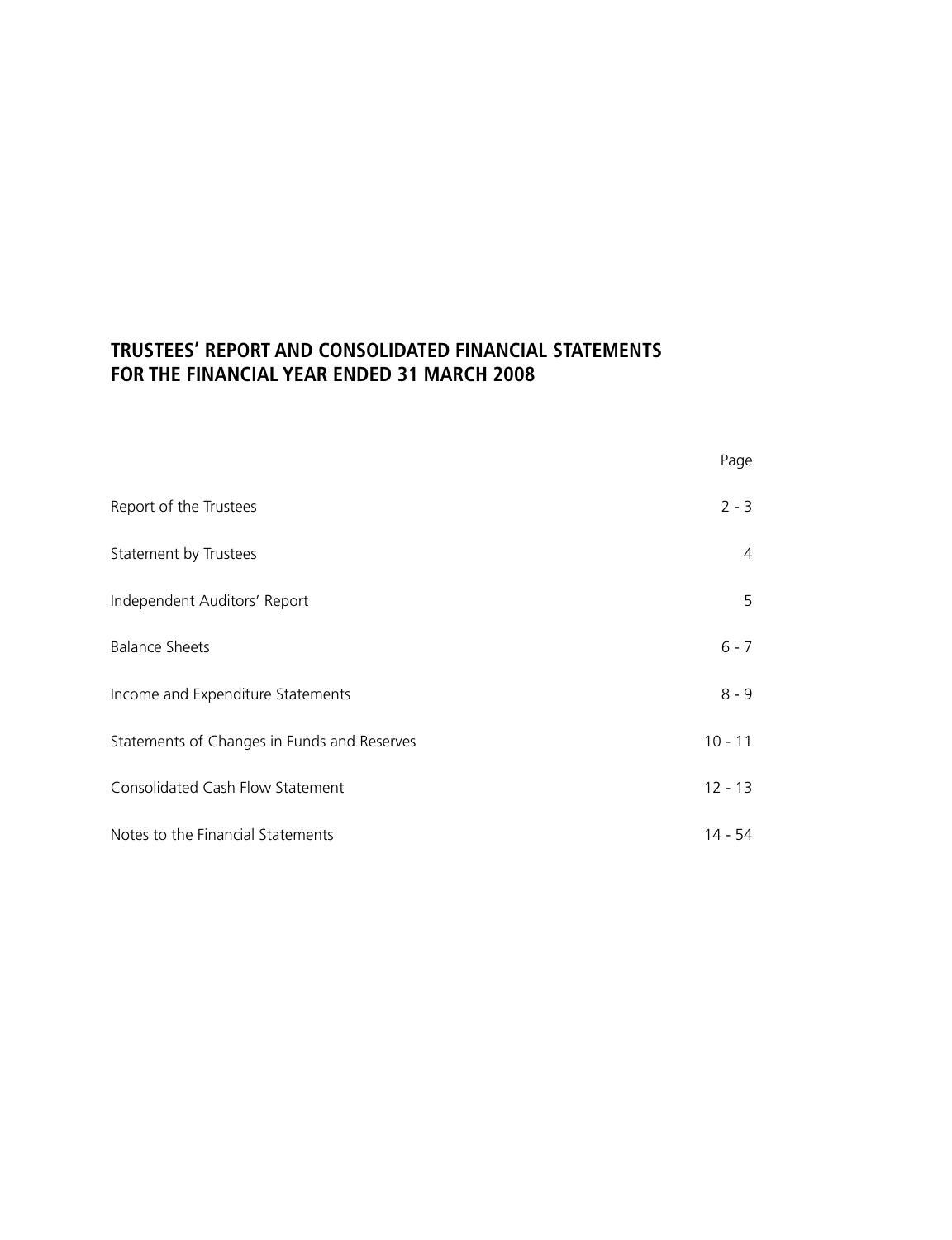REPORT OF THE TRUSTEES (cont'd)

# **Trustees' interests in shares or debentures**

As the Company is a company limited by guarantee and not having a share capital, there are no matters to be disclosed under Section 201(6)(g), Section 201(6A)(h), Section 201(11) and Section 201(12) of the Companies Act, Cap 50.

The Trustees of the Company at the end of the financial year have no interest in the share capital (including any share options) and debentures of the Company's related corporations as recorded in the register of the directors' shareholdings kept by the Company's related corporations under Section 164 of the Singapore Companies Act.

Mr Wong Ngit Liong Professor Shih Choon Fong Trustee Trustee

# **Trustees contractual benefits**

 Mr Wong Ngit Liong - Chairman Professor Shih Choon Fong Professor Tan Chorh Chuan Mr Hsieh Fu Hua Ms Elim Chew Soo Gim Mr Lucas Chow Wing Keung Mr Edward Alec D'Silva Professor Olaf Kubler Mr Lee Tzu Yang Mr James Loh Sinn Yuk Ms Olivia Lum Ooi Lin Mr Paul Ma Kah Woh Mr Chandra Mohan K Nair Mr Philip Ng Chee Tat LG (NS) Ng Yat Chung Professor Saw Swee Hock Mr Lucien Wong Yuen Kuai Mdm Halimah Bte Yacob Mr Goh Yew Lin (Appointed on 1 April 2008) Mr Han Fook Kwang (Appointed on 1 April 2008) Mdm Kay Kuok Oon Kwong (Appointed on 1 April 2008) Dr Edison Liu Tak-Bun (Appointed on 1 April 2008) Mr Phillip Tan Eng Seong (Appointed on 1 April 2008) Ms Yeoh Chee Yan (Appointed on 14 July 2008)

Since the beginning of the financial year, no Trustee has received or become entitled to receive a benefit which is required to be disclosed under Section 201(8) of the Singapore Companies Act, by reason of a contract made by the Company or a related corporation with the Trustee or with a firm of which he/she is a member or with a company in which he/she has a substantial financial interest except for salaries, bonuses and other benefits and transactions with corporations in which certain trustees have an interest as disclosed in the financial statements.

# **Auditors**

The auditors, Deloitte & Touche LLP, have expressed their willingness to accept re-appointment.

On behalf of the Trustees

17 July 2008

# REPORT OF THE TRUSTEES

The Board of Trustees are pleased to present their report to the members together with the audited consolidated financial statements of the National University of Singapore ("the Company") and its subsidiaries (collectively, "the Group") and balance sheet, income and expenditure statement and statement of changes in funds and reserves of the Company as of and for the financial year ended 31 March 2008.

# **Trustees**

The Trustees of the Company in office at the date of this report are:

# **Arrangements to enable Trustees to acquire shares and debentures**

Neither at the end of nor at any time during the financial year was the Company a party to any arrangement whose objects are, or one of whose object is, to enable the Trustees of the Company to acquire benefits by means of the acquisition of shares or debentures of the Company or any other body corporate.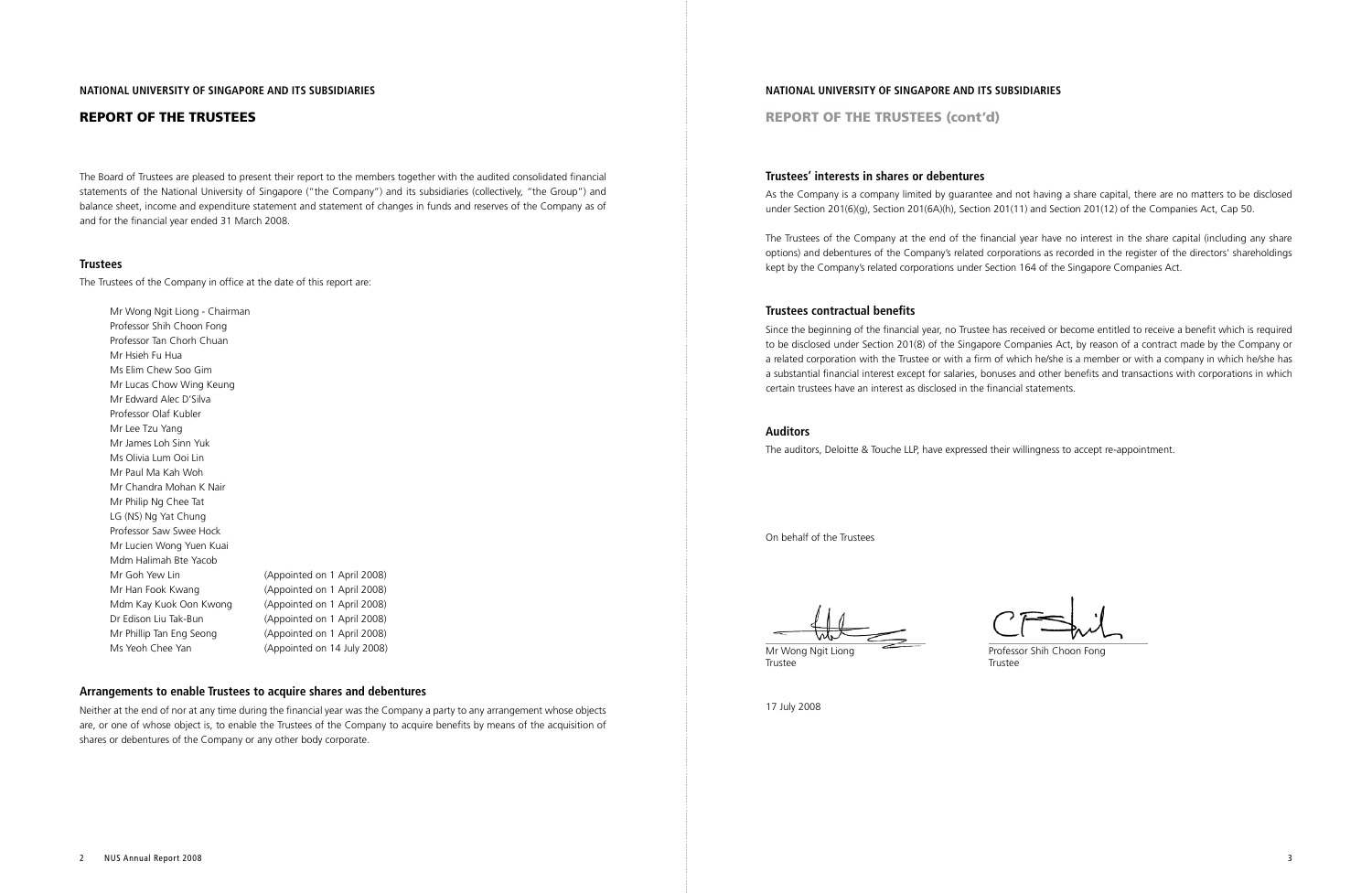# Independent Auditors' report TO the Board of Trustees of National University of Singapore

We have audited the accompanying financial statements of the National University of Singapore (the Company) and its subsidiaries (the Group) which comprise the balance sheets of the Group and the Company as at 31 March 2008, the income and expenditure statements and statements of changes in funds and reserves of the Group and the Company and cash flow statement of the Group for the financial period from 1 April 2007 to 31 March 2008, and a summary of significant accounting policies and other explanatory notes, as set out on pages 6 to 54.

# **Management's Responsibility for the Financial Statements**

Management is responsible for the preparation and fair presentation of these financial statements in accordance with Singapore Companies Act, Cap. 50 (the "Act") and Singapore Financial Reporting Standards. This responsibility includes devising and maintaining a system of internal accounting controls sufficient to provide a reasonable assurance that assets are safeguarded against loss from unauthorised use or disposition; and transactions are properly authorised and that they are recorded as necessary to permit the preparation of true and fair profit and loss accounts and balance sheets and to maintain accountability of assets; selecting and applying appropriate accounting policies; and making accounting estimates that are reasonable in the circumstances.

- (a) the consolidated financial statements of the Group and the balance sheet, income and expenditure statement and
- (b) the accounting and other records required by the Act to be kept by the Company and by those subsidiaries incorporated

# **Auditors' Responsibility**

Our responsibility is to express an opinion on these financial statements based on our audit. We conducted our audit in accordance with Singapore Standards on Auditing. Those standards require that we comply with ethical requirements and plan and perform the audit to obtain reasonable assurance whether the financial statements are free from material misstatement.

- the consolidated financial statements of the Group and the balance sheet, income and expenditure statement and statement of changes in funds and reserves of the Company as set out on pages 6 to 54 are drawn up so as to give a true and fair view of the state of affairs of the Group and of the Company as at 31 March 2008, and of the results, changes in funds and reserves of the Group and the Company and cash flows of the Group for the financial year from 1 April 2007 to 31 March 2008; and
- (b) at the date of this statement there are reasonable grounds to believe that the Company will be able to pay its debts when they fall due.

An audit involves performing procedures to obtain audit evidence about the amounts and disclosures in the financial statements. The procedures selected depend on the auditor's judgement, including the assessment of the risks of material misstatement of the financial statements, whether due to fraud or error. In making those risk assessments, the auditor considers internal control relevant to the entity's preparation and fair presentation of the financial statements in order to design audit procedures that are appropriate in the circumstances, but not for the purpose of expressing an opinion on the effectiveness of the entity's internal control. An audit also includes evaluating the appropriateness of accounting policies used and the reasonableness of accounting estimates made by Management, as well as evaluating the overall presentation of the financial statements. We believe that the audit evidence we have obtained is sufficient and appropriate to provide a basis for our audit opinion.

### **Opinion**

In our opinion,

statement of changes in funds and reserves of the Company are properly drawn up in accordance with the provisions of the Act and Singapore Financial Reporting Standards so as to give a true and fair view of the state of affairs of the Group and of the Company as at 31 March 2008 and of the results and changes in funds and reserves of the Group and the Company and cash flows of the Group for the financial period from 1 April 2007 to 31 March 2008; and

in Singapore of which we are the auditors have been properly kept in accordance with the provisions of the Act.

**Deloitte & Touche LLP** Public Accountants and Certified Public Accountants

Singapore 17 July 2008

# STATEMENT BY TRUSTEES

In the opinion of the Trustees,

On behalf of the Trustees

Trustee **Trustee** 

17 July 2008

Mr Wong Ngit Liong<br>
Trustee Manuscript Choon Fong<br>
Trustee Manuscript Choon Fong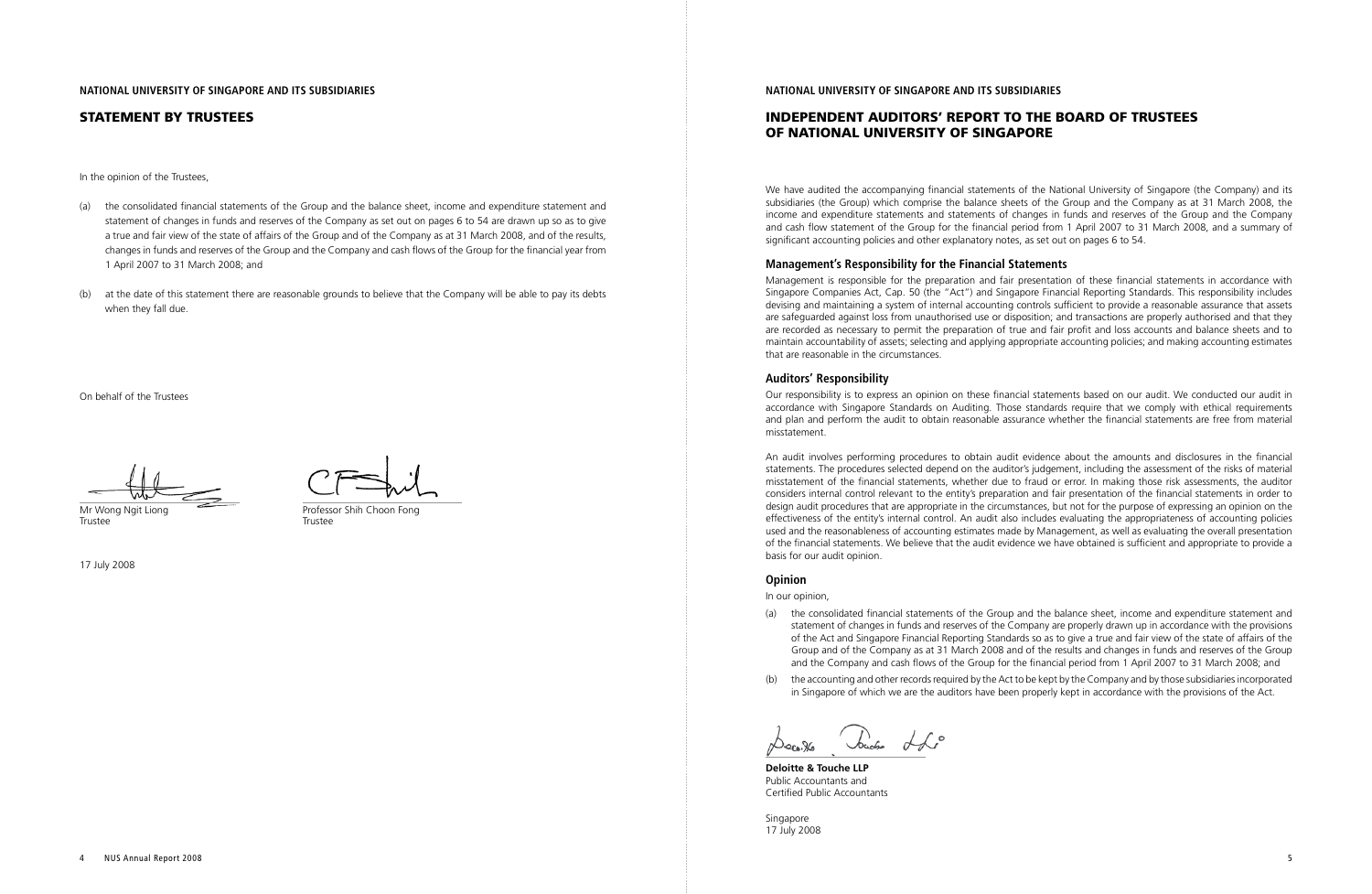# BALANCE SHEETS (cont'd) **AS AT 31 MARCH**

# CURRENT LIABILITIES

Creditors and accrued expenses Grants received in advance Derivative financial instruments Short-term loan

|             | <b>GROUP</b>   |                | <b>COMPANY</b> |                |  |  |
|-------------|----------------|----------------|----------------|----------------|--|--|
|             | 2008           | 2007           | 2008           | 2007           |  |  |
| <b>Note</b> | <b>S\$'000</b> | <b>S\$'000</b> | <b>S\$'000</b> | <b>S\$'000</b> |  |  |
|             |                |                |                |                |  |  |
|             |                |                |                |                |  |  |
| 23          | 188,462        | 260,592        | 185,254        | 259,155        |  |  |
|             | 57,859         | 95,945         | 55,616         | 92,370         |  |  |
| 13,14       | 1,619          | 3,770          | 1,619          | 3,770          |  |  |
| 24          | 170,495        |                | 170,495        |                |  |  |
|             | 418,435        | 360,307        | 412,984        | 355,295        |  |  |
|             |                |                |                |                |  |  |
| 25          | 1,245,054      | 1,269,489      | 1,243,211      | 1,267,948      |  |  |
| 26          | 237,821        | 223,283        | 237,821        | 223,283        |  |  |
|             | 1,482,875      | 1,492,772      | 1,481,032      | 1,491,231      |  |  |
|             |                |                |                |                |  |  |
|             | 1,901,310      | 1,853,079      | 1,894,016      | 1,846,526      |  |  |
|             |                |                |                |                |  |  |
|             | 3,752,607      | 3,394,865      | 3,740,776      | 3,306,942      |  |  |

# NON-CURRENT LIABILITIES

Deferred capital grants Advances from government for student loans

# **TOTAL LIABILITIES**

NET ASSETS **3,752,607 3,394,865 3,740,776 3,306,942**

The accompanying notes form an integral part of these financial statements.

# BALANCE SHEETS

**AS AT 31 MARCH**

|                                                                       |                | <b>GROUP</b>   |                | <b>COMPANY</b> |           |
|-----------------------------------------------------------------------|----------------|----------------|----------------|----------------|-----------|
|                                                                       |                | 2008           | 2007           | 2008           | 2007      |
|                                                                       | <b>Note</b>    | <b>S\$'000</b> | <b>S\$'000</b> | <b>S\$'000</b> | S\$'000   |
| <b>ACCUMULATED SURPLUS</b>                                            |                |                |                |                |           |
| <b>General Funds</b>                                                  |                | 632,096        | 782,289        | 605,138        | 759,517   |
| <b>Restricted Funds</b>                                               |                | 1,548,036      | 1,263,101      | 1,563,327      | 1,198,157 |
|                                                                       | 4              | 2,180,132      | 2,045,390      | 2,168,465      | 1,957,674 |
| <b>ENDOWMENT FUNDS</b>                                                | 5              | 1,447,252      | 1,286,456      | 1,446,992      | 1,286,456 |
| <b>CAPITAL PRESERVATION ACCOUNT</b>                                   | 5              | 124,275        | 67,782         | 124,275        | 67,782    |
| <b>INVESTMENT REVALUATION RESERVE</b>                                 |                | 1,054          | (4,970)        | 1,044          | (4,970)   |
| <b>TRANSLATION RESERVE</b>                                            |                | (106)          | 207            |                |           |
| <b>TOTAL EQUITY</b>                                                   |                | 3,752,607      | 3,394,865      | 3,740,776      | 3,306,942 |
|                                                                       |                |                |                |                |           |
| <b>NON-CURRENT ASSETS</b>                                             |                |                |                |                |           |
| Subsidiary companies                                                  | 6              |                |                | 200            | 200       |
| Associated companies                                                  | $\overline{7}$ | 35             | 172,597        |                | 89,898    |
| <b>Fixed assets</b>                                                   | 8              | 1,645,031      | 1,497,605      | 1,643,218      | 1,495,965 |
| Intangible assets                                                     | 9              | 11,789         | 11,878         | 11,691         | 11,878    |
| Held-to-maturity investments                                          | 10,14          | 500            | 500            | 500            | 500       |
| Available-for-sale investments                                        | 11,14          | 6,560          | 6,238          | 4,798          | 4,705     |
| Student loans (repayable after 12 months)                             | 15             | 193,472        | 184,321        | 193,472        | 184,321   |
| Long-term loan to subsidiary company                                  | 16             |                |                | 250            | 350       |
|                                                                       |                | 1,857,387      | 1,873,139      | 1,854,129      | 1,787,817 |
| <b>CURRENT ASSETS</b>                                                 |                |                |                |                |           |
| Student loans (repayable within 12 months)                            | 15             | 55,616         | 51,840         | 55,616         | 51,840    |
| <b>Debtors</b>                                                        | 17             | 473,273        | 581,552        | 471,657        | 580,312   |
| Consumable stores                                                     |                | 457            | 498            | 267            | 278       |
| Deposits and prepayments                                              | 18             | 20,219         | 13,530         | 20,006         | 13,303    |
| Amount owing by subsidiary company                                    | 16             |                |                | 255            | 3,459     |
| Amount owing by associated company                                    | 16             | 3              | 1,059          |                | 1,000     |
| Investments at fair value through income and<br>expenditure statement | 12,14          | 2,619,718      | 2,486,085      | 2,619,718      | 2,486,085 |
| Derivative financial instruments                                      | 13,14          | 9,183          | 14,656         | 9,183          | 14,656    |
| <b>Fixed deposits</b>                                                 | 19             | 462,996        | 153,807        | 462,916        | 153,744   |
| Cash and bank balances                                                | 20             | 112,450        | 71,778         | 98,430         | 60,974    |
| Short-term loan to an investee company                                | 21             | 12,371         |                | 12,371         |           |
|                                                                       |                | 3,766,286      | 3,374,805      | 3,750,419      | 3,365,651 |
| Fixed assets held for sale                                            | 22             | 30,244         |                | 30,244         |           |
| <b>Total Current Assets</b>                                           |                | 3,796,530      | 3,374,805      | 3,780,663      | 3,365,651 |
|                                                                       |                |                |                |                |           |
| <b>TOTAL ASSETS</b>                                                   |                | 5,653,917      | 5,247,944      | 5,634,792      | 5,153,468 |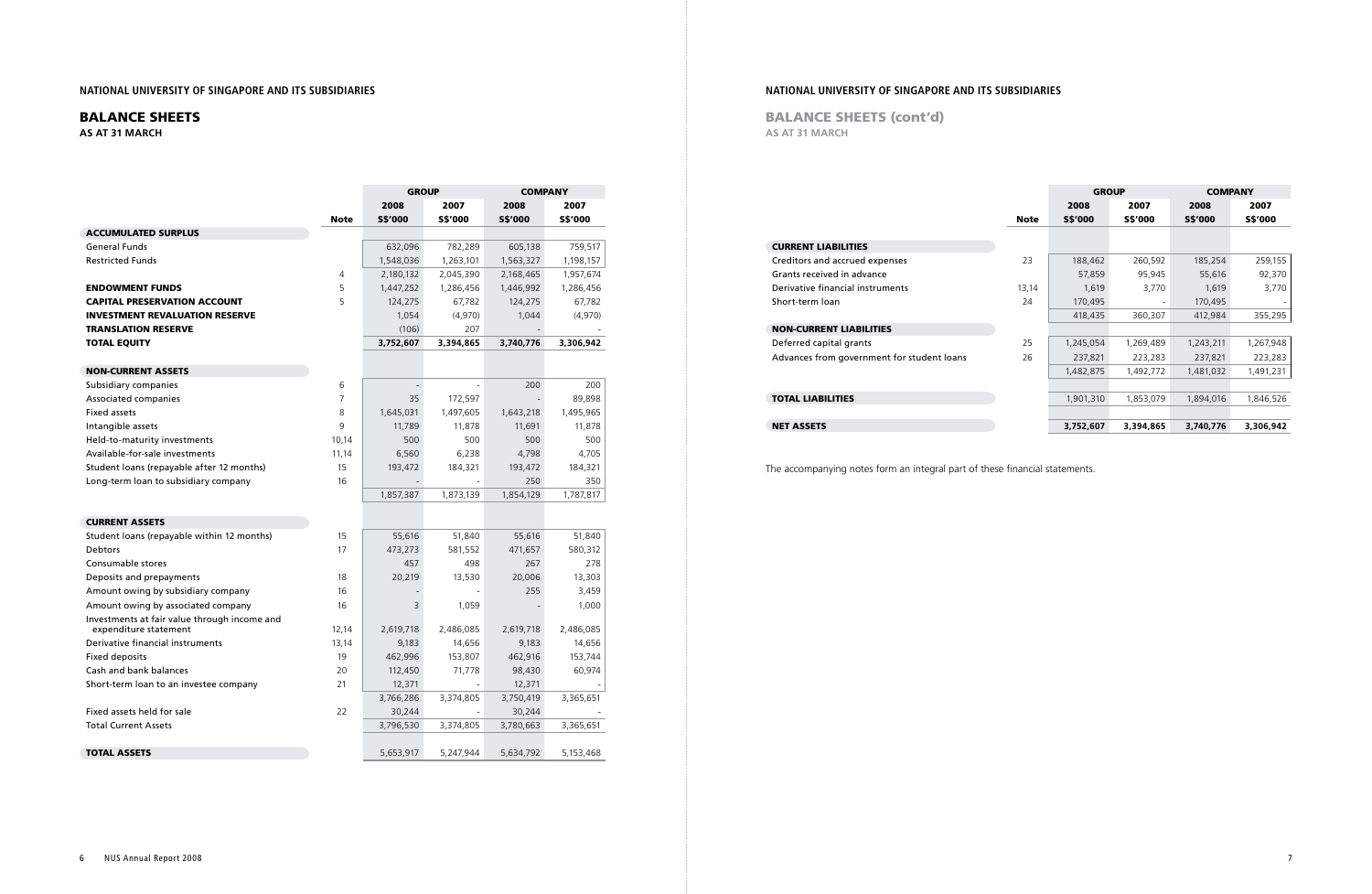# INCOME AND EXPENDITURE STATEMENTS

**FOR THE FINANCIAL YEAR ENDED 31 MARCH**

| <b>COMPANY</b>                               |                 | <b>GENERAL FUNDS</b> |                | <b>RESTRICTED FUNDS</b> |                | <b>TOTAL</b>   |            |
|----------------------------------------------|-----------------|----------------------|----------------|-------------------------|----------------|----------------|------------|
|                                              |                 | 2008                 | 2007           | 2008                    | 2007           | 2008           | 2007       |
|                                              | <b>Note</b>     | <b>S\$'000</b>       | <b>S\$'000</b> | <b>S\$'000</b>          | <b>S\$'000</b> | <b>S\$'000</b> | S\$'000    |
|                                              |                 |                      |                |                         |                |                |            |
| <b>OPERATING INCOME</b>                      |                 |                      |                |                         |                |                |            |
| Tuition and other fees                       |                 | 196,382              | 179,833        | 27,718                  | 23,347         | 224,100        | 203,180    |
| Other income                                 | 27              | 11,919               | 13,226         | 169,793                 | 161,122        | 181,712        | 174,348    |
|                                              |                 | 208,301              | 193,059        | 197,511                 | 184,469        | 405,812        | 377,528    |
|                                              |                 |                      |                |                         |                |                |            |
| <b>OPERATING EXPENDITURE</b>                 |                 |                      |                |                         |                |                |            |
| Expenditure on manpower                      | 28              | 623,327              | 560,337        | 40,936                  | 25,743         | 664,263        | 586,080    |
| Depreciation and amortization<br>expenditure | 8,9             | 192,402              | 183,528        | 4,616                   | 4,687          | 197,018        | 188,215    |
| Other operating expenditure                  |                 | 393,542              | 356,719        | 98,082                  | 78,578         | 491,624        | 435,297    |
|                                              |                 | 1,209,271            | 1,100,584      | 143,634                 | 109,008        | 1,352,905      | 1,209,592  |
|                                              |                 |                      |                |                         |                |                |            |
|                                              |                 |                      |                |                         |                |                |            |
| <b>Operating (Deficit)/Surplus</b>           |                 | (1,000,970)          | (907, 525)     | 53,877                  | 75,461         | (947,093)      | (832,064)  |
|                                              |                 |                      |                |                         |                |                |            |
| Investment income                            | 30              | 4,787                | 15,896         | 103,644                 | 110,190        | 108,431        | 126,086    |
| Change in fair value of investments          | 12,14           |                      | (321)          | (114, 647)              | 47,624         | (114, 647)     | 47,303     |
| Profit on sale of associated company         |                 |                      | $\frac{1}{2}$  | 228,368                 |                | 228,368        |            |
| (Deficit)/Surplus before Grants              | 31              | (996, 183)           | (891,950)      | 271,242                 | 233,275        | (724, 941)     | (658, 675) |
|                                              |                 |                      |                |                         |                |                |            |
| <b>GRANTS</b>                                |                 |                      |                |                         |                |                |            |
| <b>Operating Grants:</b>                     |                 |                      |                |                         |                |                |            |
| Government                                   | 32a             | 686,193              | 776,541        |                         | L,             | 686,193        | 776,541    |
| Agency for Science, Technology<br>& Research | 32 <sub>b</sub> | 64,323               | 51,763         |                         |                | 64,323         | 51,763     |
| Others                                       | 32c             | 50,141               | 46,668         |                         | $\overline{a}$ | 50,141         | 46,668     |
| Deferred Capital Grants amortised            | 25              | 183,354              | 178,621        |                         | 2,954          | 183,354        | 181,575    |
|                                              |                 | 984,011              | 1,053,593      | ÷,                      | 2,954          | 984,011        | 1,056,547  |
|                                              |                 |                      |                |                         |                |                |            |
| (DEFICIT)/SURPLUS FOR THE YEAR               | 34              | (12, 172)            | 161,643        | 271,242                 | 236,229        | 259,070        | 397,872    |

The accompanying notes form an integral part of these financial statements.

# INCOME AND EXPENDITURE STATEMENTS

**FOR THE FINANCIAL YEAR ENDED 31 MARCH**

| <b>GROUP</b>                                             |                 | <b>GENERAL FUNDS</b> |                | <b>RESTRICTED FUNDS</b> |         | <b>TOTAL</b>   |                |
|----------------------------------------------------------|-----------------|----------------------|----------------|-------------------------|---------|----------------|----------------|
|                                                          |                 | 2008                 | 2007           | 2008                    | 2007    | 2008           | 2007           |
|                                                          | <b>Note</b>     | <b>S\$'000</b>       | <b>S\$'000</b> | <b>S\$'000</b>          | S\$'000 | <b>S\$'000</b> | <b>S\$'000</b> |
|                                                          |                 |                      |                |                         |         |                |                |
| <b>OPERATING INCOME</b>                                  |                 |                      |                |                         |         |                |                |
| Tuition and other fees                                   |                 | 196,382              | 179,833        | 30,185                  | 23,347  | 226,567        | 203,180        |
| Other income                                             | 27              | 10,588               | 12,874         | 175,030                 | 166,221 | 185,618        | 179,095        |
|                                                          |                 | 206,970              | 192,707        | 205,215                 | 189,568 | 412,185        | 382,275        |
|                                                          |                 |                      |                |                         |         |                |                |
| <b>OPERATING EXPENDITURE</b>                             |                 |                      |                |                         |         |                |                |
| Expenditure on manpower                                  | 28              | 623,327              | 560,337        | 51,264                  | 32,739  | 674,591        | 593,076        |
| Depreciation and amortization<br>expenditure             | 8,9             | 192,402              | 183,528        | 5,267                   | 5,157   | 197,669        | 188,685        |
| Other operating expenditure                              |                 | 388,025              | 351,505        | 106,895                 | 86,139  | 494,920        | 437,644        |
|                                                          |                 |                      |                |                         |         |                |                |
|                                                          |                 | 1,203,754            | 1,095,370      | 163,426                 | 124,035 | 1,367,180      | 1,219,405      |
|                                                          |                 |                      |                |                         |         |                |                |
| <b>Operating (Deficit)/Surplus</b>                       |                 | (996, 784)           | (902, 663)     | 41,789                  | 65,533  | (954, 995)     | (837, 130)     |
|                                                          |                 |                      |                |                         |         |                |                |
| Investment income                                        | 30              | 4,787                | 15,896         | 103,440                 | 88,128  | 108,227        | 104,024        |
| Change in fair value of investments                      | 12,14           |                      | (321)          | (114, 647)              | 47,624  | (114, 647)     | 47,303         |
| Share of results (net of tax) of<br>associated companies | $\overline{7}$  |                      | $\overline{a}$ | 147,769                 | 104,312 | 147,769        | 104,312        |
| Loss on sale of associated companies                     |                 |                      |                | (1, 304)                |         | (1, 304)       |                |
| (Deficit)/Surplus before Grants                          | 31              | (991, 997)           | (887,088)      | 177,047                 | 305,597 | (814, 950)     | (581, 491)     |
|                                                          |                 |                      |                |                         |         |                |                |
| <b>GRANTS</b>                                            |                 |                      |                |                         |         |                |                |
| <b>Operating Grants:</b>                                 |                 |                      |                |                         |         |                |                |
| Government                                               | 32a             | 686,193              | 776,541        | 13,439                  | 6,669   | 699,632        | 783,210        |
| Agency for Science, Technology<br>& Research             | 32 <sub>b</sub> | 64,323               | 51,763         |                         | 40      | 64,323         | 51,803         |
| Others                                                   | 32c             | 50,141               | 46,668         | 65                      | 94      | 50,206         | 46,762         |
| Deferred Capital Grants amortised                        | 25              | 183,354              | 178,621        | 614                     | 3,646   | 183,968        | 182,267        |
|                                                          |                 | 984,011              | 1,053,593      | 14,118                  | 10,449  | 998,129        | 1,064,042      |
|                                                          |                 |                      |                |                         |         |                |                |
| (DEFICIT)/SURPLUS FOR THE YEAR<br><b>BEFORE TAX</b>      |                 | (7,986)              | 166,505        | 191,165                 | 316,046 | 183,179        | 482,551        |
| Income tax                                               | 33              |                      |                | (18)                    |         | (18)           |                |
| (DEFICIT)/SURPLUS FOR THE YEAR                           |                 | (7,986)              | 166,505        | 191,147                 | 316,046 | 183,161        | 482,551        |

The accompanying notes form an integral part of these financial statements.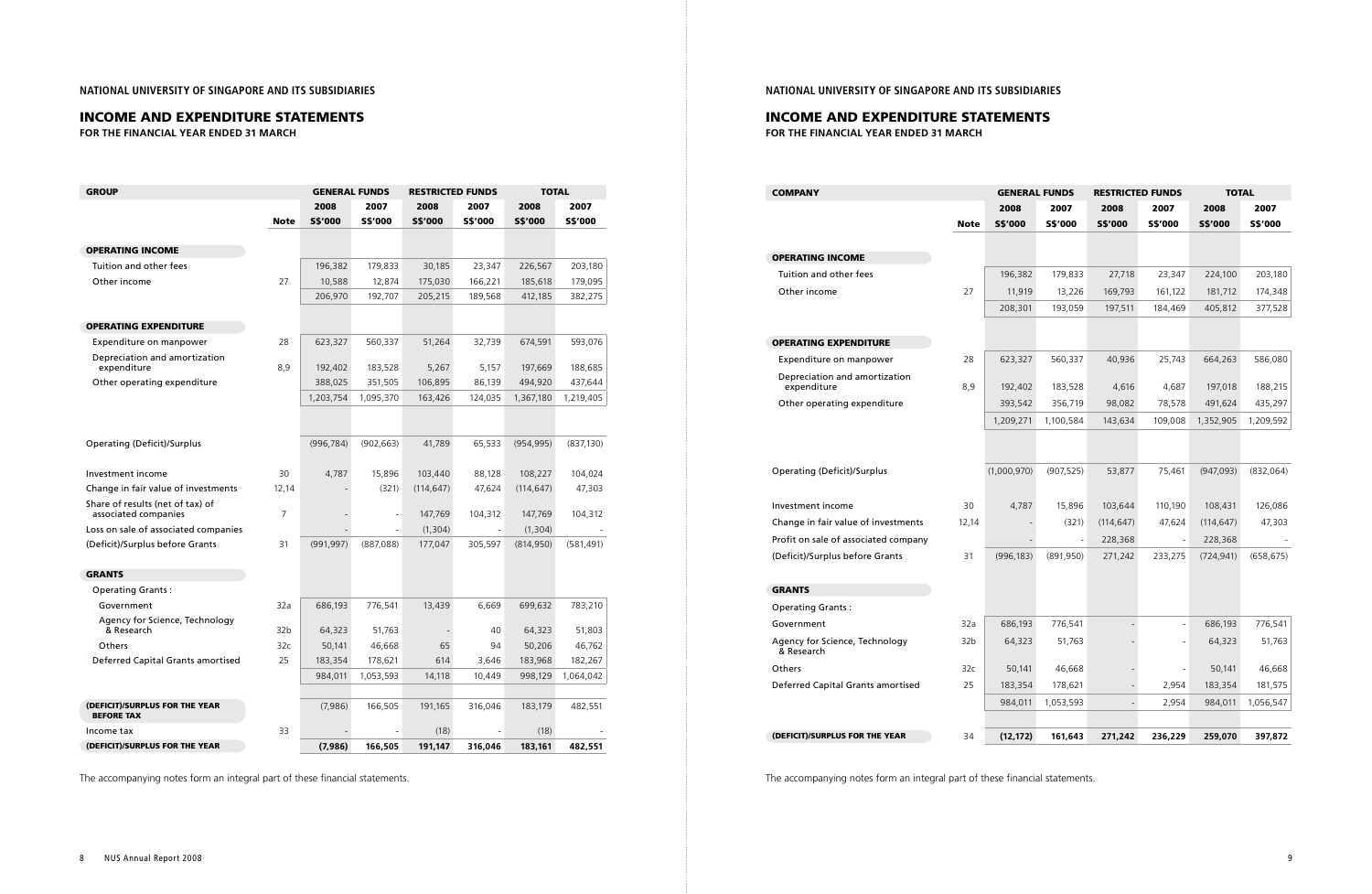# STATEMENTS OF CHANGES IN FUNDS AND RESERVES

**FOR THE FINANCIAL YEAR ENDED 31 MARCH**

Inter-fund transfer relates mainly to transfer of funds from General Funds to funds maintained for self-financing activities which are for restricted purposes.

| <b>COMPANY</b><br><b>ACCUMULATED SURPLUS</b>                                              |                         |                                   |                                 |                                                                               |                                     |                |  |
|-------------------------------------------------------------------------------------------|-------------------------|-----------------------------------|---------------------------------|-------------------------------------------------------------------------------|-------------------------------------|----------------|--|
| <b>Note</b>                                                                               | General<br><b>Funds</b> | <b>Restricted</b><br><b>Funds</b> | <b>FUNDS</b>                    | <b>CAPITAL</b><br><b>ENDOWMENT PRESERVATION REVALUATION</b><br><b>ACCOUNT</b> | <b>INVESTMENT</b><br><b>RESERVE</b> | <b>TOTAL</b>   |  |
|                                                                                           | <b>S\$'000</b>          | S\$'000                           | S\$'000                         | <b>S\$'000</b>                                                                | S\$'000                             | <b>S\$'000</b> |  |
| Balance as at 1 April 2007                                                                | 759,517                 | 1,198,157                         | 1,286,456                       | 67,782                                                                        | (4,970)                             | 3,306,942      |  |
| Matching grants accrued                                                                   |                         |                                   | 101,044                         | L.                                                                            |                                     | 101,044        |  |
| <b>Donations received</b>                                                                 |                         |                                   | 53,106                          |                                                                               |                                     | 53,106         |  |
| Change in fair value of available-for-sale investments                                    |                         | $\overline{\phantom{a}}$          | $\overline{\phantom{a}}$        | ÷                                                                             | 6,024                               | 6,024          |  |
| Net gains and losses recognised directly in reserves                                      |                         | ÷                                 | 154,150                         | ÷,                                                                            | 6,024                               | 160,174        |  |
| Transfer to Income and Expenditure Statement on sale of<br>available-for-sale investments |                         |                                   |                                 |                                                                               | (10)                                | (10)           |  |
| (Deficit)/Surplus for the year                                                            | (12, 172)               | 271,242                           | $\centering \label{eq:reduced}$ | ä,                                                                            |                                     | 259,070        |  |
| Total recognised gains and losses for the financial year                                  | (12, 172)               | 271,242                           | 154,150                         | ä,                                                                            | 6,014                               | 419,234        |  |
| Inter-fund transfer between General Funds and Restricted Funds<br>(Note A)                | (14, 224)               | 14,224                            |                                 |                                                                               |                                     |                |  |
| <b>Transfer from Deferred Capital Grants</b>                                              | 103                     | 14,497                            |                                 |                                                                               |                                     | 14,600         |  |
| <b>Transfer to Endowment Funds</b>                                                        |                         | (6, 386)                          | 6,386                           |                                                                               |                                     |                |  |
| Transfer to Capital Preservation Account                                                  |                         | (56, 493)                         |                                 | 56,493                                                                        |                                     |                |  |
| Reclassification of Annual Sinking Fund (Note B)                                          | (128,086)               | 128,086                           |                                 | ä,                                                                            |                                     |                |  |
| Balance at 31 March 2008                                                                  | 605,138                 | 1,563,327                         | 1,446,992                       | 124,275                                                                       | 1,044                               | 3,740,776      |  |
| <b>Balance at 1 April 2006</b>                                                            | 608,432                 | 957,009                           | 1,187,720                       | 63,328                                                                        | (4, 226)                            | 2,812,263      |  |
| Matching grants accrued                                                                   |                         |                                   | 83,935                          |                                                                               |                                     | 83,935         |  |
| <b>Donations received</b>                                                                 |                         |                                   | 14,822                          |                                                                               |                                     | 14,822         |  |
| Change in fair value of available-for-sale investments                                    |                         | ×.                                | $\overline{\phantom{a}}$        | ä,                                                                            | (744)                               | (744)          |  |
| Net gains and losses not recognised in income statement                                   |                         | ÷,                                | 98,757                          | ÷,                                                                            | (744)                               | 98,013         |  |
| Surplus for the year                                                                      | 161,643                 | 236,229                           |                                 |                                                                               |                                     | 397,872        |  |
| Total recognised gains and losses for the financial year                                  | 161,643                 | 236,229                           | 98,757                          | ÷,                                                                            | (744)                               | 495,885        |  |
| Inter-fund transfer between General Funds and Restricted Funds                            | (10, 416)               | 10,416                            | ÷                               |                                                                               |                                     | $\blacksquare$ |  |
| 25<br><b>Transfer to Deferred Capital Grants</b>                                          | (142)                   | (1,064)                           | $\centering \label{eq:reduced}$ | ä,                                                                            |                                     | (1, 206)       |  |
| <b>Transfer from Endowment Funds</b>                                                      |                         | 21                                | (21)                            |                                                                               |                                     |                |  |
| <b>Transfer to Capital Preservation Account</b>                                           |                         | (4, 454)                          |                                 | 4,454                                                                         |                                     |                |  |
| <b>Balance at 31 March 2007</b>                                                           | 759,517                 | 1,198,157                         | 1,286,456                       | 67,782                                                                        | (4, 970)                            | 3,306,942      |  |

# **Note A**

# **Note B**

During the year, it was established that the annual sinking fund is for asset replacement purposes only. Accordingly, the Group reclassified the annual sinking fund from General Funds to Restricted Funds.

The accompanying notes form an integral part of these financial statements.

# STATEMENTS OF CHANGES IN FUNDS AND RESERVES

**FOR THE FINANCIAL YEAR ENDED 31 MARCH**

| <b>GROUP</b>                                                                              |                         | <b>ACCUMULATED SURPLUS</b> |              |                                                                   |                                                           |                                      |                |  |  |
|-------------------------------------------------------------------------------------------|-------------------------|----------------------------|--------------|-------------------------------------------------------------------|-----------------------------------------------------------|--------------------------------------|----------------|--|--|
| <b>Note</b>                                                                               | General<br><b>Funds</b> | Restricted<br>Funds        | <b>FUNDS</b> | <b>CAPITAL</b><br><b>ENDOWMENT PRESERVATION</b><br><b>ACCOUNT</b> | <b>INVESTMENT</b><br><b>REVALUATION</b><br><b>RESERVE</b> | <b>TRANSLATION</b><br><b>RESERVE</b> | <b>TOTAL</b>   |  |  |
|                                                                                           | <b>S\$'000</b>          | <b>S\$'000</b>             | S\$'000      | S\$'000                                                           | S\$'000                                                   | S\$'000                              | <b>S\$'000</b> |  |  |
| Balance as at 1 April 2007                                                                | 782,289                 | 1,263,101                  | 1,286,456    | 67,782                                                            | (4, 970)                                                  | 207                                  | 3,394,865      |  |  |
| Matching grants accrued                                                                   |                         | ä,                         | 101,164      |                                                                   |                                                           | J,                                   | 101,164        |  |  |
| <b>Donations received</b>                                                                 |                         |                            | 53,106       |                                                                   |                                                           |                                      | 53,106         |  |  |
| Change in fair value of available-for-sale investments                                    |                         |                            |              |                                                                   | 6,034                                                     |                                      | 6,034          |  |  |
| Exchange differences arising on translation of foreign<br>operations                      | ÷                       | ä,                         |              | ä,                                                                |                                                           | (313)                                | (313)          |  |  |
| Net gains and losses recognised directly in reserves                                      |                         | $\overline{a}$             | 154,270      | L                                                                 | 6,034                                                     | (313)                                | 159,991        |  |  |
| Transfer to Income and Expenditure Statement on sale<br>of available-for-sale investments |                         |                            |              |                                                                   | (10)                                                      |                                      | (10)           |  |  |
| (Deficit)/Surplus for the year                                                            | (7,986)                 | 191,147                    |              |                                                                   |                                                           | Ĭ.                                   | 183,161        |  |  |
| Total recognised gains and losses for<br>the financial year                               | (7,986)                 | 191,147                    | 154,270      |                                                                   | 6,024                                                     | (313)                                | 343,142        |  |  |
| Inter-fund transfer between General Funds and<br>Restricted Funds (Note A)                | (14, 224)               | 14,224                     |              |                                                                   |                                                           |                                      |                |  |  |
| <b>Transfer from Deferred Capital Grants</b>                                              | 103                     | 14,497                     |              |                                                                   |                                                           |                                      | 14,600         |  |  |
| <b>Transfer to Endowment Funds</b>                                                        |                         | (6, 526)                   | 6,526        |                                                                   |                                                           |                                      |                |  |  |
| <b>Transfer to Capital Preservation Account</b>                                           |                         | (56, 493)                  |              | 56,493                                                            |                                                           |                                      |                |  |  |
| Reclassification of Annual Sinking Fund (Note B)                                          | (128, 086)              | 128,086                    |              |                                                                   |                                                           |                                      |                |  |  |
| Balance at 31 March 2008                                                                  | 632,096                 | 1,548,036                  | 1,447,252    | 124,275                                                           | 1,054                                                     | (106)                                | 3,752,607      |  |  |
|                                                                                           |                         |                            |              |                                                                   |                                                           |                                      |                |  |  |
| <b>Balance at 1 April 2006</b>                                                            | 626,342                 | 942,136                    | 1,187,720    | 63,328                                                            | (4, 226)                                                  | 269                                  | 2,815,569      |  |  |
| Matching grants accrued                                                                   |                         |                            | 83,935       |                                                                   |                                                           |                                      | 83,935         |  |  |
| <b>Donations received</b>                                                                 |                         |                            | 14,822       |                                                                   |                                                           |                                      | 14,822         |  |  |
| Change in fair value of available-for-sale investments                                    |                         |                            |              |                                                                   | (744)                                                     | ä,                                   | (744)          |  |  |
| Exchange differences arising on translation of foreign<br>operations                      |                         | ÷,                         |              |                                                                   |                                                           | (62)                                 | (62)           |  |  |
| Net gains and losses directly recognised in reserves                                      |                         | L.                         | 98,757       | L.                                                                | (744)                                                     | (62)                                 | 97,951         |  |  |
| Surplus for the year                                                                      | 166,505                 | 316,046                    |              |                                                                   |                                                           | ÷,                                   | 482,551        |  |  |
| Total recognised gains and losses for the financial year                                  | 166,505                 | 316,046                    | 98,757       | L.                                                                | (744)                                                     | (62)                                 | 580,502        |  |  |
| Inter-fund transfer between General Funds and<br><b>Restricted Funds</b>                  | (10, 416)               | 10,416                     |              |                                                                   |                                                           |                                      |                |  |  |
| 25<br><b>Transfer to Deferred Capital Grants</b>                                          | (142)                   | (1,064)                    |              |                                                                   |                                                           |                                      | (1, 206)       |  |  |
| <b>Transfer from Endowment Funds</b>                                                      |                         | 21                         | (21)         |                                                                   |                                                           |                                      |                |  |  |
| <b>Transfer to Capital Preservation Account</b>                                           |                         | (4, 454)                   |              | 4,454                                                             |                                                           |                                      |                |  |  |
| Balance at 31 March 2007                                                                  | 782,289                 | 1,263,101                  | 1,286,456    | 67,782                                                            | (4,970)                                                   | 207                                  | 3,394,865      |  |  |

The accompanying notes form an integral part of these financial statements.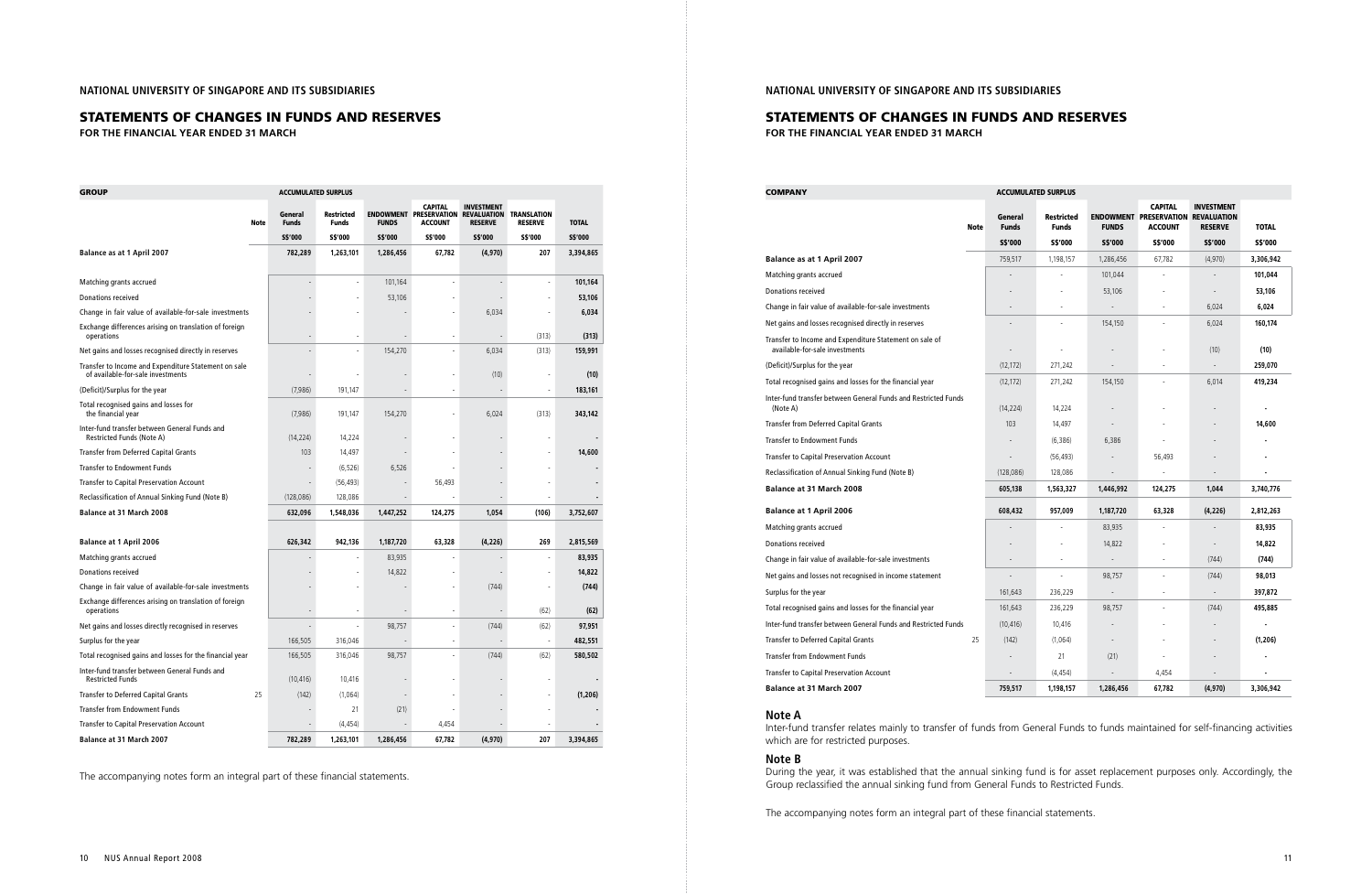# CONSOLIDATED CASH FLOW STATEMENT (cont'd) **FOR THE FINANCIAL YEAR ENDED 31 MARCH**

# **Note A**

During the financial year, the Group acquired fixed assets amounting to S\$391,085,000 (2007: S\$216,357,000), out of which S\$384,114,000 (2007: S\$215,040,000) was paid by cash. The remaining balance represents donated assets and other non-cash items.

### **Note B**

During the financial year, the Group acquired intangible assets with an aggregate cost of S\$1,667,000 (2007: S\$11,878,000), out of which S\$nil (2007: S\$3,825,000) remains unpaid and included as part of accrued expenses as at 31 March 2008. Including previous accrued expenses paid in this financial year, cash payments of S\$5,492,000 (2007: S\$3,946,000 ) was made to purchase the intangibles.

# **Note C**

Cash and cash equivalents comprises:

### Fixed deposits

Cash and bank balances

| Note | 2008           | 2007    |
|------|----------------|---------|
|      | <b>S\$'000</b> | S\$'000 |
| 19   | 462,996        | 153,807 |
| 20   | 112,450        | 71,778  |
|      | 575,446        | 225,585 |

The accompanying notes form an integral part of these financial statements.

# CONSOLIDATED CASH FLOW STATEMENT

**FOR THE FINANCIAL YEAR ENDED 31 MARCH**

|                                                                             | 2008<br><b>S\$'000</b> | 2007<br><b>S\$'000</b> |
|-----------------------------------------------------------------------------|------------------------|------------------------|
| Cash flows from operating activities:                                       |                        |                        |
| Deficit before Grants                                                       | (814, 950)             | (581, 491)             |
| Adjustments for:                                                            |                        |                        |
| Depreciation of fixed assets                                                | 195,913                | 188,685                |
| Amortisation of intangible assets                                           | 1,756                  |                        |
| Net investment income                                                       | 6,420                  | (151, 327)             |
| Loss on disposal of fixed assets                                            | 4,196                  | 1,895                  |
| Fixed assets written off                                                    | 13,138                 | 6,131                  |
| Loss on sale of associated company                                          | 1,304                  |                        |
| Exchange differences                                                        | (313)                  | (62)                   |
| Donated artifacts additions                                                 | (8,366)                |                        |
| Share of associated companies' results                                      | (147, 769)             | (104, 312)             |
| Deficit before working capital changes                                      | (748, 671)             | (640, 481)             |
| Change in operating assets and liabilities:                                 |                        |                        |
| (Increase)/decrease in debtors, consumable stores, deposits and prepayments | (19, 154)              | 101,594                |
| Decrease/(increase) in amount owing by associated company                   | 1,056                  | (22)                   |
| (Decrease)/increase in creditors and accrued expenses                       | (88, 437)              | 31,671                 |
| Cash used in operations                                                     | (855, 206)             | (507, 238)             |
| Agency for Science, Technology & Research grants received, net of refund    | 52,453                 | 48,330                 |
| Other grants received, net of refund                                        | 62,202                 | 38,770                 |
| Donations received for endowment funds                                      | 53,106                 | 14,822                 |
| Student loans granted                                                       | (66, 329)              | (63, 573)              |
| Student loans repaid                                                        | 53,392                 | 50,513                 |
| Net cash outflow from operating activities                                  | (700, 382)             | (418, 376)             |
| Cash flows from investing activities:                                       |                        |                        |
| Payments for purchase of fixed assets (Note A)                              | (384, 114)             | (215,040)              |
| Payments for purchase of intangible assets (Note B)                         | (5, 492)               | (3,946)                |
| Proceeds from disposal of fixed assets                                      | 168                    | 220                    |
| Proceeds from sale of associated companies                                  | 320,769                |                        |
| Net purchase of investments                                                 | (266, 178)             | (1, 270, 222)          |
| Interest and dividend received                                              | 133,407                | 69,170                 |
| Increase in amount owing by investee company                                | (12, 371)              |                        |
| Net cash outflow from investing activities                                  | (213, 811)             | (1,419,818)            |
| Cash flows from financing activities:                                       |                        |                        |
| Government grants received, net of refund                                   | 935,520                | 729,063                |
| Government grants received for endowment funds                              | 143,491                |                        |
| Student tuition fee loan funds received from government                     | 10,312                 | 10,684                 |
| Student loan funds received from government                                 | 4,236                  | 5,633                  |
| Short-term loan received                                                    | 170,495                |                        |
| Long-term loan repaid                                                       |                        | (609)                  |
| Net cash inflow from financing activities                                   | 1,264,054              | 744,771                |
| Net increase/(decrease) in cash and cash equivalents                        | 349,861                | (1,093,423)            |
| Cash and cash equivalents at the beginning of the year                      | 225,585                | 1,319,008              |
| Cash and cash equivalents at the end of the year (Note C)                   | 575,446                | 225,585                |

The accompanying notes form an integral part of these financial statements.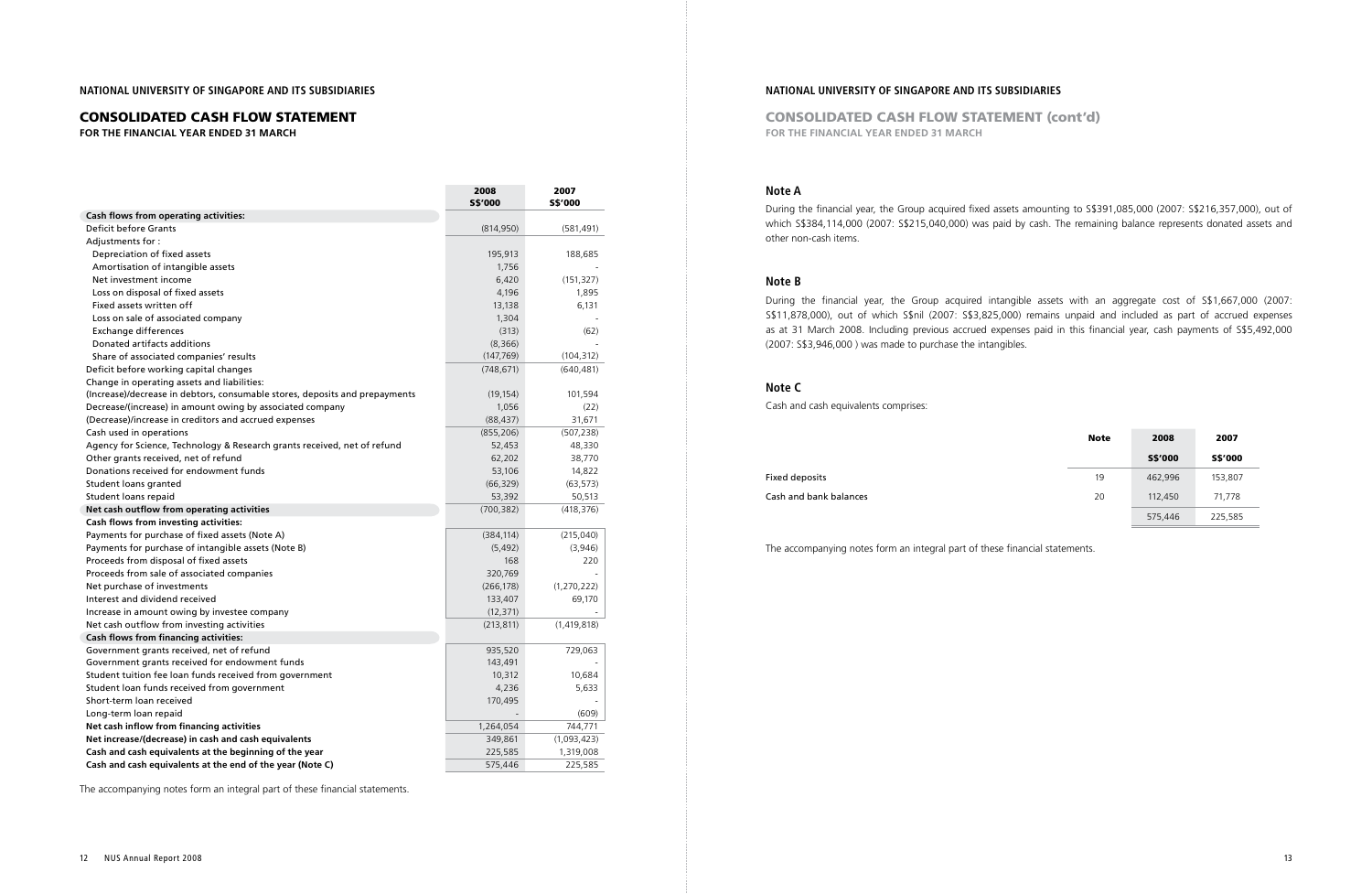# NOTES TO THE FINANCIAL STATEMENTS

**FOR THE FINANCIAL YEAR ENDED 31 MARCH 2008**

# **2 SIGNIFICANT ACCOUNTING POLICIES (cont'd) (a) Basis of accounting (cont'd)**

 The application of FRS 107 and the consequential amendments to other FRS will not affect any of the amounts recognised in the financial statements, but will change the disclosures presently made in relation to the Group and the Company's financial instruments and the objectives, policies and processes for managing capital.

 The Management anticipates that the adoption of the above FRSs, INT FRSs and amendments to FRS in future periods will not have a material impact on the financial statements of the Group and the Company in the period of their initial adoption.

# **(b) Basis of consolidation**

 The consolidated financial statements incorporate the financial statements of the Company and entities controlled by the Company (its subsidiaries). Control is achieved where the Company has the power to govern the financial and operating policies of an entity so as to obtain benefits from its activities.

 The results of subsidiaries acquired or disposed of during the year are included in the consolidated Income and Expenditure Statement from the effective date of acquisition or up to the effective date of disposal, as appropriate.

 Where necessary, adjustments are made to the financial statements of subsidiaries to bring their accounting policies into line with those used by other members of the Group.

 All intra-Group transactions, balances, income and expenses are eliminated on consolidation.

 Minority interests in the net assets of consolidated subsidiaries are identified separately from the Group's equity therein. Minority interests consist of the amount of those interests at the date of the original business combination and the minority's share of changes in equity since the date of the combination. Losses applicable to the minority in excess of the minority's interest in the subsidiary's equity are allocated against the interests of the Group except to the extent that the minority has a binding obligation and is able to make an additional investment to cover its share of those losses.

 In the Company's financial statements, investments in subsidiaries and associates are carried at cost less any impairment in net recoverable value that has been recognised in the Income and Expenditure Statement.

### **(c) Associates**

 An associate is an entity over which the Group has significant influence and that is neither a subsidiary nor an interest in a joint venture. Significant influence is the power to participate in the financial and operating policy decisions of the investee but is not control or joint control over those policies.

# NOTES TO THE FINANCIAL STATEMENTS

**FOR THE FINANCIAL YEAR ENDED 31 MARCH 2008**

## **1 GENERAL**

 The Company (Registration Number 200604346E) is incorporated in Singapore as a company limited by guarantee and its registered office and place of business is 21 Lower Kent Ridge Road Singapore 119077. The financial statements are expressed in Singapore dollars.

 The Company is principally engaged in the advancement and dissemination of knowledge, and the promotion of research and scholarship.

 The principal activities of the subsidiaries are disclosed in Note 6 to the financial statements.

 The consolidated financial statements of the Group and the balance sheet, income and expenditure statement and statement of changes in funds and reserves of the Company as of and for the year ended 31 March 2008 were authorised for issue in accordance with a resolution of the Board of Trustees on 17 July 2008.

# **2 SIGNIFICANT ACCOUNTING POLICIES**

### **(a) Basis of accounting**

 The financial statements have been prepared in accordance with the historical cost basis, except as disclosed in the accounting policies below and are drawn up in accordance with the provisions of the Singapore Companies Act and Singapore Financial Reporting Standards ("FRS").

 In the current financial year, the Group has adopted all the new and revised FRSs and Interpretations of FRSs ("INT FRS") that are relevant to its operations and effective for annual periods beginning on or after 1 April 2007. The adoption of these new/revised FRSs and INT FRSs does not result in changes to the Group's and the Company's accounting policies and has no material effect on the amounts reported for the current year or prior years except as disclosed below and in the notes to the financial statements.

 At the date of authorisation of these financial statements, the following FRSs and INT FRSs and amendments to FRSs that are relevant to the Group and the Company were issued but not effective:

- FRS 23 Borrowing Costs (Revised)
- FRS 107 Financial Instruments: Disclosures
- FRS 108 Operating Segments
- INT FRS 111 FRS 102 Group and Treasury Share Transactions
- INT FRS 112 Service Concession Arrangements
- Revised FRS 1 Presentation of Financial Statements

 Consequential amendments were also made to various standards as a result of these new/revised standards.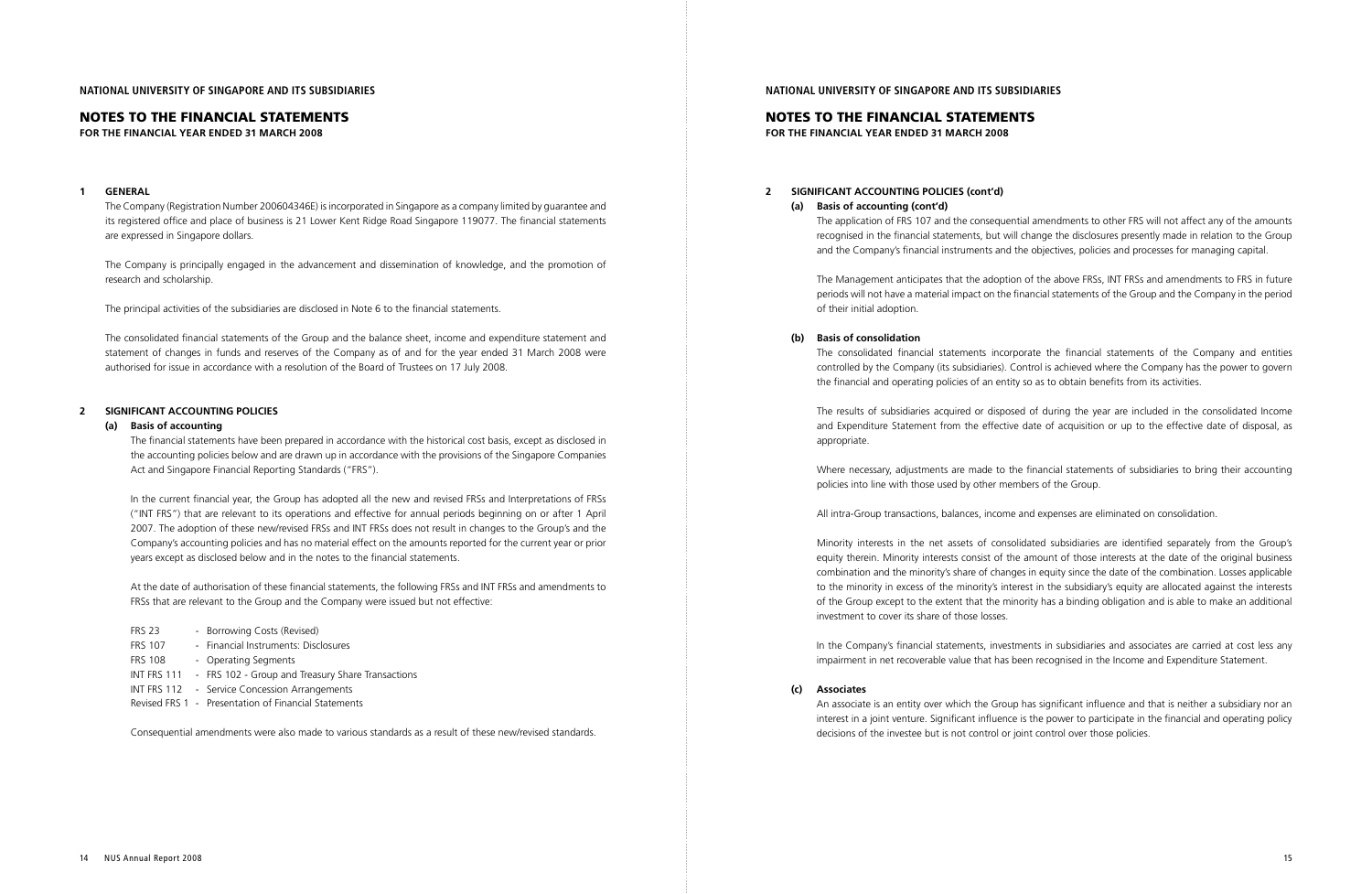**FOR THE FINANCIAL YEAR ENDED 31 MARCH 2008**

### **2 SIGNIFICANT ACCOUNTING POLICIES (cont'd) (d) Financial instruments (cont'd)**

(iii) Investments

 Investments are recognised and de-recognised on a trade date basis when the purchase or sale of an investment is under a contract whose terms require delivery of the investment within the timeframe established by the market concerned, and are initially measured at fair value plus transaction costs, except for those financial assets classified as at fair value through Income and Expenditure Statement which are

initially measured at fair value.

# Investments designated as at fair value through Income and Expenditure Statement at inception

 Investments designated as at fair value through Income and Expenditure Statement at inception are those that are managed, and their performances are evaluated on a fair value basis, in accordance with a documented Group's investment strategy. Financial assets at fair value through Income and Expenditure Statement are stated at fair value, with any resultant gain or loss recognised in income or expenditure. The net gain or loss recognised in Income and Expenditure Statement incorporates any dividend or interest earned on the investments. Fair value is determined in the manner described in the notes to the financial statements.

### Held-to-maturity investments

 Debt securities with fixed or determinable payments and fixed maturity dates where the group has a positive intent and ability to hold to maturity are classified as held-to-maturity investments. Held-tomaturity investments are recorded at amortised cost using the effective interest method less impairment, with revenue recognised on an effective yield basis.

### Available-for-sale investments

 Certain unquoted equity securities held by the Group are classified as being available forsale and are stated at fair value. Fair value is determined in the manner described in the notes to the financial statements. Gains and losses arising from changes in fair value are recognised directly in the revaluation reserve with the exception of impairment losses, interest calculated using the effective interest method and foreign exchange gains and losses on monetary assets which are recognised directly in Income and Expenditure Statement. Where the investment is disposed of or is determined to be impaired, the cumulative gain or loss previously recognised in the investment revaluation reserve is included in income or expense for the period. Dividends on available-for-sale equity instruments are recognised in Income and Expenditure Statement when the Group's right to receive payments is established. The fair value of available-for-sale monetary assets denominated in a foreign currency is determined in that foreign currency and translated at the spot rate at reporting date. The change in fair value attributable to translation differences that result from a change in amortised cost of the asset is recognised in Income and Expenditure Statement, and other changes are recognised in equity.

# NOTES TO THE FINANCIAL STATEMENTS

**FOR THE FINANCIAL YEAR ENDED 31 MARCH 2008**

# **2 SIGNIFICANT ACCOUNTING POLICIES (cont'd)**

### **(c) Associates (cont'd)**

 The results and assets and liabilities of associates are incorporated in these financial statements using the equity method of accounting. Under the equity method, investments in associates are carried in the consolidated balance sheet at cost as adjusted for post-acquisition changes in the Group's share of the net assets of the associate, less any impairment in the value of individual investments. Losses of an associate in excess of the Group's interest in that associate (which includes any long-term interests that, in substance, form part of the Group's net investment in the associate) are not recognised, unless the Group has incurred legal or constructive obligations or made payments on behalf of the associate.

 Where a group entity transacts with an associate of the Group, income and expenditure are eliminated to the extent of the Group's interest in the relevant associate.

### **(d) Financial instruments**

 Financial assets and liabilities are recognised on the Group's balance sheet when the Group becomes a party to the contractual provisions of the instrument.

### Effective interest method

 The effective interest method is a method of calculating the amortised cost of a financial instrument and of allocating interest income or expense over the relevant period. The effective interest rate is the rate that exactly discounts estimated future cash receipts or payments (including all fees on points paid or received that form an integral part of the effective interest rate, transaction costs and other premiums or discounts) through the expected life of the financial instrument, or where appropriate, a shorter period. Income is recognised on an effective interest rate basis for debt instruments, other than those financial instruments "at fair value through Income and Expenditure".

### Financial assets

- (i) Cash and cash equivalents Cash and cash equivalents comprise cash on hand, bank balances and fixed deposits.
- (ii) Student loans and debtors

 Student loans and debtors are measured at initial recognition at fair value, and are subsequently measured at amortised cost using the effective interest rate method. Interest is recognised by applying the effective interest rate method, except for debtors when the recognition of interest would be immaterial. Appropriate allowances for doubtful debts are recognised in the Income and Expenditure Statement based on a review of all outstanding amounts as at the year end. Bad debts are written off during the financial year in which they are identified.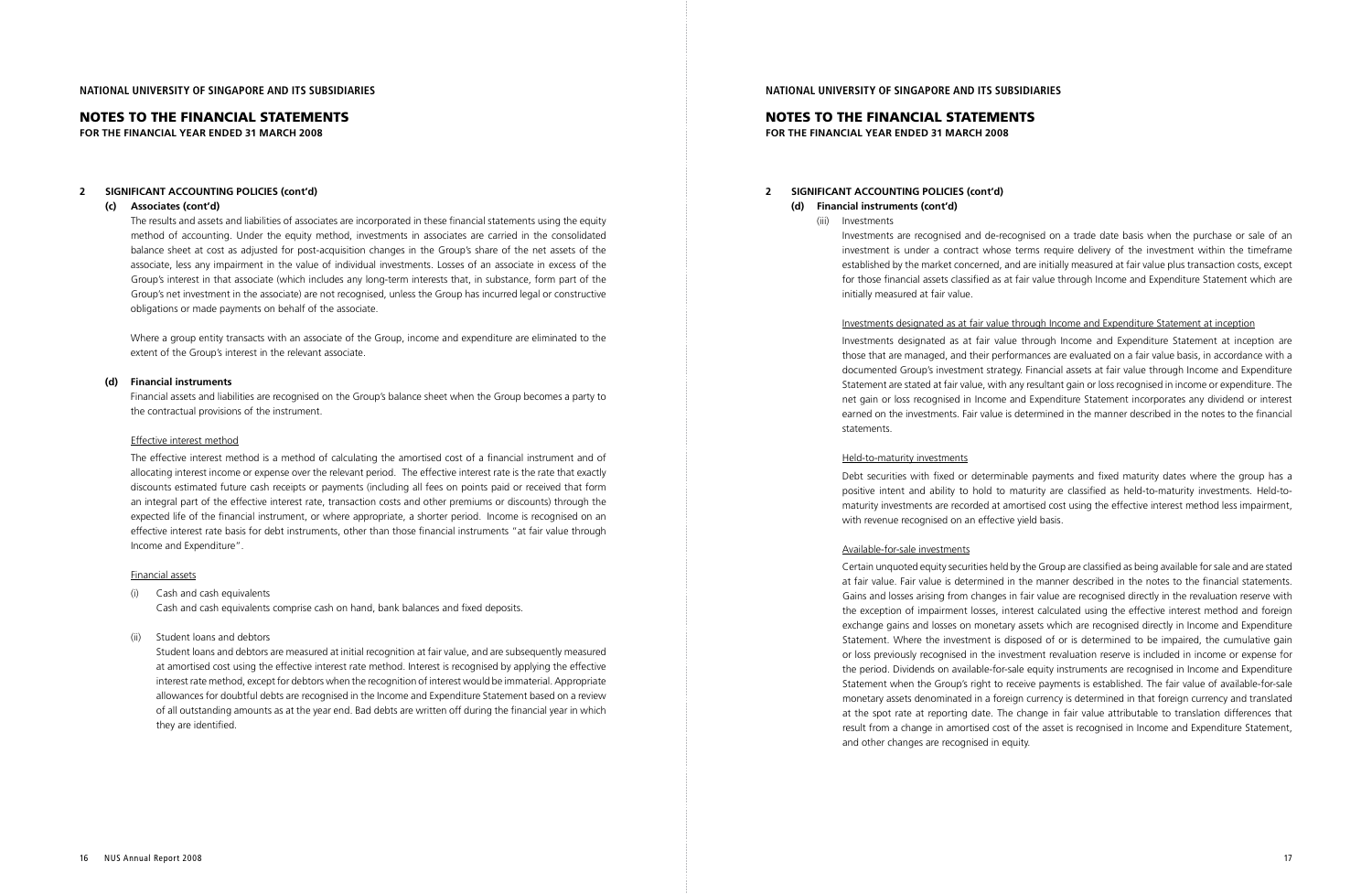**FOR THE FINANCIAL YEAR ENDED 31 MARCH 2008**

# **2 SIGNIFICANT ACCOUNTING POLICIES (cont'd)**

### **(d) Financial instruments (cont'd)** Financial liabilities

- (i) Creditors and accrued expenses cost, using effective rate method.
- (ii) Derivative financial instruments and hedge accounting

 Financial liabilities are classified as either financial liabilities "at fair value through Income and Expenditure Statement" or other financial liabilities.

 The accounting policies adopted for specific financial liabilities and equity instruments are set out below.

 Creditors and accrued expenses are measured at fair value, and are subsequently measured at amortised

 The Group enters into a variety of derivative financial instruments to manage its exposure to interest rate and foreign exchange rate risk, including foreign exchange forward contracts and interest rate swaps. Further details of derivative financial instruments are disclosed in note 13 to the financial statements.

 Derivatives are initially recognised at fair value at the date a derivative contract is entered into and are subsequently remeasured to their fair value at each balance sheet date. The resulting gain or loss is recognised in Income and Expenditure Statement immediately unless the derivative is designated and effective as a hedging instrument, in which event the timing of the recognition in Income and Expenditure Statement depends on the nature of the hedge relationship. The Group designates certain derivatives as hedges of the fair value of net investments.

 Derivatives not designated into an effective hedge relationship are classified as a current asset or a current

liability.

 The individual financial statements of each Group entity are measured and presented in the currency of the primary economic environment in which the entity operates (its functional currency). The consolidated financial statements of the Group are presented in Singapore dollars, which is the functional currency of the Company

**(e) Foreign Currency Transactions and Translation** and the presentation currency for the consolidated financial statements.

 In preparing the financial statements of the individual entities, transactions in currencies other than the entity's functional currency are recorded at the rates of exchange prevailing on the date of the transaction. At each balance sheet date, monetary items denominated in foreign currencies are retranslated at the rates prevailing on the balance sheet date. Non-monetary items carried at fair value that are denominated in foreign currencies are retranslated at the rates prevailing on the date when the fair value was determined. Non-monetary items that are measured in terms of historical costs in foreign currency are not retranslated.

# NOTES TO THE FINANCIAL STATEMENTS

**FOR THE FINANCIAL YEAR ENDED 31 MARCH 2008**

# **2 SIGNIFICANT ACCOUNTING POLICIES (cont'd)**

### **(d) Financial instruments (cont'd)**

# Impairment of financial assets

 Financial assets, other than those at fair value through Income and Expenditure Statement, are assessed for indicators of impairment at each balance sheet date. Financial assets are impaired where there is objective evidence that, as a result of one or more events that occurred after the initial recognition of the financial asset, the estimated future cash flows of the investment have been impacted. For financial assets carried at amortised cost, the amount of the impairment is the difference between the asset's carrying amount and the present value of estimated future cash flows, discounted at the original effective interest rate.

 The carrying amount of the financial asset is reduced by the impairment loss directly for all financial assets with the exception of trade receivables where the carrying amount is reduced through the use of an allowance account. When a trade receivable is uncollectible, it is written off against the allowance account. Subsequent recoveries of amounts previously written off are credited to Income and Expenditure Statement. Changes in the carrying amount of the allowance account are recognised in Income and Expenditure Statement.

 With the exception of available-for-sale equity instruments, if, in a subsequent period, the amount of the impairment loss decreases and the decrease can be related objectively to an event occurring after the impairment loss was recognised, the previously recognised impairment loss is reversed through Income and Expenditure Statement to the extent the carrying amount of the investment at the date the impairment is reversed does not exceed what the amortized cost would have been had the impairment not been recognised.

 In respect of available-for-sale equity instruments, any subsequent increase in fair value after an impairment loss, is recognised directly in equity.

### Financial liabilities and equity

### Classification as debt or equity

 Financial liabilities and equity instruments issued by the Group are classified according to the substance of the contractual arrangements entered into and the definitions of a financial liability and an equity instrument.

### Equity instruments

 An equity instrument is any contract that evidences a residual interest in the assets of the Group after deducting all of its liabilities. Equity instruments are recorded at the proceeds received, net of direct issue costs.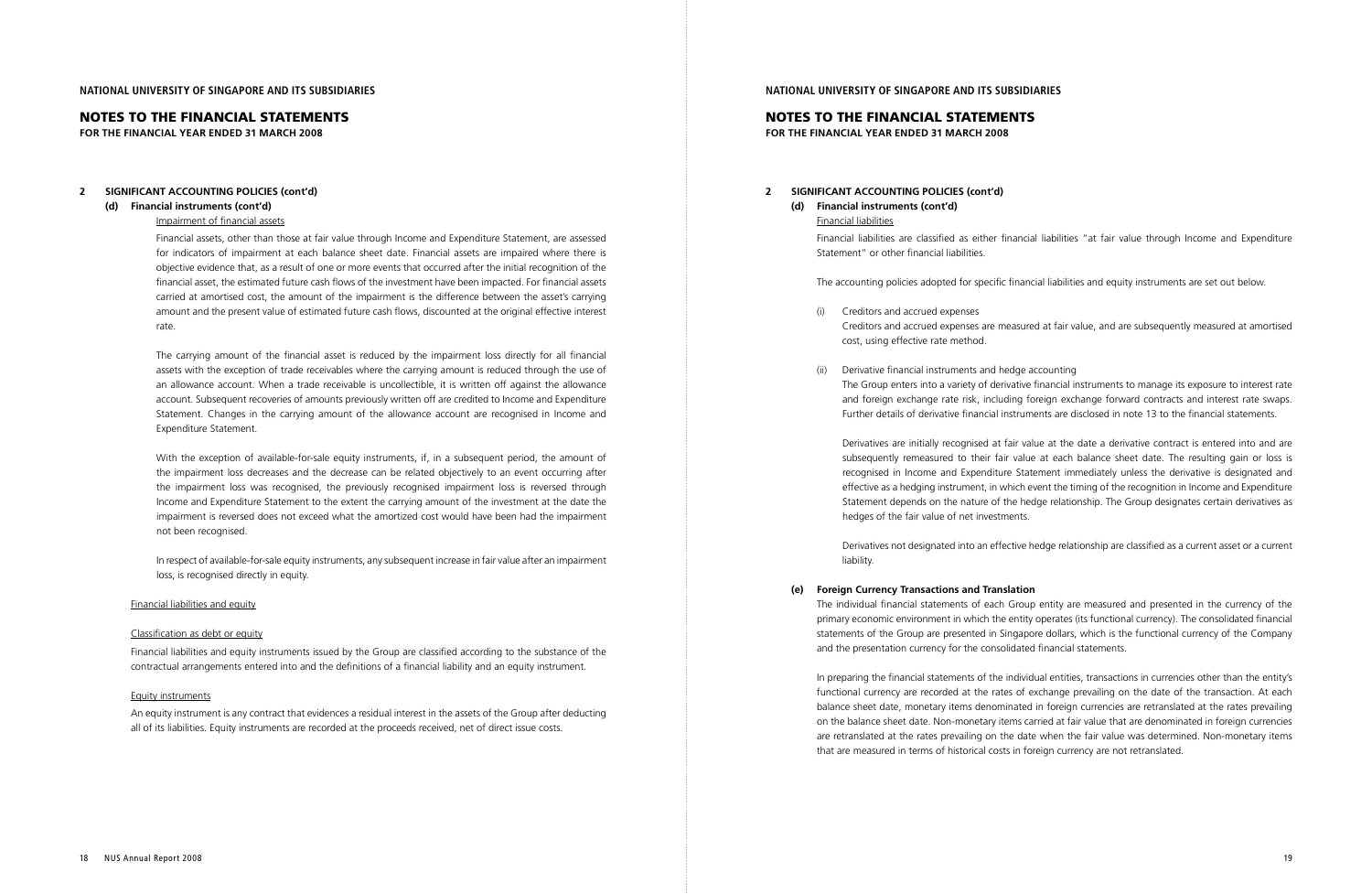**FOR THE FINANCIAL YEAR ENDED 31 MARCH 2008**

# **2 SIGNIFICANT ACCOUNTING POLICIES (cont'd) (h) Grants (cont'd)**

 Deferred capital grants are recognised in the Income and Expenditure Statement over the periods necessary to match the depreciation of the assets purchased with the related grants. Upon the disposal of the fixed assets, the balance of the related deferred capital grants is recognised in the Income and Expenditure Statement to match the net book value of fixed assets disposed of.

 Government and other grants in respect of the current year's operating expenses are recognised as income in the same year. Such grants which are received but not utilised are included in the Grants Received In Advance account.

 Grants are accounted for on the accrual basis.

### **(i) Capital preservation**

 The Capital Preservation Account is to preserve the value of the capital of National University of Singapore Endowment Fund. The amount transferred to the Capital Preservation Account for the financial year is determined based on the change in Consumer Price Index ("index") as at each financial year end, and is transferred from the year's surplus. In the year of a net deficit, the required transfer is made in the future year(s) when adequate surplus is available to meet the required amount. No adjustment is made where there is a decrease in the index.

 Exchange differences arising on the settlement of monetary items, and on retranslation of monetary items are included in the Income and Expenditure for the period. Exchange differences arising on the retranslation of non-monetary items carried at fair value are included in Income and Expenditure Statement for the period except for differences arising on the retranslation of non-monetary items in respect of which gains and losses are recognised directly in equity. For such non-monetary items, any exchange component of that gain or loss is also recognised directly in equity.

### **(j) Funds**

# General and restricted funds

 Income and expenditure of the Company are generally accounted for under the General Funds in the Company's Income and Expenditure Statement. The income and expenditure relating to funds that are set up for specific purposes are accounted for under Restricted Funds in the Company's Income and Expenditure Statement as detailed below.

 The following funds termed as "Restricted Funds" are set up and disclosed separately from the Company's

General Funds:

- (i) funds created from donations for specific purposes;
- relate; and
- annual sinking fund from Government for asset replacement purposes.

 (ii) funds maintained separately to account for the self-financing activities carried out by the Company. Income and expenditure relating to these funds are accounted for directly in the funds to which they

 The operating results of both the General Funds and Restricted Funds (as described in (i) and (ii) above) maintained by the Company are included in the Income and Expenditure Statement of the Company.

# NOTES TO THE FINANCIAL STATEMENTS

**FOR THE FINANCIAL YEAR ENDED 31 MARCH 2008**

### **2 SIGNIFICANT ACCOUNTING POLICIES (cont'd)**

### **(e) Foreign currency transactions and translation (cont'd)**

 For the purpose of presenting consolidated financial statements, the assets and liabilities of the Group's foreign subsidiary (including comparatives) are expressed in Singapore dollars using exchange rates prevailing on the balance sheet date. Income and expense items (including comparatives) are translated at the average exchange rates for the period, unless exchange rates fluctuated significantly during the period, in which case the exchange rates at the dates of the transactions are used. Exchange differences arising, if any, are classified as equity and transferred to the Group's translation reserve. Such translation differences will be recognised in the Income and Expenditure Statement in the period in which the foreign subsidiary is disposed of.

### **(f) Revenue recognition**

 Tuition and other fees for the academic year and all other income are accrued on a time proportionate basis.

 Non-endowed donations are recognised in the financial year they are received.

 Interest income is accrued on a time proportionate basis, by reference to the principal outstanding and at the interest rate applicable, on an effective yield basis.

 Dividend income from investments is recognised when the right to receive payment has been established.

 Rental income is recognised on a straight-line basis over the term of the relevant lease.

### **(g) Borrowing cost**

 Borrowing costs directly attributable to the acquisition, construction or production of qualifying assets, which are assets that necessarily take a substantial period of time to get ready for their intended use or sale, are added to the cost of those assets, until such time as the assets are substantially ready for their intended use or sale.

### **(h) Grants**

 Government grants and contributions from other organisations for the purchase of fixed assets or to finance capital projects are taken to the Grants Received In Advance in the first instance. They are taken to the Deferred Capital Grants account upon utilisation of the grants for the purchase of assets which are capitalised, or to the Income and Expenditure Statement for purchases of assets which are expensed off. Donated tangible fixed assets, with the exception of non-depreciable fixed assets donated for use by the Company, are valued and taken to Deferred Capital Grants and the debit taken to the relevant fixed asset category. Donated nondepreciable assets are taken to the Income and Expenditure Statement.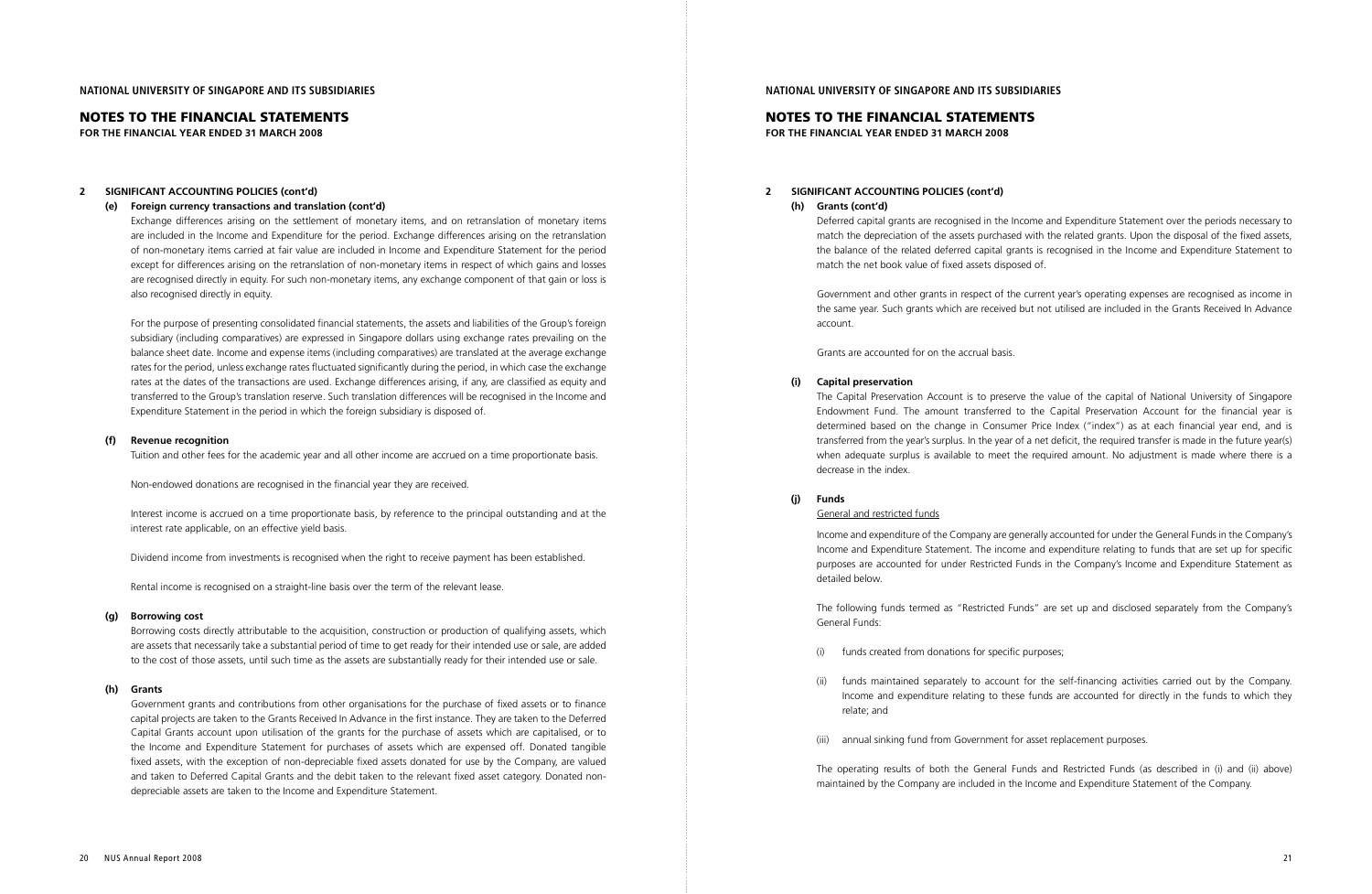# NOTES TO THE FINANCIAL STATEMENTS

**FOR THE FINANCIAL YEAR ENDED 31 MARCH 2008**

# **2 SIGNIFICANT ACCOUNTING POLICIES (cont'd) (l) Intangible assets**

 Intangible assets acquired separately are reported at cost less accumulated amortisation and accumulated impairment losses. Intangible assets with finite useful lives are amortised on a straight-line basis over their estimated useful lives. The estimated useful life and amortisation method are reviewed at the end of each annual reporting period, with the effect of any changes in estimate being accounted for on a prospective basis. Intangible assets with indefinite useful lives are not amortised. Each period, the useful lives of such assets are reviewed to determine whether events and circumstances continue to support an indefinite useful life assessment for the asset. Such assets are tested for impairment in accordance with the policy below.

# **(m) Impairment of tangible and intangible assets**

 At each balance sheet date, the Group reviews the carrying amounts of its tangible and intangible assets to determine whether there is any indication that those assets have suffered an impairment loss. If any such indication exists, the recoverable amount of the asset is estimated in order to determine the extent of the impairment loss (if any). Where it is not possible to estimate the recoverable amount of an individual asset, the Group estimates the recoverable amount of the cash-generating unit to which the asset belongs.

 Intangible assets with indefinite useful lives and intangible assets not yet available for use are tested for impairment annually, and whenever there is an indication that the asset may be impaired.

 Recoverable amount is the higher of fair value less costs to sell and value in use. In assessing value in use, the estimated future cash flows are discounted to their present value using a pre-tax discount rate that reflects current market assessments of the time value of money and the risks specific to the asset.

 If the recoverable amount of an asset (or cash-generating unit) is estimated to be less than its carrying amount, the carrying amount of the asset (or cash-generating unit) is reduced to its recoverable amount. An impairment loss is recognised immediately in the Income and Expenditure Statement.

 Where an impairment loss subsequently reverses, the carrying amount of the asset (or cash-generating unit) is increased to the revised estimate of its recoverable amount, but so that the increased carrying amount does not exceed the carrying amount that would have been determined had no impairment loss been recognised for the asset (or cash-generating unit) in prior years. A reversal of an impairment loss is recognised immediately in the Income and Expenditure Statement.

# **(n) Provision**

 Provisions are recognised when the Group has a present obligation (legal or constructive) as a result of a past event, it is probable that the Group will be required to settle the obligation, and a reliable estimate can be made of the amount of the obligation.

# NOTES TO THE FINANCIAL STATEMENTS

**FOR THE FINANCIAL YEAR ENDED 31 MARCH 2008**

## **2 SIGNIFICANT ACCOUNTING POLICIES (cont'd)**

### **(j) Funds (cont'd)**

# Endowment funds

 Donations received and Government grants received/receivable during the year, which are required to be kept intact as capital, are taken directly to the endowment funds. Income and expenditure related to the endowment funds are taken under Restricted Funds in the Income and Expenditure Statement.

 Assets and liabilities of all funds are pooled in the Balance Sheet.

### **(k) Fixed assets and depreciation**

 Fixed assets are stated at cost less accumulated depreciation and any accumulated impairment loss.

 Capital work-in-progress consists of construction costs and related expenses incurred during the period of construction.

 The gain or loss arising on the disposal or retirement of an asset is determined as the difference between the sales proceeds and the carrying amount of the asset and is recognised in the Income and Expenditure Statement.

 Depreciation is charged so as to write off the cost of fixed assets over the period of leases or their estimated useful lives, using the straight-line method, on the following bases:

|                                   | No. of Years |
|-----------------------------------|--------------|
| Leasehold land                    | 30 to 90     |
| <b>Buildings</b>                  | 30           |
| Leasehold improvements            | 10           |
| Equipment, furniture and fittings | 3 to 10      |
| Library materials                 | ь            |

 Depreciation is not provided for capital work-in-progress, artifacts and freehold land.

 The estimated useful lives, residual values and depreciation method are reviewed at each year end, with effect of any changes in estimate accounted for on a prospective basis.

 The gain or loss arising on the disposal or retirement of an item of fixed assets is determined as the difference between the sales proceeds and the carrying amount of the asset and is recognised in the Income and Expenditure Statement.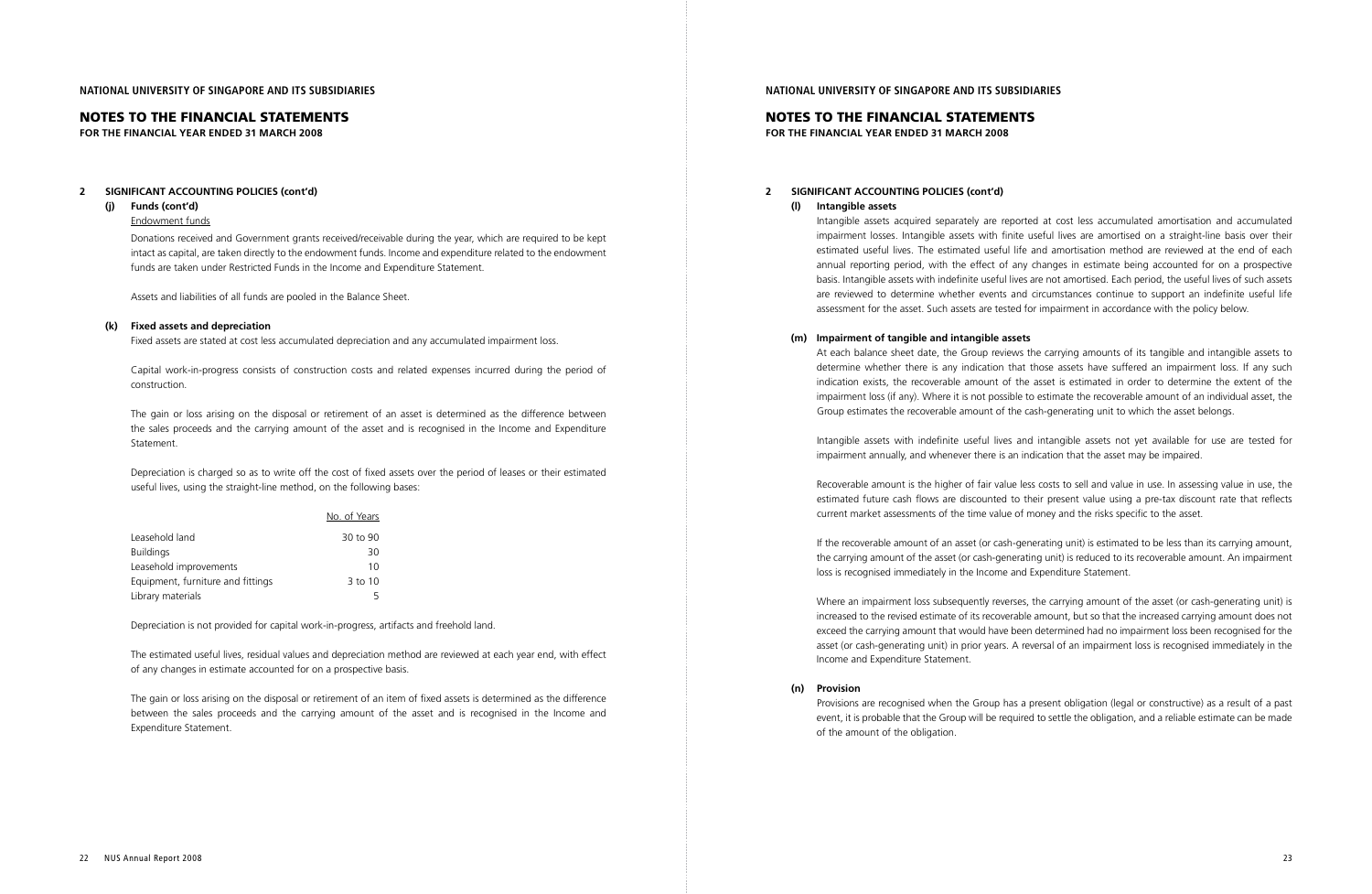**FOR THE FINANCIAL YEAR ENDED 31 MARCH 2008**

# **2 SIGNIFICANT ACCOUNTING POLICIES (cont'd) (q) Income tax (cont'd)**

 Deferred tax liabilities are recognised for taxable temporary differences arising on investments in subsidiaries and associates, and interests in joint ventures, except where the Group is able to control the reversal of the temporary difference and it is probable that the temporary difference will not reverse in the foreseeable future.

 The carrying amount of deferred tax assets is reviewed at each balance sheet date and reduced to the extent that it is no longer probable that sufficient taxable profits will be available to allow all or part of the asset to be recovered.

 Deferred tax is calculated at the tax rates that are expected to apply in the period when the liability is settled or the asset realised based on the tax rates (and tax laws) that have been enacted or substantively enacted by the balance sheet date. Deferred tax is charged or credited to Income and Expenditure Statement, except when it relates to items charged or credited directly to equity, in which case the deferred tax is also dealt with in equity.

 Deferred tax assets and liabilities are offset when there is a legally enforceable right to set off current tax assets against current tax liabilities and when they relate to income taxes levied by the same taxation authority and the Group intends to settle its current tax assets and liabilities on a net basis.

 Current and deferred tax are recognised as an expense or income in the Income and Expenditure Statement, except when they relate to items credited or debited directly to equity, in which case the tax is also recognised directly in equity, or where they arise from the initial accounting for a business combination, the tax effect is taken into account in calculating goodwill or determining the excess of the acquirer's interest in the net fair value of the acquiree's identifiable assets, liabilities and contingent liabilities over costs.

### **(r) Research expenditure**

 Expenditure on research activities is recognised as an expense in the period in which it is incurred.

### **(s) Financial risk management**

 The Group invests in a variety of market instruments such as bonds and quoted/unquoted equities under its investment strategy. This exposes the Group to a variety of financial risks, including the effects of changes in debt and equity market prices, foreign exchange rates and interest rates. The investment mandate seeks to minimise potential adverse effects from these exposures and is carried out in accordance with the policies agreed by the Company's Investment Committee, with the advice from its Investment Consultant.

 Some of the Group's transactions and investments are conducted in various foreign currencies, including United States dollars, Euro, Japanese Yen and Sterling Pounds, and therefore is exposed to foreign exchange risk. Where appropriate, the Group uses forward contracts to hedge its exposure to foreign

- (i) Foreign exchange risk
	- currency risk in the local reporting currency.

# NOTES TO THE FINANCIAL STATEMENTS

**FOR THE FINANCIAL YEAR ENDED 31 MARCH 2008**

# **2 SIGNIFICANT ACCOUNTING POLICIES (cont'd)**

### **(n) Provision (cont'd)**

 The amount recognised as a provision is the best estimate of the consideration required to settle the present obligation at the balance sheet date, taking into account the risks and uncertainties surrounding the obligation. Where a provision is measured using the cash flows estimated to settle the present obligation, its carrying amount is the present value of those cash flows.

 When some or all of the economic benefits required to settle a provision are expected to be recovered from a third party, the receivable is recognised as an asset if it is virtually certain that reimbursement will be received and the amount of the receivable can be measured reliably.

### **(o) Retirement benefit costs**

 The Group, apart from legally required social security schemes, operates defined contribution plans. Payments to defined contribution retirement benefit plans are charged as expenses as they fall due. This defined contribution plan has been discontinued with effect from 28 December 2007. Payments made to state-managed retirement benefit schemes, such as the Singapore Central Provident Fund, are dealt with as payments to defined contribution plans where the Group's obligation under the plans are equivalent to those arising in a defined contribution retirement benefit plan.

### **(p) Employee leave entitlement**

 Employee entitlements to annual leave are recognised when they accrue to employees. A provision is made for the estimated liability for annual leave as a result of services rendered by employees up to the balance sheet date.

### **(q) Income tax**

 Income tax expense represents the sum of the tax currently payable and deferred tax.

 The tax currently payable is based on taxable profit for the year. Taxable profit differs from profit as reported in the Income and Expenditure Statement because it excludes items of income or expense that are taxable or deductible in other years and it further excludes items that are not taxable or tax deductible. The Group's liability for current tax is calculated using tax rates (and tax laws) that have been enacted or substantively enacted in countries where the Company and subsidiaries operate by the balance sheet date.

 Deferred tax is recognised on differences between the carrying amounts of assets and liabilities in the financial statements and the corresponding tax bases used in the computation of taxable profit, and is accounted for using the balance sheet liability method. Deferred tax liabilities are generally recognised for all taxable temporary differences and deferred tax assets are recognised to the extent that it is probable that taxable profits will be available against which deductible temporary differences can be utilised. Such assets and liabilities are not recognised if the temporary difference arises from goodwill or from the initial recognition (other than in a business combination) of other assets and liabilities in a transaction that affects neither the taxable profit nor the accounting profit.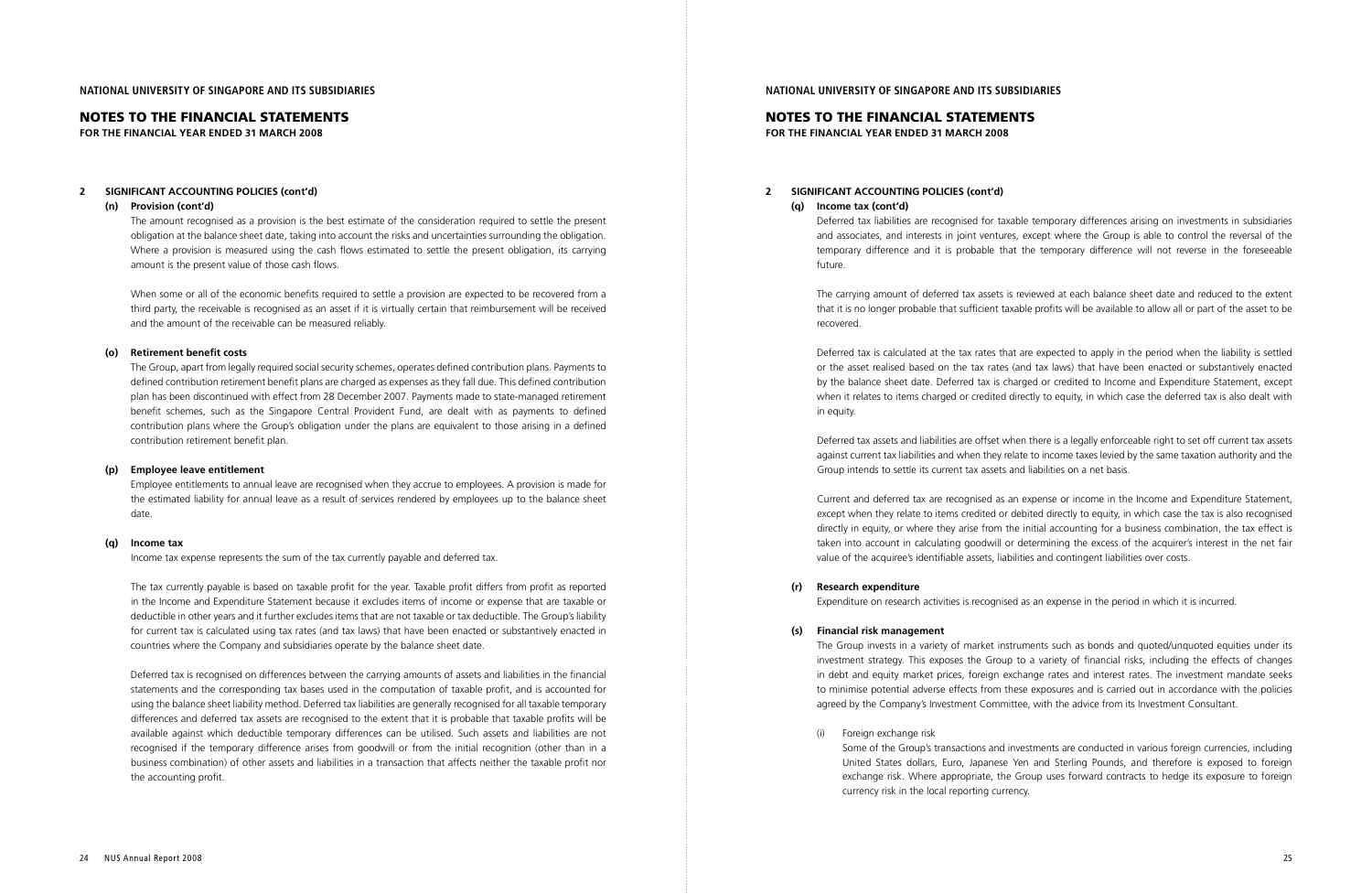# NOTES TO THE FINANCIAL STATEMENTS

**FOR THE FINANCIAL YEAR ENDED 31 MARCH 2008**

# **3 CRITICAL ACCOUNTING JUDGEMENTS AND KEY SOURCES OF ESTIMATION UNCERTAINTY (cont'd) (b) Key sources of estimation uncertainty**

 The key assumptions concerning the future, and other key sources of estimation uncertainty at the balance sheet date, that have a significant risk of causing a material adjustment to the carrying amounts of assets and liabilities within the next financial year, are discussed below.

 The Group holds unquoted equity securities that are not traded in an active market. The Group has used the net asset value disclosed in the financial statements of the entities (as these pertain mainly to funds whose investments are stated at fair value) and external valuations as the fair value for these financial assets. The carrying amounts of these unquoted securities at the balance sheet date are S\$1,518,299,000

Change in fair value of investments at fair value through expenditure statement

Annual sinking fund from Government for asset rep Amount utilised for capitalised expenditure

- (i) Fair value estimation (2007 at cost: S\$1,281,806,000).
- (ii) Provision for employee leave liability (2007: S\$ 39,390,000).

 Determining the amount of provision to be made for employee leave liability requires an estimation of the employer's portion of the retirement benefit. Standard rates, based on the Singapore Central Provident Fund contribution rate for employers, are used to compute the retirement benefit. The carrying amount of the provision for employee leave liability at the balance sheet date was S\$43,147,000

### **4 ACCUMULATED SURPLUS**

 The total accumulated surplus under the Balance Sheet of the Group of S\$2,180,132,000 (2007: S\$2,045,390,000) and the Company of S\$2,168,465,000 (2007: S\$1,957,674,000) includes the following:

|                   | <b>GROUP AND COMPANY</b> |                |  |  |  |  |
|-------------------|--------------------------|----------------|--|--|--|--|
|                   | 2008                     | 2007           |  |  |  |  |
|                   | <b>S\$'000</b>           | <b>S\$'000</b> |  |  |  |  |
| ough income and   | 151,836                  | 266,483        |  |  |  |  |
| Iacement purposes | 102,052                  | 125,890        |  |  |  |  |
|                   | 437,951                  | 236,298        |  |  |  |  |
|                   | 691,839                  | 628,671        |  |  |  |  |

 The balance has been set aside for designated purposes and commitments.

# NOTES TO THE FINANCIAL STATEMENTS

**FOR THE FINANCIAL YEAR ENDED 31 MARCH 2008**

# **2 SIGNIFICANT ACCOUNTING POLICIES (cont'd)**

# **(s) Financial risk management (cont'd)**

# (ii) Interest rate risk

 The Group's surplus and operating cash flows are mainly invested in fixed rate instruments and hence are substantially independent of changes in market interest rates. The Company monitors interest rates regularly to ensure excess funds are invested at competitive rates.

 (iii) Credit risk

 The Group has no significant concentrations of credit risk. Measures are in place to ensure that loans or debts are collected on a timely basis. Cash and fixed deposits are held with creditworthy financial institutions.

# (iv) Liquidity risk

 The Group maintains sufficient cash and cash equivalents, and internally generated cash flows to finance their activities.

 (v) Fair Value of Financial Assets and Financial Liabilities

 The carrying amounts of short-term financial assets and liabilities approximate their respective fair values due to the relatively short term maturity of these financial instruments. The fair values of other classes of financial assets and liabilities are disclosed in the respective notes to the financial statements.

### **3 CRITICAL ACCOUNTING JUDGEMENTS AND KEY SOURCES OF ESTIMATION UNCERTAINTY**

 In the application of the Group's accounting policies, which are described in Note 2, the Board of Trustees is required to make judgments, estimates and assumptions about the carrying amounts of assets and liabilities that are not readily apparent from other sources. The estimates and associated assumptions are based on historical experience and other factors that are considered to be relevant. Actual results may differ from these estimates.

 The estimates and underlying assumptions are reviewed on an ongoing basis. Revisions to accounting estimates are recognised in the period in which the estimate is revised if the revision affects only that period, or in the period of the revision and future periods if the revision affects both current and future periods.

# **(a) Critical judgments in applying the Group's accounting policies**

 There are no critical judgements, apart from those involving estimates (see below), that Management has made in the process of applying the entity's accounting policies and that have significant effect on the amounts recognised in financial statements.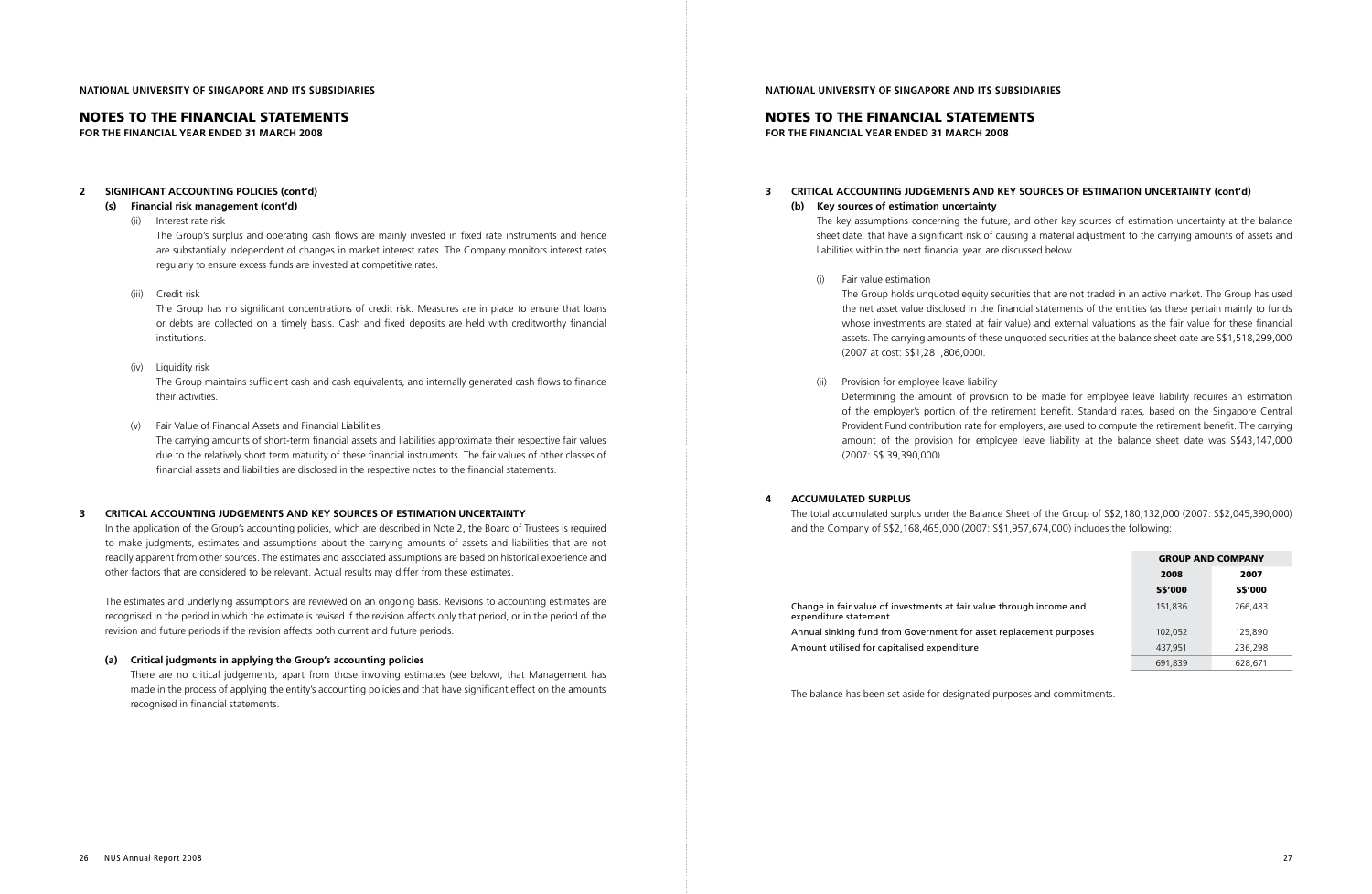**FOR THE FINANCIAL YEAR ENDED 31 MARCH 2008**

# **5 ENDOWED AND NON-ENDOWED DONATIONS (cont'd)**

|                                                              |             |                                    | <b>COMPANY</b>                      |                | <b>COMPANY</b>           |                                               |                |  |
|--------------------------------------------------------------|-------------|------------------------------------|-------------------------------------|----------------|--------------------------|-----------------------------------------------|----------------|--|
|                                                              |             |                                    | 2008                                |                | 2007                     |                                               |                |  |
|                                                              |             | <b>Endowed</b><br><b>Donations</b> | Non-<br>endowed<br><b>Donations</b> | <b>Total</b>   | <b>Endowed</b>           | Non-<br>endowed<br><b>Donations Donations</b> | Total          |  |
|                                                              | <b>Note</b> | <b>S\$'000</b>                     | <b>S\$'000</b>                      | <b>S\$'000</b> | <b>S\$'000</b>           | <b>S\$'000</b>                                | <b>S\$'000</b> |  |
|                                                              |             |                                    |                                     |                |                          |                                               |                |  |
| <b>Current Liabilities</b>                                   |             |                                    |                                     |                |                          |                                               |                |  |
| Creditors and accrued expenses                               |             | 47,124                             | $\overline{\phantom{a}}$            | 47,124         | 130,862                  | $\overline{\phantom{a}}$                      | 130,862        |  |
|                                                              |             |                                    |                                     |                |                          |                                               |                |  |
| <b>Non-Current Liabilities</b>                               |             |                                    |                                     |                |                          |                                               |                |  |
| Deferred capital grants                                      |             |                                    | 3,458                               | 3,458          | $\overline{\phantom{a}}$ | 16,731                                        | 16,731         |  |
| <b>Total Liabilities</b>                                     |             | 47,124                             | 3,458                               | 50,582         | 130,862                  | 16,731                                        | 147,593        |  |
|                                                              |             |                                    |                                     |                |                          |                                               |                |  |
|                                                              |             |                                    |                                     |                |                          |                                               |                |  |
| <b>Net Assets</b>                                            |             | 2,870,703                          | 361,298                             | 3,232,001      | 2,655,799                | 59,874                                        | 2,715,673      |  |
| less: Net assets/liabilities<br>under non-donation           |             |                                    |                                     |                |                          |                                               |                |  |
| funds                                                        |             | (722, 054)                         | $\overline{\phantom{a}}$            | (722, 054)     | (808,095)                | 230,365                                       | (577, 730)     |  |
| <b>Net Assets under Endowed</b><br>and Non-endowed Donations |             | 2,148,649                          | 361,298                             | 2,509,947      | 1,847,704                | 290,239                                       | 2,137,943      |  |

# NOTES TO THE FINANCIAL STATEMENTS

**FOR THE FINANCIAL YEAR ENDED 31 MARCH 2008**

### **5 ENDOWED AND NON-ENDOWED DONATIONS**

 The Company is registered as a charity and is given Institute of Public Character (IPC) status under the Education Sector. The financial position of the Company's endowed and non-endowed donations has been disclosed separately below to facilitate the submission of the Company's IPC returns to its Sector Administrator, Ministry of Education.

 Total donations received by the Company amounted to S\$112,229,000 (2007: S\$97,004,000). Of this, S\$53,106,000 (2007: S\$14,822,000) represents endowed donations while the balance represents non-endowed donations. Endowed donations received are taken directly to the endowment funds. The non-endowed donations are received for specific purposes and cannot be used towards the general operating expenses of the Company.

|                                       |                |                                              | <b>COMPANY</b>           |                | <b>COMPANY</b> |                                               |                |
|---------------------------------------|----------------|----------------------------------------------|--------------------------|----------------|----------------|-----------------------------------------------|----------------|
|                                       |                |                                              | 2008                     |                |                | 2007                                          |                |
|                                       |                | <b>Endowed</b><br><b>Donations Donations</b> | Non-<br>endowed          | <b>Total</b>   | <b>Endowed</b> | Non-<br>endowed<br><b>Donations Donations</b> | <b>Total</b>   |
|                                       | <b>Note</b>    | <b>S\$'000</b>                               | <b>S\$'000</b>           | <b>S\$'000</b> | <b>S\$'000</b> | <b>S\$'000</b>                                | <b>S\$'000</b> |
| <b>Accumulated Surplus</b>            | $\overline{4}$ | 577,382                                      | 361,298                  | 938,680        | 493,466        | 290,239                                       | 783,705        |
| <b>Endowment Funds</b>                |                | 1,446,992                                    |                          | 1,446,992      | 1,286,456      |                                               | 1,286,456      |
| <b>Capital Preservation Account</b>   |                | 124,275                                      |                          | 124,275        | 67,782         |                                               | 67,782         |
|                                       |                | 2,148,649                                    | 361,298                  | 2,509,947      | 1,847,704      | 290,239                                       | 2,137,943      |
|                                       |                |                                              |                          |                |                |                                               |                |
| Represented by:                       |                |                                              |                          |                |                |                                               |                |
| <b>Non-Current Assets</b>             |                |                                              |                          |                |                |                                               |                |
| Associated company                    |                |                                              |                          |                | 89,898         |                                               | 89,898         |
| <b>Fixed assets</b>                   |                |                                              | 31,602                   | 31,602         |                | 16,731                                        | 16,731         |
| <b>Student loans</b>                  |                |                                              | 19,554                   | 19,554         |                | 19,367                                        | 19,367         |
|                                       |                |                                              | 51,156                   | 51,156         | 89,898         | 36,098                                        | 125,996        |
| <b>Current Assets</b>                 |                |                                              |                          |                |                |                                               |                |
| <b>Debtors</b>                        |                | 159,101                                      | 125                      | 159,226        | 229,128        | 7                                             | 229,135        |
| Amount owing by associated<br>company |                |                                              |                          |                | 1,000          |                                               | 1,000          |
| Held-to-maturity investments          |                |                                              | 500                      | 500            |                | 500                                           | 500            |
| Held for trading investments          |                | 2,758,276                                    | $\overline{\phantom{a}}$ | 2,758,276      | 2,447,483      | $\blacksquare$                                | 2,447,483      |
| <b>Fixed deposits</b>                 |                | 450                                          | 312,975                  | 313,425        | 6,652          | 40,000                                        | 46,652         |
| Cash                                  |                |                                              |                          |                | 12,500         | $\overline{\phantom{a}}$                      | 12,500         |
|                                       |                | 2,917,827                                    | 313,600                  | 3,231,427      | 2,696,763      | 40,507                                        | 2,737,270      |
| <b>Total Assets</b>                   |                | 2,917,827                                    | 364,756                  | 3,282,583      | 2,786,661      | 76,605                                        | 2,863,266      |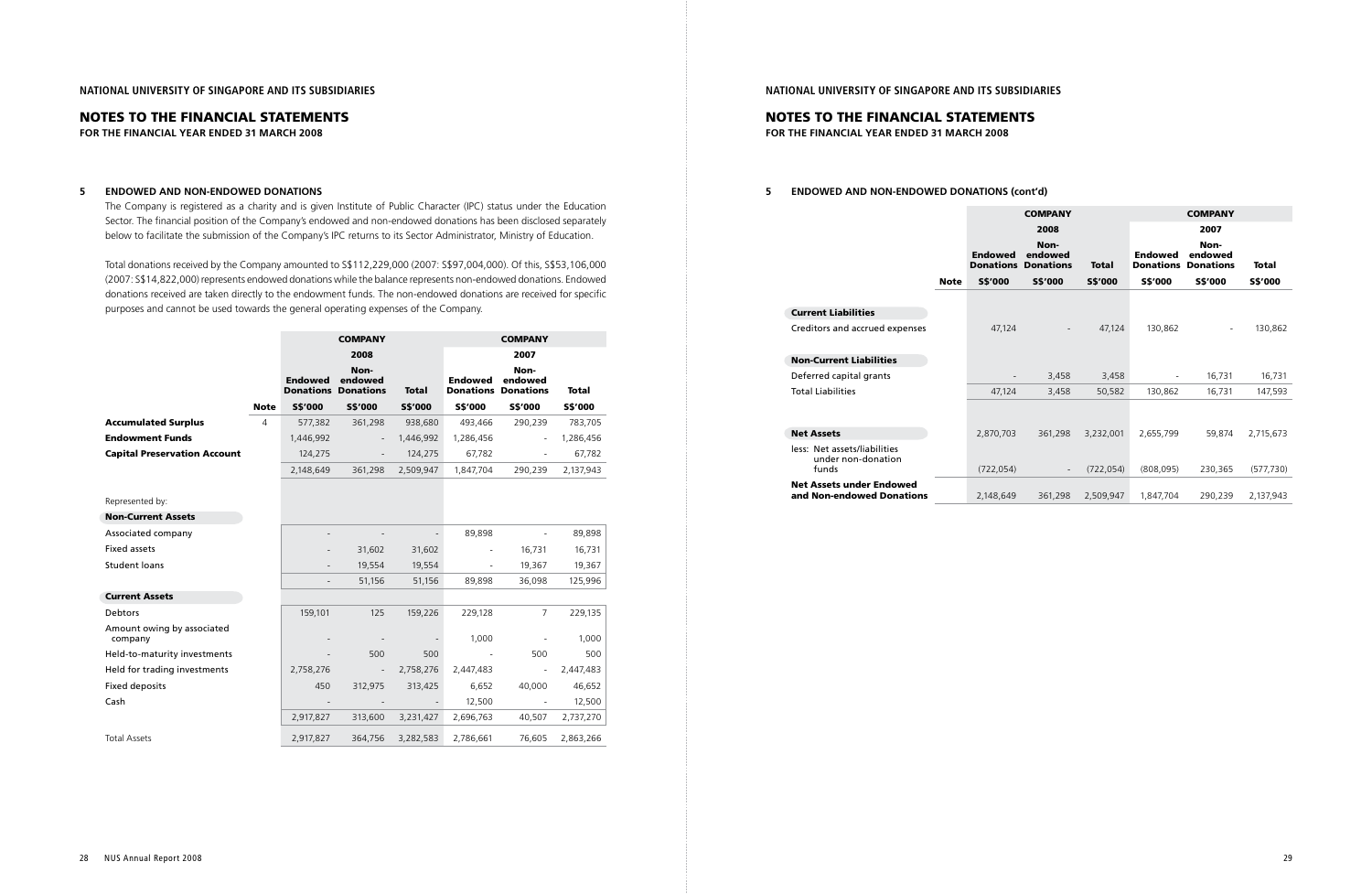**FOR THE FINANCIAL YEAR ENDED 31 MARCH 2008**

# **6 SUBSIDIARY COMPANIES**

|                                | <b>COMPANY</b> |                |  |
|--------------------------------|----------------|----------------|--|
|                                | 2008           | 2007           |  |
|                                | <b>S\$'000</b> | <b>S\$'000</b> |  |
|                                |                |                |  |
| Unquoted equity shares at cost | 300            | 300            |  |
| Impairment loss                | (100)          | (100)          |  |
| Carrying amount                | 200            | 200            |  |

| Unquoted equity shares at cost | 300   | 300   |
|--------------------------------|-------|-------|
| Impairment loss                | (100) | (100) |
| Carrving amount                | 200   | 200   |

| <b>Name of Company</b>                                     | <b>Principal Activities</b>                                                                                                                                                                                                                                                                                                                                        | <b>Country of</b><br>incorporation<br>(or registration)<br>and operation |      | <b>Proportion of</b><br>ownership interest and<br>voting power held |
|------------------------------------------------------------|--------------------------------------------------------------------------------------------------------------------------------------------------------------------------------------------------------------------------------------------------------------------------------------------------------------------------------------------------------------------|--------------------------------------------------------------------------|------|---------------------------------------------------------------------|
|                                                            |                                                                                                                                                                                                                                                                                                                                                                    |                                                                          | 2008 | 2007                                                                |
| Singapore University Press<br>Pte Ltd <sup>a</sup>         | Publishers                                                                                                                                                                                                                                                                                                                                                         | Singapore                                                                | 100% | 100%                                                                |
| NUS Technology Holdings<br>Pte Ltd <sup>a</sup>            | To carry out research and development,<br>to own and exploit all forms of<br>intellectual property interests<br>and to engage in the acquisition,<br>dissemination and transfer of<br>technologies.                                                                                                                                                                | Singapore                                                                | 100% | 100%                                                                |
| NUS High School of<br>Mathematics and Science <sup>a</sup> | To promote and undertake the<br>advancement of education, with<br>particular emphasis on mathematics<br>and science at secondary and junior<br>college levels and to participate in<br>schemes established to promote<br>research, development and education,<br>in particular in relation to mathematics<br>and science and to a high school for<br>that purpose. | Singapore                                                                | #    | #                                                                   |
| NUS America, Incc                                          | This is a nonprofit public benefit<br>corporation organised under the<br>Nonprofit Public Corporation Law<br>for public and charitable purposes. It<br>performs the functions of or to carry<br>out the purposes of the National<br>University of Singapore.                                                                                                       | United States of<br>America                                              | #    | #                                                                   |
| NUSSU Enterprise Pte Ltda, b                               | To manage the commerical activities of<br>NUS Student Union.                                                                                                                                                                                                                                                                                                       | Singapore                                                                | 100% | 100%                                                                |

# NOTES TO THE FINANCIAL STATEMENTS

**FOR THE FINANCIAL YEAR ENDED 31 MARCH 2008**

# **5 ENDOWED AND NON-ENDOWED DONATIONS (cont'd)**

|                                                                                                                                     |                | <b>COMPANY</b>                                |              |                          | <b>COMPANY</b>                                |                |
|-------------------------------------------------------------------------------------------------------------------------------------|----------------|-----------------------------------------------|--------------|--------------------------|-----------------------------------------------|----------------|
|                                                                                                                                     |                | 2008                                          |              |                          | 2007                                          |                |
|                                                                                                                                     | <b>Endowed</b> | Non-<br>endowed<br><b>Donations Donations</b> | <b>Total</b> | <b>Endowed</b>           | Non-<br>endowed<br><b>Donations Donations</b> | Total          |
|                                                                                                                                     | <b>S\$'000</b> | <b>S\$'000</b>                                | S\$'000      | S\$'000                  | <b>S\$'000</b>                                | <b>S\$'000</b> |
| Balance as at 1 April                                                                                                               | 1,847,704      | 290,239                                       | 2,137,943    | 1,631,003                | 222,396                                       | 1,853,399      |
| Movements in Accumulated Surplus:                                                                                                   |                |                                               |              |                          |                                               |                |
| Donations received                                                                                                                  | 20             | 59,103                                        | 59,123       | 142                      | 82,040                                        | 82,182         |
| Donated artifacts additions                                                                                                         |                | 8,366                                         | 8,366        |                          |                                               |                |
| Investment income (including change<br>in fair value of investment held for<br>trading and profit on sale of<br>associated company) | 185,908        | 11,135                                        | 197,043      | 131,711                  | 6,714                                         | 138,425        |
| Other operating income                                                                                                              | 1,565          | (5)                                           | 1,560        | 5                        | 2,707                                         | 2,712          |
| Expenditure on manpower                                                                                                             | (1,266)        | (1,995)                                       | (3,261)      | (1, 307)                 | (2,684)                                       | (3,991)        |
| Depreciation                                                                                                                        |                | (2,383)                                       | (2, 383)     | $\overline{\phantom{a}}$ | (2,433)                                       | (2,433)        |
| Other operating expenditure                                                                                                         | (39, 432)      | (22, 940)                                     | (62, 372)    | (12,607)                 | (18, 501)                                     | (31, 108)      |
| Amount transferred (to)/from<br><b>Endowment Funds</b>                                                                              | (6,386)        | $\overline{\phantom{m}}$                      | (6,386)      | 21                       |                                               | 21             |
| <b>Transfer to Capital Preservation</b><br>Account                                                                                  | (56, 493)      | $\overline{\phantom{a}}$                      | (56, 493)    | (4, 454)                 |                                               | (4, 454)       |
| Transfer from Deferred Capital Grant                                                                                                |                | 19,778                                        | 19,778       |                          |                                               |                |
|                                                                                                                                     | 83,916         | 71,059                                        | 154,975      | 113,511                  | 67,843                                        | 181,354        |
| <b>Movements in Endowment Funds:</b>                                                                                                |                |                                               |              |                          |                                               |                |
| Matching grants accrued                                                                                                             | 101,044        |                                               | 101,044      | 83,935                   | $\overline{a}$                                | 83,935         |
| <b>Donations received</b>                                                                                                           | 53,106         |                                               | 53,106       | 14,822                   |                                               | 14,822         |
| Amount transferred from/(to)<br><b>Accumulated Surplus</b>                                                                          | 6,386          |                                               | 6,386        | (21)                     |                                               | (21)           |
|                                                                                                                                     | 160,536        | $\overline{a}$                                | 160,536      | 98,736                   |                                               | 98,736         |
| Movements in Capital Preservation<br>Account:                                                                                       |                |                                               |              |                          |                                               |                |
| Amount transferred from Accumulated<br>Surplus                                                                                      | 56,493         |                                               | 56,493       | 4,454                    |                                               | 4,454          |
| Balance as at 31 March                                                                                                              | 2,148,649      | 361,298                                       | 2,509,947    | 1,847,704                | 290,239                                       | 2,137,943      |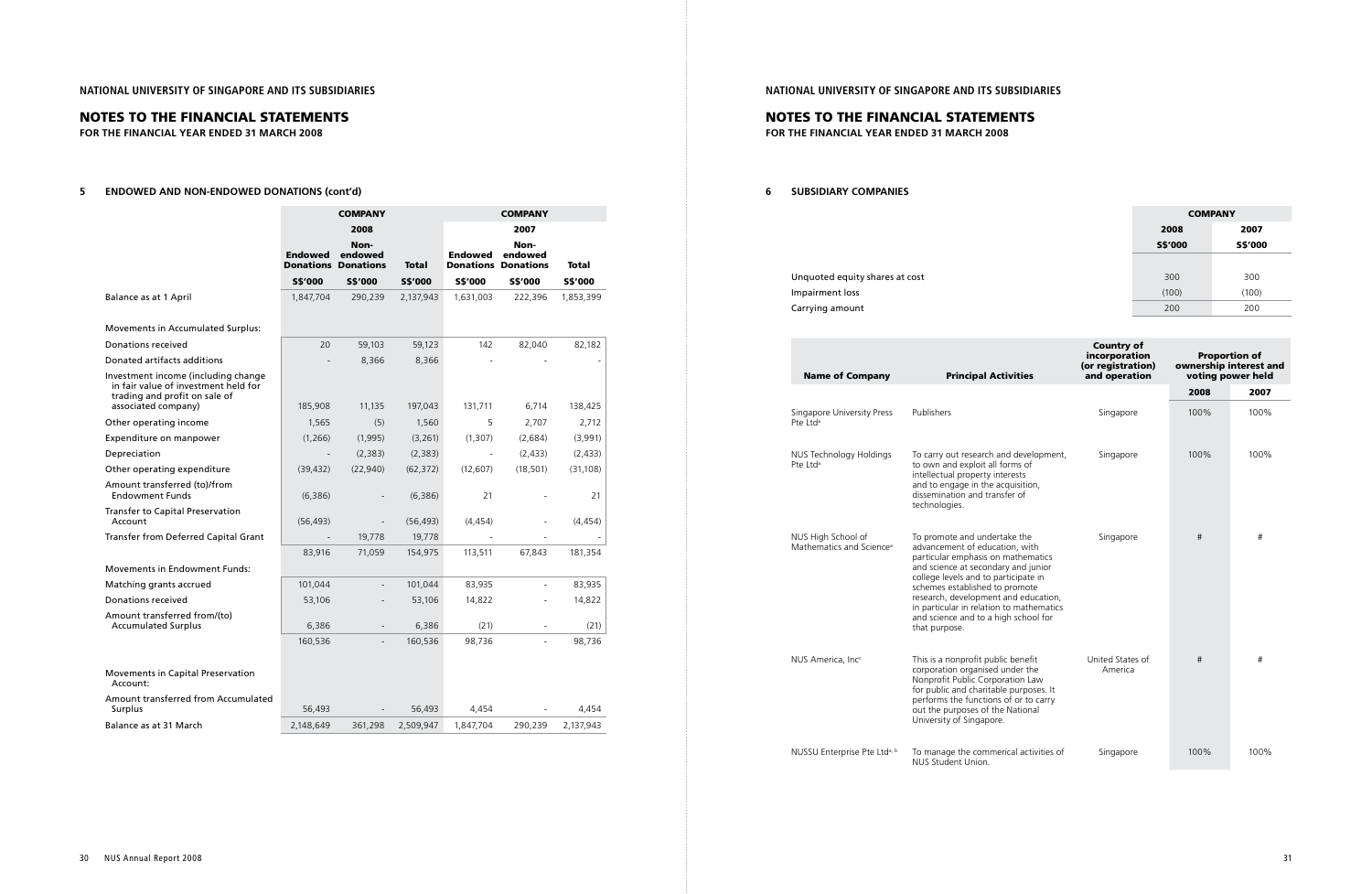**FOR THE FINANCIAL YEAR ENDED 31 MARCH 2008**

# **7 ASSOCIATED COMPANIES (cont'd)**

Total assets 359 531,152 **Total liabilities** Net assets 70 346,989 Group's share of associates' net assets

| <b>Name of Company</b>                                                                                                                                                                     | <b>Principal Activities</b>                                                                                                                                                                                                                                                                                        | <b>Country of</b><br>incorporation<br>(or registration)<br>and operation |      | <b>Proportion of</b><br>ownership interest and<br>voting power held |
|--------------------------------------------------------------------------------------------------------------------------------------------------------------------------------------------|--------------------------------------------------------------------------------------------------------------------------------------------------------------------------------------------------------------------------------------------------------------------------------------------------------------------|--------------------------------------------------------------------------|------|---------------------------------------------------------------------|
|                                                                                                                                                                                            |                                                                                                                                                                                                                                                                                                                    |                                                                          | 2008 | 2007                                                                |
| National University Health<br>System Pte Ltd <sup>a</sup>                                                                                                                                  | Clinical service, education and<br>research                                                                                                                                                                                                                                                                        | Singapore                                                                | 33%  |                                                                     |
| Savu Investments Ltdb                                                                                                                                                                      | Property development and<br>investment                                                                                                                                                                                                                                                                             | Singapore                                                                |      | 50%                                                                 |
| <b>Held by Subsidiaries</b>                                                                                                                                                                |                                                                                                                                                                                                                                                                                                                    |                                                                          |      |                                                                     |
| AsknLearn Pte Ltd <sup>c</sup>                                                                                                                                                             | Provide training and computer<br>software services and develop<br>computer software programs relating<br>to electronic learning, publishing and<br>management services.                                                                                                                                            | Singapore                                                                |      | 21%                                                                 |
| Munchie Monkey Pte Ltd                                                                                                                                                                     | Café operators                                                                                                                                                                                                                                                                                                     | Singapore                                                                | 50%  | 50%                                                                 |
| Protherapeutics Pte Ltd <sup>d</sup>                                                                                                                                                       | Research and experimental<br>development in life sciences and<br>other natural sciences                                                                                                                                                                                                                            | Singapore                                                                | 17%  | 22%                                                                 |
| Newly incorporated in 2008, audit not required for this financial year.<br>$\partial$<br>b<br>$\epsilon$<br>$\boldsymbol{d}$<br>All of the above associates are audited by other auditors. | On 26 February 2008, the Group disposed its total shareholdings of 50% in Savu Investments Ltd.<br>On 13 July 2007, the Group disposed its total shareholdings of 21% in AsknLearn Pte Ltd.<br>The ownership interest was diluted to less than 20% in 2008 and hence is not accounted for as an associate in 2008. |                                                                          |      |                                                                     |

 Summarised financial information in respect of the Group's associates is set out below:

| 2008           | 2007           |
|----------------|----------------|
| <b>S\$'000</b> | <b>S\$'000</b> |
| 359            | 531,152        |
| (289)          | (184.163)      |
| 70             | 346.989        |
| 35             | 172.597        |
|                |                |

|                                                                                | 2008                     | 2007           |
|--------------------------------------------------------------------------------|--------------------------|----------------|
|                                                                                | <b>S\$'000</b>           | <b>S\$'000</b> |
| Revenue                                                                        | 21,732                   | 23,859         |
| Profit after tax for the year                                                  | 295,538                  | 6,903          |
| Group's share of associates' profit after tax for the year, before adjustments | 147.769                  | 3,082          |
| Share of revaluation surplus (deficit) of investment proportion at Group level | $\overline{\phantom{a}}$ | 101,230        |
| Group's share of associates' profit after tax for the year, as adjusted        | 147,769                  | 104,312        |

# NOTES TO THE FINANCIAL STATEMENTS

**FOR THE FINANCIAL YEAR ENDED 31 MARCH 2008**

## **6 SUBSIDIARY COMPANIES (cont'd)**

| <b>Name of Company</b>                                  | <b>Principal Activities</b>                                                                                                                                       | <b>Country of</b><br>incorporation<br>(or registration)<br>and operation | <b>Proportion of</b><br>ownership interest and<br>voting power held |      |
|---------------------------------------------------------|-------------------------------------------------------------------------------------------------------------------------------------------------------------------|--------------------------------------------------------------------------|---------------------------------------------------------------------|------|
|                                                         |                                                                                                                                                                   |                                                                          | 2008                                                                | 2007 |
| <b>Held by Subsidaries</b>                              |                                                                                                                                                                   |                                                                          |                                                                     |      |
| NUS Press Pte Ltd <sup>a</sup>                          | Publishers                                                                                                                                                        | Singapore                                                                | 100%                                                                | 100% |
| NUS Ventures Pte Ltd <sup>a</sup>                       | Distributor of new telecommunication<br>technologies via direct selling and<br>licensing.                                                                         | Singapore                                                                | 100%                                                                | 100% |
| Bioinformatics Technology<br>Group Pte Ltd <sup>a</sup> | IT development, IT services, research<br>and experimental development on<br>technology.                                                                           | Singapore                                                                | 100%                                                                | 100% |
| NUS Shanghai Enterprise<br>Pte Ltd <sup>d</sup>         | Sourcing of student internship<br>opportunities with Shanghai companies<br>and developing increased research<br>opportunities and forging closer<br>partnerships. | People's Republic of<br>China                                            | 100%                                                                | 100% |
| KR Consulting Pte Ltd <sup>a</sup>                      | Provide consulting services                                                                                                                                       | Singapore                                                                | 100%                                                                | 100% |
| Star Incubator Sdn Bhd <sup>e</sup>                     | Management of incubator activities                                                                                                                                | Brunei Darussalam                                                        | 100%                                                                |      |

# These corporations do not have share capitals. NUS High School of Mathematics and Science is a company limited by guarantee.

<sup>a.</sup> Audited by Deloitte & Touche LLP, Singapore

 $^{\rm b.}$  Held in trust by NUS Technology Holdings Pte Ltd on behalf of the Company.

 $\sim$  Not required to be audited in country of incorporation.

<sup>d</sup> Audited by other auditors in country of incorporation.

e. Newly incorporated in November 2007, audit not required for this financial year.

# **7 ASSOCIATED COMPANIES**

|                                                                         |                          | <b>GROUP</b>   |                          | <b>COMPANY</b> |
|-------------------------------------------------------------------------|--------------------------|----------------|--------------------------|----------------|
|                                                                         | 2008                     | 2007           | 2008                     | 2007           |
|                                                                         | <b>S\$'000</b>           | <b>S\$'000</b> | <b>S\$'000</b>           | <b>S\$'000</b> |
| Unquoted equity shares at cost                                          | 50                       | 90,237         | $\overline{\phantom{a}}$ | 89,898         |
| Share of post-acquisition profits (losses), net of dividend<br>received | (15)                     | 83,702         | $\overline{\phantom{a}}$ | -              |
| Capitalised expenses written off                                        | $\overline{\phantom{0}}$ | (1,342)        | $\overline{\phantom{a}}$ | -              |
|                                                                         | 35                       | 172.597        | -                        | 89.898         |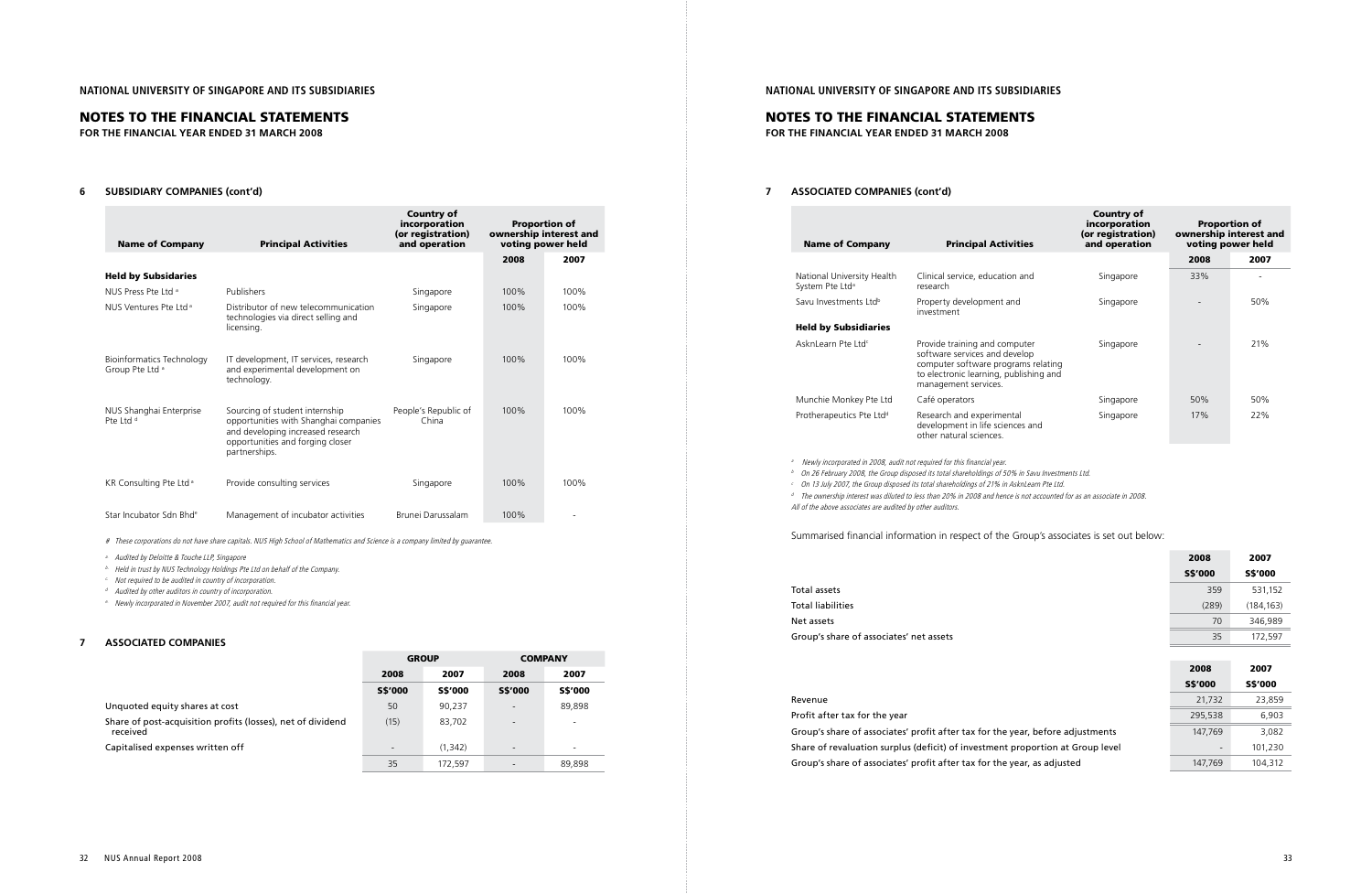**FOR THE FINANCIAL YEAR ENDED 31 MARCH 2008**

# **8 FIXED ASSETS (cont'd) COMPANY**

|                                                              | <b>Freehold</b><br>Land  | Leasehold<br>Land | <b>Buildings</b> | Leasehold<br><b>Improvements</b> | Equipment,<br><b>Furniture</b><br>& Fittings,<br>Library<br><b>Materials</b> | Capital<br>Work-in-<br><b>Progress</b> | <b>Total</b>      |
|--------------------------------------------------------------|--------------------------|-------------------|------------------|----------------------------------|------------------------------------------------------------------------------|----------------------------------------|-------------------|
|                                                              | <b>S\$'000</b>           | <b>S\$'000</b>    | <b>S\$'000</b>   | <b>S\$'000</b>                   | <b>S\$'000</b>                                                               | <b>S\$'000</b>                         | <b>S\$'000</b>    |
| COST                                                         |                          |                   |                  |                                  |                                                                              |                                        |                   |
| At 1 April 2006                                              | $\overline{a}$           | 112,344           | 1,437,819        | 295,085                          | 996,640                                                                      | 91,381                                 | 2,933,269         |
| Additions                                                    | 265                      |                   | 10,542           | 29,701                           | 90,964                                                                       | 83,452                                 | 214,924           |
| Transfers                                                    | 1,742                    | $\overline{a}$    | 36,444           | 18,003                           | 23,248                                                                       | (79, 437)                              |                   |
| Disposals                                                    | $\overline{a}$           |                   | (6, 765)         | (490)                            | (34, 440)                                                                    | (325)                                  | (42,020)          |
| Fixed assets written off                                     | $\overline{a}$           | $\overline{a}$    |                  | $\overline{\phantom{a}}$         | (13, 755)                                                                    | (1,745)                                | (15, 500)         |
| At 1 April 2007                                              | 2,007                    | 112,344           | 1,478,040        | 342,299                          | 1,062,657                                                                    |                                        | 93,326 3,090,673  |
| Additions                                                    | $\overline{\phantom{a}}$ | 173,927           | 7,229            | 33,382                           | 88,460                                                                       | 87,227                                 | 390,225           |
| Transfers                                                    |                          |                   | (2, 418)         | 65,230                           | 16,328                                                                       | (79, 140)                              |                   |
| Transfer to assets held for sale<br>(Note 22)                |                          |                   | (96, 827)        |                                  |                                                                              | $\overline{\phantom{a}}$               | (96, 827)         |
| Disposals                                                    |                          |                   | (6,949)          | (3,858)                          | (35,906)                                                                     | (345)                                  | (47,058)          |
| Fixed assets written off                                     |                          |                   |                  |                                  | (72, 751)                                                                    |                                        | (72, 751)         |
| At 31 March 2008                                             | 2,007                    | 286,271           | 1,379,075        | 437,053                          | 1,058,788                                                                    |                                        | 101,068 3,264,262 |
| <b>ACCUMULATED DEPRECIATION</b>                              |                          |                   |                  |                                  |                                                                              |                                        |                   |
| At 1 April 2006                                              |                          | 13,428            | 655,660          | 83,257                           | 696,392                                                                      |                                        | 1,448,737         |
| Depreciation                                                 |                          | 2,616             | 47,169           | 33,379                           | 105,051                                                                      |                                        | 188,215           |
| Transfers                                                    |                          |                   | (1,011)          | (2,066)                          | 3,077                                                                        |                                        |                   |
| Disposals                                                    |                          |                   | (6, 321)         | (55)                             | (30, 323)                                                                    |                                        | (36, 699)         |
| Fixed assets written off                                     |                          |                   |                  | $\overline{\phantom{a}}$         | (9,368)                                                                      | $\blacksquare$                         | (9,368)           |
| At 1 April 2007                                              |                          | 16,044            | 695,497          | 114,515                          | 764,829                                                                      |                                        | 1,590,885         |
| Depreciation                                                 |                          | 3,968             | 46,519           | 44,708                           | 100,086                                                                      |                                        | 195,281           |
| Transfers                                                    |                          |                   | (369)            | 25                               | 344                                                                          |                                        |                   |
| Transfer to assets held for sale<br>(Note 22)                |                          |                   | (66, 583)        |                                  |                                                                              |                                        | (66, 583)         |
| Disposals                                                    |                          |                   | (5,938)          | (1,956)                          | (34, 855)                                                                    |                                        | (42, 749)         |
| Fixed assets written off                                     |                          |                   |                  |                                  | (59, 613)                                                                    |                                        | (59, 613)         |
| At 31 March 2008                                             | $\overline{\phantom{a}}$ | 20,012            | 669,126          | 157,292                          | 770,791                                                                      |                                        | 1,617,221         |
| <b>IMPAIRMENT LOSS</b>                                       |                          |                   |                  |                                  |                                                                              |                                        |                   |
| Recognised in 2006 and as at<br>31 March 2006, 2007 and 2008 |                          |                   |                  |                                  | 3,823                                                                        |                                        | 3,823             |
| <b>CARRYING AMOUNT</b>                                       |                          |                   |                  |                                  |                                                                              |                                        |                   |
| At 31 March 2008                                             | 2,007                    | 266,259           | 709,949          | 279,761                          | 284,174                                                                      | 101,068                                | 1,643,218         |
| At 31 March 2007                                             | 2,007                    | 96,300            | 782,543          | 227,784                          | 294,005                                                                      | 93,326                                 | 1,495,965         |

# NOTES TO THE FINANCIAL STATEMENTS

**FOR THE FINANCIAL YEAR ENDED 31 MARCH 2008**

# **8 FIXED ASSETS**

**GROUP**

|                                                        | <b>Freehold</b><br>Land | Leasehold<br>Land            | <b>Buildings</b> | Leasehold<br><b>Improvements</b> | Equipment,<br><b>Furniture</b><br>& Fittings,<br>Library<br><b>Materials</b> | <b>Capital</b><br>Work-in-<br><b>Progress</b> | <b>Total</b>     |
|--------------------------------------------------------|-------------------------|------------------------------|------------------|----------------------------------|------------------------------------------------------------------------------|-----------------------------------------------|------------------|
|                                                        | <b>S\$'000</b>          | <b>S\$'000</b>               | <b>S\$'000</b>   | <b>S\$'000</b>                   | <b>S\$'000</b>                                                               | <b>S\$'000</b>                                | <b>S\$'000</b>   |
| <b>COST</b>                                            |                         |                              |                  |                                  |                                                                              |                                               |                  |
| At 1 April 2006                                        | L,                      | 112,344                      | 1,437,819        | 295,089                          | 998,194                                                                      | 91,381                                        | 2,934,827        |
| Additions                                              | 265                     | $\overline{a}$               | 10,542           | 29,701                           | 92,397                                                                       | 83,452                                        | 216,357          |
| <b>Transfers</b>                                       | 1,742                   | $\sim$                       | 36,444           | 18,003                           | 23,248                                                                       | (79, 437)                                     |                  |
| <b>Disposals</b>                                       | ÷,                      |                              | (6, 765)         | (490)                            | (35, 132)                                                                    | (325)                                         | (42, 712)        |
| Fixed assets written off                               | $\overline{a}$          | $\overline{a}$               |                  | $\overline{\phantom{a}}$         | (13, 755)                                                                    | (1,745)                                       | (15,500)         |
| At 1 April 2007                                        | 2,007                   | 112,344                      | 1,478,040        | 342,303                          | 1,064,952                                                                    |                                               | 93,326 3,092,972 |
| Additions                                              | $\overline{a}$          | 173,927                      | 7,229            | 33,382                           | 89,320                                                                       | 87,227                                        | 391,085          |
| <b>Transfers</b>                                       |                         |                              | (2, 418)         | 65,230                           | 16,328                                                                       | (79, 140)                                     |                  |
| Transfer to assets held for sale<br>(Note 22)          |                         |                              | (96, 827)        |                                  |                                                                              | $\overline{a}$                                | (96, 827)        |
| <b>Disposals</b>                                       |                         |                              | (6,949)          | (3,858)                          | (35, 961)                                                                    | (345)                                         | (47, 113)        |
| Fixed assets written off                               |                         |                              |                  |                                  | (72, 751)                                                                    | $\frac{1}{2}$                                 | (72, 751)        |
| At 31 March 2008                                       | 2,007                   | 286,271                      | 1,379,075        | 437,057                          | 1,061,888                                                                    | 101,068                                       | 3,267,366        |
| <b>ACCUMULATED DEPRECIATION</b>                        |                         |                              |                  |                                  |                                                                              |                                               |                  |
| At 1 April 2006                                        |                         | 13,428                       | 655,660          | 83,259                           | 696,882                                                                      |                                               | 1,449,229        |
| Depreciation                                           |                         | 2,616                        | 47,169           | 33,380                           | 105,520                                                                      |                                               | 188,685          |
| <b>Transfers</b>                                       |                         | $\overline{a}$               | (1,011)          | (2,066)                          | 3,077                                                                        |                                               |                  |
| Disposals                                              |                         | $\qquad \qquad \blacksquare$ | (6, 321)         | (55)                             | (30, 625)                                                                    |                                               | (37,001)         |
| Fixed assets written off                               |                         | $\frac{1}{2}$                |                  | $\overline{\phantom{a}}$         | (9,369)                                                                      |                                               | (9,369)          |
| At 1 April 2007                                        | $\overline{a}$          | 16,044                       | 695,497          | 114,518                          | 765,485                                                                      | $\blacksquare$                                | 1,591,544        |
| Depreciation                                           | $\overline{a}$          | 3,968                        | 46,519           | 44,709                           | 100,717                                                                      |                                               | 195,913          |
| <b>Transfers</b>                                       |                         |                              | (369)            | 25                               | 344                                                                          |                                               |                  |
| Transfer to assets held for sale<br>(Note 22)          |                         | $\sim$                       | (66, 583)        |                                  |                                                                              | $\overline{a}$                                | (66, 583)        |
| <b>Disposals</b>                                       |                         |                              | (5,938)          | (1,956)                          | (34, 855)                                                                    |                                               | (42, 749)        |
| Fixed assets written off                               |                         |                              |                  |                                  | (59, 613)                                                                    |                                               | (59, 613)        |
| At 31 March 2008                                       |                         | 20,012                       | 669,126          | 157,296                          | 772,078                                                                      | $\frac{1}{2}$                                 | 1,618,512        |
| <b>IMPAIRMENT LOSS</b>                                 |                         |                              |                  |                                  |                                                                              |                                               |                  |
| Recognised in 2006 and as at<br>31 March 2007 and 2008 |                         |                              |                  |                                  | 3,823                                                                        |                                               | 3,823            |
| <b>CARRYING AMOUNT</b>                                 |                         |                              |                  |                                  |                                                                              |                                               |                  |
| At 31 March 2008                                       | 2,007                   | 266,259                      | 709,949          | 279,761                          | 285,987                                                                      | 101,068                                       | 1,645,031        |
| At 31 March 2007                                       | 2,007                   | 96,300                       | 782,543          | 227,785                          | 295,644                                                                      | 93,326                                        | 1,497,605        |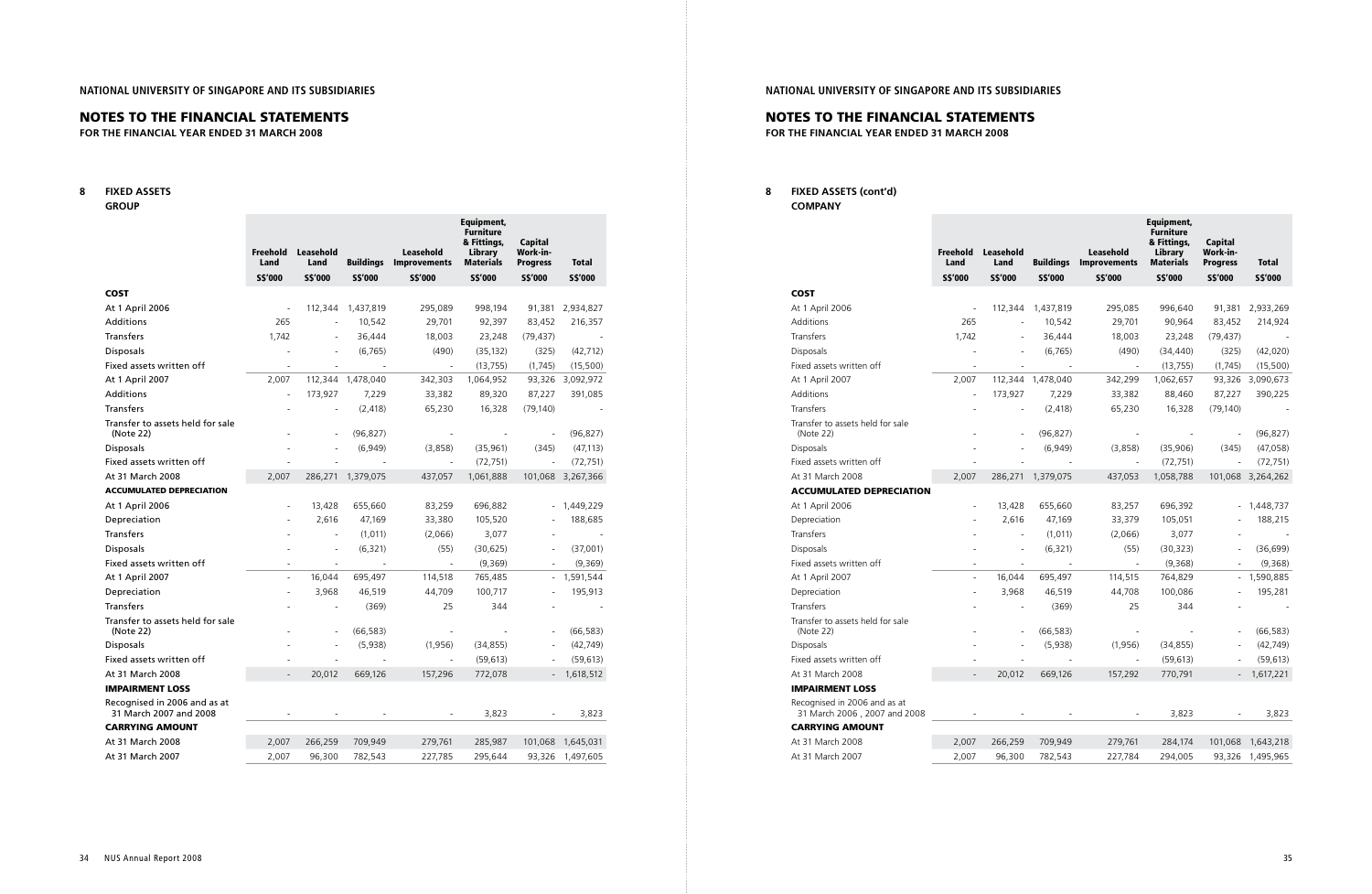# NOTES TO THE FINANCIAL STATEMENTS

**FOR THE FINANCIAL YEAR ENDED 31 MARCH 2008**

### **10 HELD-TO-MATURITY INVESTMENTS**

Unquoted debt security, at amortised cost

| <b>GROUP AND COMPANY</b> |                |  |  |
|--------------------------|----------------|--|--|
| 2008<br>2007             |                |  |  |
| <b>S\$'000</b>           | <b>S\$'000</b> |  |  |
| 500                      | 500            |  |  |

 The debt security held-to-maturity was purchased at par and the coupon rate is 4.5% (2007: 4.5%) and norminal value is S\$500,000 (2007: S\$500,000). The maturity date is 5 December 2009. The carrying amount of the debt security approximates its fair value.

# **11 AVAILABLE-FOR-SALE INVESTMENTS**

### AT FAIR VALUE

Unquoted equity securities Redeemable convertible loan stocks

| <b>GROUP</b>   |                | <b>COMPANY</b> |                |  |
|----------------|----------------|----------------|----------------|--|
| 2008           | 2007           |                | 2007           |  |
| <b>S\$'000</b> | <b>S\$'000</b> | <b>S\$'000</b> | <b>S\$'000</b> |  |
|                |                |                |                |  |
| 4.798          | 4,705          | 4.798          | 4,705          |  |
| 1,762          | 1,533          | -              |                |  |
| 6,560          | 6,238          | 4,798          | 4,705          |  |

 The fair value of unquoted equity securities available for sale is estimated based on the net asset values disclosed in the financial statements of the entities.

 The above investments include an impairment loss of S\$9,041,000 (2007: S\$2,520,000).

 Available-for-sale investments that are not denominated in the functional currency of the respective entities are as follows:

United States dollar

| <b>GROUP</b>   |                | <b>COMPANY</b> |                |
|----------------|----------------|----------------|----------------|
| 2008           | 2007<br>2008   |                | 2007           |
| <b>S\$'000</b> | <b>S\$'000</b> | <b>S\$'000</b> | <b>S\$'000</b> |
| 159            | 453            | 159            | 453            |

# NOTES TO THE FINANCIAL STATEMENTS

**FOR THE FINANCIAL YEAR ENDED 31 MARCH 2008**

# **9 INTANGIBLE ASSETS**

**GROUP**

|                                  | <b>Computer</b><br><b>Software</b> | <b>Purchased</b><br><b>Curriculum</b> | <b>Total</b>             |
|----------------------------------|------------------------------------|---------------------------------------|--------------------------|
|                                  | <b>S\$'000</b>                     | <b>S\$'000</b>                        | <b>S\$'000</b>           |
| <b>COST</b>                      |                                    |                                       |                          |
| At 1 April 2006 and 1 April 2007 |                                    | 11,878                                | 11,878                   |
| Additions                        | 1,667                              | $\overline{\phantom{a}}$              | 1,667                    |
| At 31 March 2008                 | 1,667                              | 11,878                                | 13,545                   |
| <b>ACCUMULATED AMORTISATION</b>  |                                    |                                       |                          |
| At 1 April 2006 and 1 April 2007 | $\overline{\phantom{a}}$           | ٠                                     | $\overline{\phantom{a}}$ |
| Amortisation                     | 59                                 | 1,697                                 | 1,756                    |
| At 31 March 2008                 | 59                                 | 1,697                                 | 1,756                    |
| <b>CARRYING AMOUNT</b>           |                                    |                                       |                          |
| At 31 March 2008                 | 1,608                              | 10,181                                | 11,789                   |
| At 31 March 2007                 |                                    | 11,878                                | 11,878                   |

**COMPANY**

|                                  | <b>Computer</b><br><b>Software</b> | <b>Purchased</b><br><b>Curriculum</b> | <b>Total</b>   |
|----------------------------------|------------------------------------|---------------------------------------|----------------|
|                                  | <b>S\$'000</b>                     | <b>S\$'000</b>                        | <b>S\$'000</b> |
| <b>COST</b>                      |                                    |                                       |                |
| At 1 April 2006 and 1 April 2007 | $\overline{\phantom{a}}$           | 11,878                                | 11,878         |
| Additions                        | 1,550                              | ۰                                     | 1,550          |
| At 31 March 2008                 | 1,550                              | 11,878                                | 13,428         |
| <b>ACCUMULATED AMORTISATION</b>  |                                    |                                       |                |
| At 1 April 2006 and 1 April 2007 | $\overline{\phantom{a}}$           | ٠                                     |                |
| Amortisation                     | 40                                 | 1,697                                 | 1,737          |
| At 31 March 2008                 | 40                                 | 1,697                                 | 1,737          |
| <b>CARRYING AMOUNT</b>           |                                    |                                       |                |
| At 31 March 2008                 | 1,510                              | 10,181                                | 11,691         |
| At 31 March 2007                 | $\blacksquare$                     | 11,878                                | 11,878         |

 Computer software has finite economic useful life, over which the assets are amortised. The amortisation period for computer software is three to five years. The purchased curriculum has finite economic useful life, over which the asset is amortised. The amortisation period for the purchased curriculum is five years.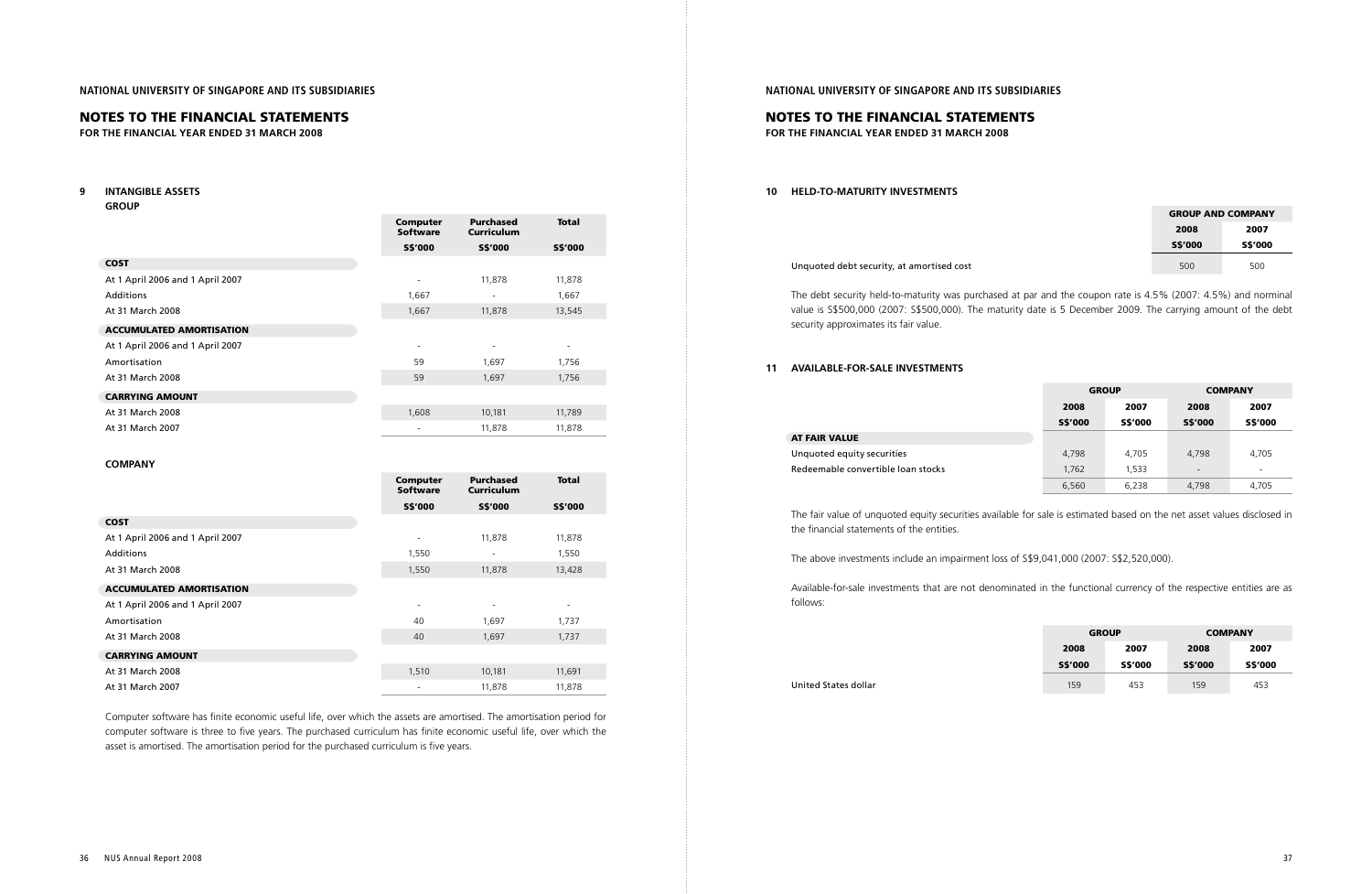**FOR THE FINANCIAL YEAR ENDED 31 MARCH 2008**

### **13 DERIVATIVE FINANCIAL INSTRUMENTS**

|                                    | <b>GROUP AND COMPANY</b> |                          |               |                    |
|------------------------------------|--------------------------|--------------------------|---------------|--------------------|
|                                    |                          | 2008                     |               | 2007               |
|                                    | <b>Assets</b>            | <b>Liabilities</b>       | <b>Assets</b> | <b>Liabilities</b> |
|                                    | <b>S\$'000</b>           | <b>S\$'000</b>           | S\$'000       | <b>S\$'000</b>     |
| Forward foreign exchange contracts | 8,627                    | (234)                    | 4,277         | (654)              |
| Interest rate swaps                |                          | $\overline{\phantom{0}}$ | 1,257         | (2,655)            |
| Commodity index swaps              | $\overline{\phantom{a}}$ | (1, 113)                 | 4,690         |                    |
| Options                            |                          | $\overline{\phantom{0}}$ | 4,432         | (461)              |
| Futures                            | 556                      | (272)                    |               |                    |
|                                    | 9,183                    | (1,619)                  | 14,656        | (3,770)            |
|                                    |                          |                          |               |                    |
| Analysed as:                       |                          |                          |               |                    |
| Current                            | 9,183                    | (1,619)                  | 14,656        | (3,770)            |

Analysed as:

 Forward foreign exchange contracts, commodity index swaps and futures are entered into mainly for hedging purposes to manage exposure to fluctuations in the foreign currency exchange rates and interest rates of investments respectively.

Forward foreign exchange contracts Interest rate swaps Commodity index swaps Options - 518,469 Futures 73,496 -

 At 31 March 2008, the settlement dates on open forward contracts, commodity index swaps and futures ranged from between one month to greater than a year (2007: one month to greater than a year).

 The fair values of forward foreign exchange contracts, commodity index swaps and futures have been calculated using rates quoted by the Company's fund administrator to terminate the contracts at the balance sheet date.

 At 31 March 2008, the contractual/ notional amount of outstanding forward foreign exchange contracts, commodity index swaps and futures to which the Group is committed are as follows:

| <b>GROUP AND COMPANY</b> |                |  |  |  |
|--------------------------|----------------|--|--|--|
| 2008                     | 2007           |  |  |  |
| <b>S\$'000</b>           | <b>S\$'000</b> |  |  |  |
| 1,372,237                | 1,113,991      |  |  |  |
|                          | 421.706        |  |  |  |
| 16,131                   | 86,549         |  |  |  |
|                          | 518,469        |  |  |  |
| 73,496                   |                |  |  |  |
| 1,461,864                | 2,140,715      |  |  |  |

# NOTES TO THE FINANCIAL STATEMENTS

**FOR THE FINANCIAL YEAR ENDED 31 MARCH 2008**

### **12 INVESTMENTS AT FAIR VALUE THROUGH INCOME AND EXPENDITURE STATEMENT**

|                                | <b>GROUP AND COMPANY</b> |                |
|--------------------------------|--------------------------|----------------|
|                                | 2008                     | 2007           |
|                                | <b>S\$'000</b>           | <b>S\$'000</b> |
| <b>AT FAIR VALUE</b>           |                          |                |
| <b>Ouoted Government bonds</b> | 499,939                  | 203,957        |
| Unquoted Government bonds      |                          | 161,960        |
| Quoted debt securities         | 45,086                   | 59,755         |
| Quoted equity securities       | 532,373                  | 582.523        |
| Unquoted debt securities       | 28,819                   | 200,789        |
| Unquoted equity securities     | 1,513,501                | 1,277,101      |
| <b>Total</b>                   | 2,619,718                | 2,486,085      |

 These investments are actively managed and monitored by the Company's Investment Committee in accordance with a documented investment strategy of the Company. Hence these are classified as investments designated at fair value through income and expenditure statement at inception under FRS 39.

 The weighted average effective interest rate of debt securities held for trading at the balance sheet date was 2.61% (2007: 4.17%). The fair value of quoted equity securities and quoted debt securities are based on the last bid quoted market prices on the last market day of the financial year.

 The investments in unquoted equity securities represent investments in venture capital funds and hedge funds. The fair values of these unquoted equity securities are estimated by reference to net asset value disclosed in the financial statements of venture funds (as these pertain mainly to funds whose investments are stated at fair value) and external valuations. Changes in fair value of the above investments amounting to negative S\$114,647,000 (2007: positive S\$47,303,000) have been included in the Income and Expenditure Statement.

 Investments at fair value through income and expenditure statement that are not denominated in the functional currency of the respective entities are as follows:

|                      | <b>GROUP AND COMPANY</b> |                |
|----------------------|--------------------------|----------------|
|                      | 2008                     | 2007           |
|                      | <b>S\$'000</b>           | <b>S\$'000</b> |
| United States dollar | 1,747,687                | 1,774,521      |
| Euro                 | 182,215                  | 262,976        |
| Japanese yen         | 67,593                   | 99,205         |
| Sterling pound       | 8,906                    | 21,099         |
| Australian dollar    | 4,235                    | 6,476          |
| Canadian dollar      | 2,593                    | 4,430          |
| <b>Others</b>        | 5,266                    | 6,569          |
|                      | 2,018,495                | 2,175,276      |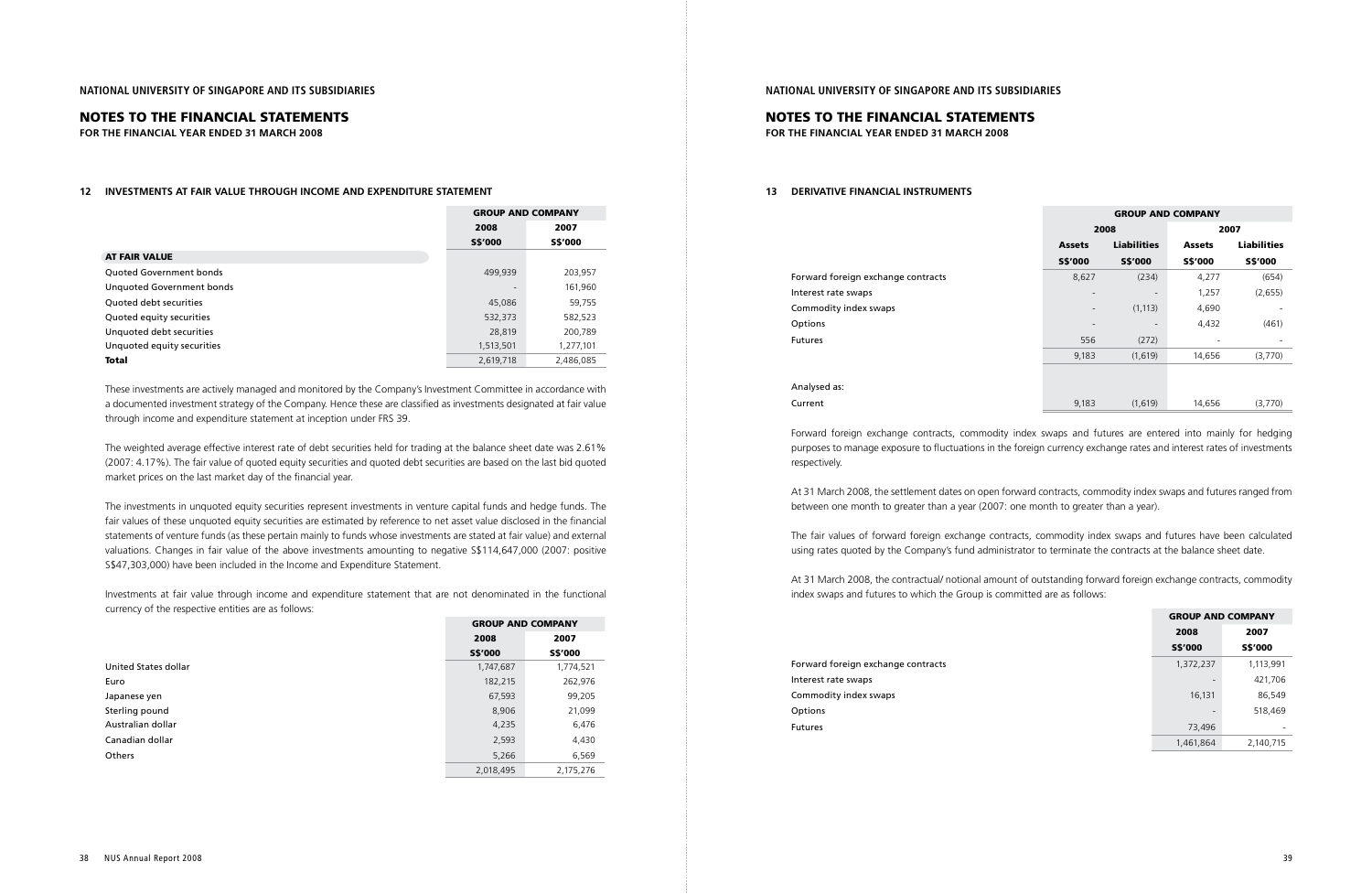# NOTES TO THE FINANCIAL STATEMENTS

**FOR THE FINANCIAL YEAR ENDED 31 MARCH 2008**

## **15 STUDENT LOANS**

Student tuition fee loans (a) Study loans (a) Notebook computer loans (b) Other student loans (c)

| <b>GROUP AND COMPANY</b> |                |
|--------------------------|----------------|
| 2008                     | 2007           |
| <b>S\$'000</b>           | <b>S\$'000</b> |
| 187,404                  | 177,180        |
| 48,082                   | 43,216         |
| 11,272                   | 13,839         |
| 2,330                    | 1,926          |
| 249,088                  | 236,161        |
|                          |                |
| 55,616                   | 51,840         |
| 193,472                  | 184,321        |
| 249,088                  | 236,161        |

### Represented by:

Amount repayable within 12 months - current assets Amount repayable after 12 months - non current assets

 (a) The student tuition fee and study loans are repayable by monthly instalments over periods of up to 20 years. The interest at 4.750% (2007: 4.750%) per annum is based on average prime rate of the 3 major local banks.

 (b) The interest-free notebook computer loans to students are repayable by monthly instalments, over periods up

- 
- to 2.5 years.
- 

 (c) The other student loans are interest-free and repayable by monthly instalments, over periods up to 5 years.

# Secured Assets

 The student loans are unsecured.

### Fair values

 Student tuition fee loans and study loans are disbursed from advances from the Government.

 There are no significant differences between fair values and carrying amounts of the above loans.

# **16 LONG-TERM LOAN TO SUBSIDIARY COMPANY AND AMOUNTS OWING BY/TO SUBSIDIARY/ASSOCIATED COMPANIES**

 The long-term loan to subsidiary company is unsecured, interest-free and not expected to be repaid within the next twelve months. The amounts owing by/to subsidiary/associated companies are unsecured, interest-free and repayable upon demand.

# NOTES TO THE FINANCIAL STATEMENTS

**FOR THE FINANCIAL YEAR ENDED 31 MARCH 2008**

# **14 MOVEMENTS IN FAIR VALUE OF INVESTMENTS AND DERIVATIVE FINANCIAL INSTRUMENTS**

 (For Information Only)

|                                                 |                | <b>GROUP</b>   |                | <b>COMPANY</b> |  |
|-------------------------------------------------|----------------|----------------|----------------|----------------|--|
|                                                 | 2008           | 2007           | 2008           | 2007           |  |
|                                                 | <b>S\$'000</b> | <b>S\$'000</b> | <b>S\$'000</b> | <b>S\$'000</b> |  |
| <b>Non-current investments</b>                  |                |                |                |                |  |
| Fair value as at 1 April                        | 6,738          | 6,404          | 5,205          | 5,535          |  |
| Increase due to net purchases                   | 818            | 1,336          | 310            | 414            |  |
| Realised (loss)/gain on sale of investments     | (9)            |                | 40             |                |  |
| Impairment loss                                 | (6, 521)       | (258)          | (6, 281)       |                |  |
| Loss arising from changes in fair values        | 6,034          | (744)          | 6,024          | (744)          |  |
| Fair value at 31 March                          | 7,060          | 6,738          | 5,298          | 5,205          |  |
|                                                 |                |                |                |                |  |
| <b>Current investments</b>                      |                |                |                |                |  |
| Fair value as at 1 April                        | 2,496,971      | 1,139,131      | 2,496,971      | 1,139,131      |  |
| Increase due to net purchases                   | 263,618        | 1,268,886      | 263,618        | 1,268,886      |  |
| Realised (loss)/gain on sale of investments     | (18,660)       | 41,651         | (18,660)       | 41,651         |  |
| (Loss)/gain arising from changes in fair values | (114, 647)     | 47,303         | (114, 647)     | 47,303         |  |
| Fair value at 31 March                          | 2,627,282      | 2,496,971      | 2,627,282      | 2,496,971      |  |
|                                                 |                |                |                |                |  |
| <b>Total</b>                                    |                |                |                |                |  |
| Fair value as at 1 April                        | 2,503,709      | 1,145,535      | 2,502,176      | 1,144,666      |  |
| Increase due to net purchases                   | 264,436        | 1,270,222      | 263,928        | 1,269,300      |  |
| Realised (loss)/gain on sale of investments     | (18, 669)      | 41,651         | (18, 620)      | 41,651         |  |
| Impairment loss                                 | (6, 521)       | (258)          | (6, 281)       |                |  |
| (Loss)/gain arising from changes in fair values | (108, 613)     | 46,559         | (108, 623)     | 46,559         |  |
| Fair value at 31 March                          | 2,634,342      | 2,503,709      | 2,632,580      | 2,502,176      |  |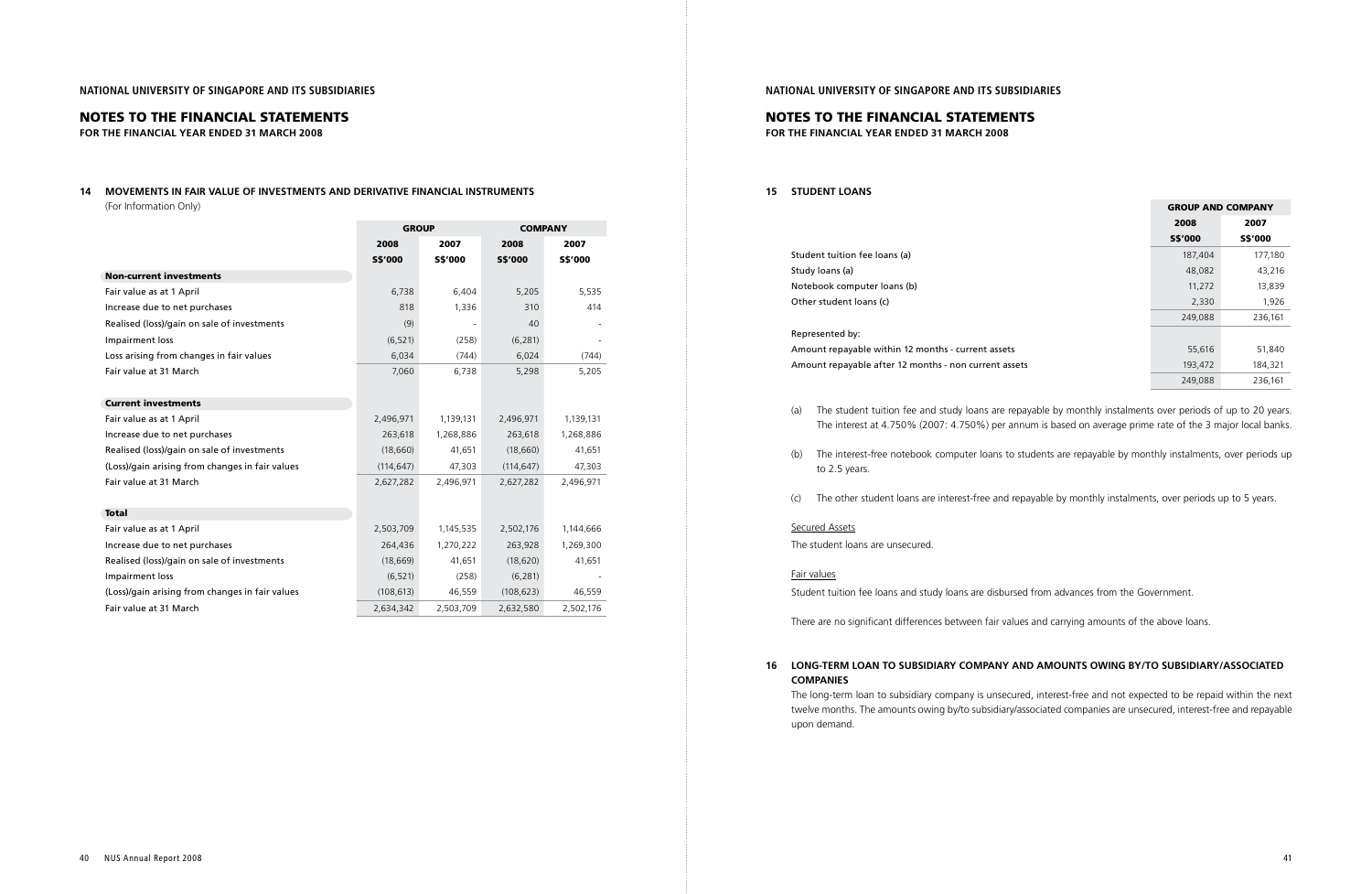**FOR THE FINANCIAL YEAR ENDED 31 MARCH 2008**

### **18 DEPOSITS AND PREPAYMENTS**

Deposits paid Prepayments for fixed assets Other prepayments

| <b>GROUP</b>   |                |                | <b>COMPANY</b> |  |
|----------------|----------------|----------------|----------------|--|
| 2008           | 2007           | 2008           | 2007           |  |
| <b>S\$'000</b> | <b>S\$'000</b> | <b>S\$'000</b> | <b>S\$'000</b> |  |
| 787            | 509            | 787            | 509            |  |
| 12,389         | 4.647          | 12,389         | 4,647          |  |
| 7.043          | 8,374          | 6,830          | 8,147          |  |
| 20,219         | 13,530         | 20,006         | 13,303         |  |

 Deposits and prepayments that are not denominated in the functional currencies of the respective entities are as

follows:

|                              | <b>GROUP</b>   |                | <b>COMPANY</b> |         |  |      |
|------------------------------|----------------|----------------|----------------|---------|--|------|
|                              | 2008<br>2007   | 2008           |                |         |  | 2007 |
|                              | <b>S\$'000</b> | <b>S\$'000</b> | <b>S\$'000</b> | S\$'000 |  |      |
| <b>United States dollars</b> | 13,316         | 4,547          | 13,299         | 4,504   |  |      |
| Euro                         | 1,088          | 4,439          | 1,088          | 4,439   |  |      |
| Sterling pounds              | 58             | 186            | 58             | 186     |  |      |
| Japanese yen                 | 20             |                | 20             |         |  |      |
|                              | 14,482         | 9.179          | 14,465         | 9,136   |  |      |

# **19 FIXED DEPOSITS**

 The effective interest rates of fixed deposits at the balance sheet date are 1.02% to 2.5% ( 2007: 2.69% to 3.375%) and for the average tenor of 4.65 months (2007: 6 months). The carrying amounts of the fixed deposits approximate

their fair values.

 Fixed deposits that are not denominated in the functional currencies of the respective entities are as follows:

United States dollars

| <b>GROUP</b>   |                | <b>COMPANY</b> |                |
|----------------|----------------|----------------|----------------|
| 2008           | 2007           | 2008           | 2007           |
| <b>S\$'000</b> | <b>S\$'000</b> | <b>S\$'000</b> | <b>S\$'000</b> |
| 29,655         | 5.268          | 29,640         | 5,268          |

# NOTES TO THE FINANCIAL STATEMENTS

**FOR THE FINANCIAL YEAR ENDED 31 MARCH 2008**

### **17 DEBTORS**

|                                      | <b>GROUP</b>   |                | <b>COMPANY</b> |                |
|--------------------------------------|----------------|----------------|----------------|----------------|
|                                      | 2008<br>2007   |                | 2008           | 2007           |
|                                      | <b>S\$'000</b> | <b>S\$'000</b> | <b>S\$'000</b> | <b>S\$'000</b> |
| Grants receivable                    | 417,354        | 499,989        | 417,354        | 499,989        |
| Trade debtors                        | 31,134         | 25.276         | 29,518         | 24,036         |
| Interest receivable                  | 4,217          | 6,379          | 4,217          | 6,379          |
| Receivables from sale of investments | 14,318         | 39,670         | 14,318         | 39,670         |
| <b>Others</b>                        | 6,250          | 10.238         | 6,250          | 10,238         |
|                                      | 473,273        | 581,552        | 471,657        | 580,312        |

 The average credit period of trade debtors is 30 days (2007: 30 days). No interest is charged on the trade receivables.

 Debtors that are not denominated in the functional currencies of the respective entities are as follows:

|                       | <b>GROUP</b>   |                | <b>COMPANY</b> |                |
|-----------------------|----------------|----------------|----------------|----------------|
|                       | 2008           | 2007           |                | 2007           |
|                       | <b>S\$'000</b> | <b>S\$'000</b> | <b>S\$'000</b> | <b>S\$'000</b> |
| United States dollars | 8,606          | 39,000         | 8,490          | 38,871         |
|                       | 7,007          | 1,148          | 7,007          | 1,148          |
|                       | 1,277          | 1,786          | 1,277          | 1,786          |
|                       | 112            | 148            | 112            | 148            |
|                       | 67             | 55             | 67             | 55             |
|                       | 44             | 14             | 44             | 14             |
|                       | 17,113         | 42,151         | 16,997         | 42,022         |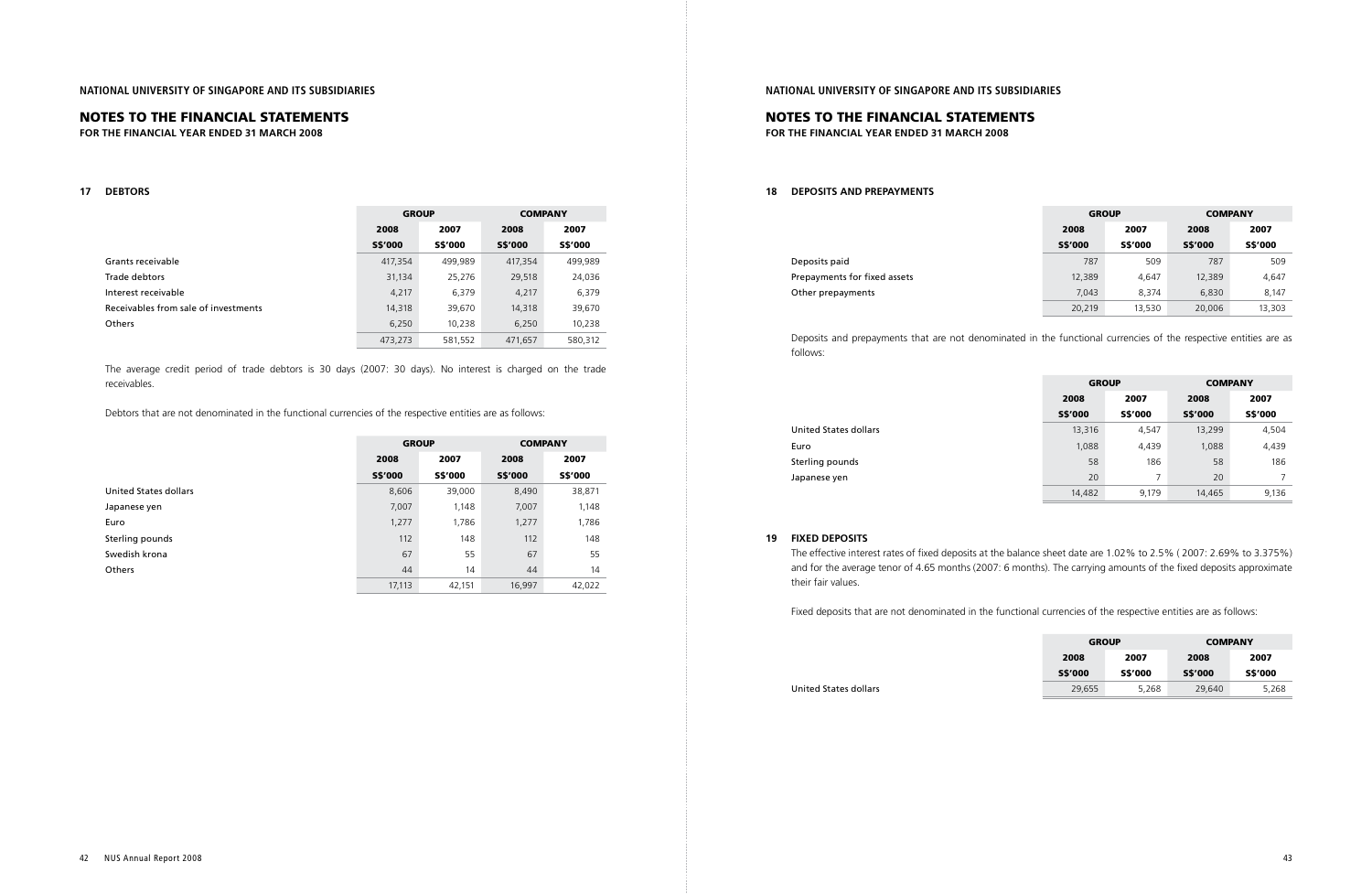# NOTES TO THE FINANCIAL STATEMENTS

**FOR THE FINANCIAL YEAR ENDED 31 MARCH 2008**

# **22 Fixed ASSETS HELD FOR SALE**

| <b>GROUP AND COMPANY</b><br><b>S\$'000</b> |
|--------------------------------------------|
|                                            |
|                                            |
| 96,827                                     |
| 96,827                                     |
|                                            |
|                                            |
|                                            |
| 66,583                                     |
| 66,583                                     |
|                                            |
|                                            |
| 30,244                                     |
|                                            |

# COST

Balance as at 1 April 2007 Transfer from fixed assets (Note 8) At 31 March 2008

# ACCUMULATED DEPRECIATION

Balance as at 1 April 2007 Transfer from fixed assets (Note 8) At 31 March 2008

### CARRYING AMOUNT

At 31 March 2008 At 31 March 2007

 During the year, the Board of Trustees resolved to dispose the Company's property units in Gillman Heights under a proposed en-bloc sale. While the sale had been approved by the Strata Titles Board, some minority owners had submitted objections to the High Court and this matter is pending a decision of the High Court. The properties have been reclassified from fixed assets to fixed assets held for sale as the Company's management considers the sale to be probable and likely to be completed within a year.

# NOTES TO THE FINANCIAL STATEMENTS

**FOR THE FINANCIAL YEAR ENDED 31 MARCH 2008**

# **20 CASH AND BANK BALANCES**

 The carrying amounts of the cash and bank balances approximates their fair values.

 Cash and bank balances that are not denominated in the functional currencies of the respective entities are as follows:

|                              | <b>GROUP</b>   |                          | <b>COMPANY</b> |                |
|------------------------------|----------------|--------------------------|----------------|----------------|
|                              | 2008           | 2007                     | 2008           | 2007           |
|                              | <b>S\$'000</b> | S\$'000                  | <b>S\$'000</b> | <b>S\$'000</b> |
| <b>United States dollars</b> | 2,272          | 1,451                    | 1,620          | 450            |
| Japanese yen                 | 1,602          | 8,291                    | 1,602          | 8,291          |
| Euro                         | 351            | 298                      | 351            | 298            |
| Australian dollar            | 146            | 45                       | 146            | 45             |
| Swedish krona                | 139            | $\overline{\phantom{a}}$ | 139            |                |
| Hong Kong dollars            | 123            | $\overline{\phantom{0}}$ | 123            |                |
| Sterling pounds              | 106            | 2,017                    | 106            | 2,017          |
| New Zealand dollars          | 100            | $\overline{\phantom{a}}$ | 100            |                |
| Norwegian krone              | 62             | $\overline{\phantom{0}}$ | 62             |                |
| Canadian dollars             | 34             | 260                      | 34             | 260            |
| <b>Swiss Franc</b>           |                | 12                       |                | 12             |
| Others                       | 20             | 329                      | 20             | 329            |
|                              | 4,955          | 12,703                   | 4,303          | 11,702         |

# **21 SHORT-TERM LOAN TO AN INVESTEE COMPANY**

 This pertains to a short-term shareholder loan to an investee company. This loan is interest free, unsecured and is expected to be repaid in December 2008.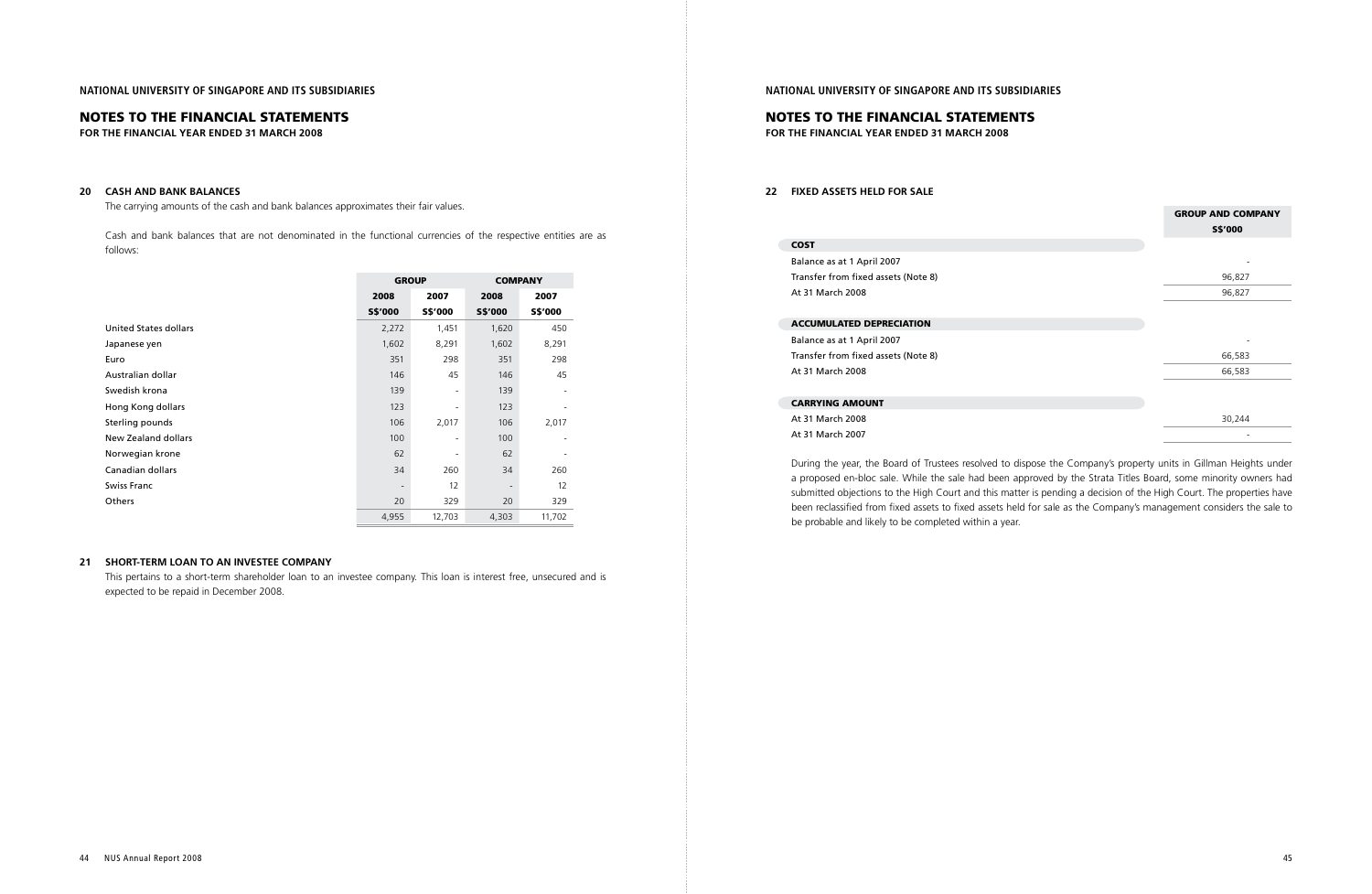**FOR THE FINANCIAL YEAR ENDED 31 MARCH 2008**

### Government and Agency for Science, Technology Research

# Balance as at 1 April

Deferred capital grants amortised Balance as at 31 March

# **Others**

# Balance as at 1 April

Deferred capital grants amortised

Balance as at 31 March

Total Deferred Capital Grants balance for fixed asset<br>at 31 March

### **25 DEFERRED CAPITAL GRANTS**

### Fixed Assets

|                                                                         | <b>GROUP</b> |                          |                | <b>COMPANY</b> |  |
|-------------------------------------------------------------------------|--------------|--------------------------|----------------|----------------|--|
|                                                                         | 2008         | 2007                     | 2008           | 2007           |  |
|                                                                         | S\$'000      | S\$'000                  | <b>S\$'000</b> | S\$'000        |  |
| <b>IXED ASSETS</b>                                                      |              |                          |                |                |  |
| overnment and Agency for Science, Technology &<br>Research              |              |                          |                |                |  |
| alance as at 1 April                                                    | 1,126,428    | 1,182,451                | 1,125,152      | 1,181,707      |  |
| apital grants utilised during the year                                  | 106,828      | 41,045                   | 106,242        | 40,673         |  |
| mount transferred from operating grants (Note 32)                       | 66,562       | 70,647                   | 66,544         | 69,848         |  |
| mount reclassified from Deferred Capital Grants - Others                |              | 29                       |                | 29             |  |
| mount reclassified (to)/from Accumulated Surplus                        |              | (1, 917)                 |                | (1, 917)       |  |
|                                                                         | 1,299,818    | 1,292,255                | 1,297,938      | 1,290,340      |  |
| eferred capital grants amortised                                        | (172, 387)   | (165, 827)               | (171, 872)     | (165, 188)     |  |
| alance as at 31 March                                                   | 1,127,431    | 1,126,428                | 1,126,066      | 1,125,152      |  |
|                                                                         |              |                          |                |                |  |
| thers                                                                   |              |                          |                |                |  |
| alance as at 1 April                                                    | 131,183      | 143,092                  | 130,918        | 143,017        |  |
| apital grants utilised during the year and donated assets               | 308          | 1,189                    | 113            | 1,103          |  |
| mount transferred from operating grants (Note 32)                       | 1,991        | 2,165                    | 1,991          | 2,008          |  |
| mount transferred(to)/from Accumulated Surplus                          | (14,600)     | 1,206                    | (14,600)       | 1,206          |  |
| mount transferred to other income                                       | (2, 284)     | $\blacksquare$           | (2, 284)       |                |  |
| mount reclassified to Deferred Capital Grant - Government               |              | (29)                     |                | (29)           |  |
|                                                                         | 116,598      | 147,623                  | 116,138        | 147,305        |  |
| eferred capital grants amortised                                        | (9,841)      | (16, 440)                | (9,761)        | (16, 387)      |  |
| alance as at 31 March                                                   | 106,757      | 131,183                  | 106,377        | 130,918        |  |
| otal Deferred Capital Grants balance for fixed assets as<br>at 31 March | 1,234,188    | 1,257,611                | 1,232,443      | 1,256,070      |  |
|                                                                         |              |                          |                |                |  |
| <b>ITANGIBLE ASSETS</b>                                                 |              |                          |                |                |  |
| overnment                                                               |              |                          |                |                |  |
| alance as at 1 April                                                    | 11,878       | $\overline{\phantom{a}}$ | 11,878         |                |  |
| apital grants utilised during the year                                  | 7            |                          |                |                |  |
| mount transferred from operating grants (Note 32)                       | 487          | 11,878                   | 377            | 11,878         |  |
|                                                                         | 12,372       | 11,878                   | 12,255         | 11,878         |  |
| eferred capital grants amortised                                        | (1,715)      |                          | (1,696)        |                |  |
| alance as at 31 March                                                   | 10,657       | 11,878                   | 10,559         | 11,878         |  |
|                                                                         |              |                          |                |                |  |

# Intangible Assets

# Government

Balance as at 1 April Capital grants utilised during the year Amount transferred from operating grants (Note 32)

Deferred capital grants amortised Balance as at 31 March

# NOTES TO THE FINANCIAL STATEMENTS

**FOR THE FINANCIAL YEAR ENDED 31 MARCH 2008**

### **23 CREDITORS AND ACCRUED EXPENSES**

|                         | <b>GROUP</b>   |                          | <b>COMPANY</b>           |                |
|-------------------------|----------------|--------------------------|--------------------------|----------------|
|                         | 2007<br>2008   |                          | 2008                     | 2007           |
|                         | <b>S\$'000</b> | <b>S\$'000</b>           | <b>S\$'000</b>           | <b>S\$'000</b> |
| Creditors               | 75,728         | 149,088                  | 72,630                   | 147,685        |
| <b>Accrued expenses</b> | 110,473        | 109,023                  | 110,383                  | 108,989        |
| Income tax payable      | 20             | $\overline{\phantom{a}}$ | $\overline{\phantom{a}}$ | ۰              |
| Deposits received       | 2,241          | 2,481                    | 2,241                    | 2,481          |
|                         | 188,462        | 260,592                  | 185,254                  | 259,155        |

 The average credit period on purchases of goods is 30 days (2007: 30 days). No interest is charged on the trade payables.

 Creditors and accrued expenses that are not denominated in the functional currencies of the respective entities are as follows:

|                       | <b>GROUP</b>             |                          | <b>COMPANY</b>           |                          |
|-----------------------|--------------------------|--------------------------|--------------------------|--------------------------|
|                       | 2007<br>2008             |                          | 2008                     | 2007                     |
|                       | <b>S\$'000</b>           | <b>S\$'000</b>           | <b>S\$'000</b>           | S\$'000                  |
| United States dollars | 37,003                   | 63,726                   | 36,988                   | 63,725                   |
| Euro                  | 1,198                    | 49,483                   | 1,198                    | 49,483                   |
| Japanese yen          | 7,255                    | 16,541                   | 7,255                    | 16,541                   |
| Canadian dollars      | 196                      | $\overline{\phantom{a}}$ | 196                      | $\overline{\phantom{a}}$ |
| Sterling pounds       | $\overline{\phantom{0}}$ | 5                        | $\overline{\phantom{0}}$ | 5                        |
| Others                | 5                        | $\overline{\phantom{a}}$ | 5                        | -                        |
|                       | 8,654                    | 129,755                  | 45.642                   | 129,754                  |

### **24 SHORT-TERM LOAN**

 This pertains to an unsecured loan from a financial institution with interest fixed at 2.48% per annum and is payable within one year.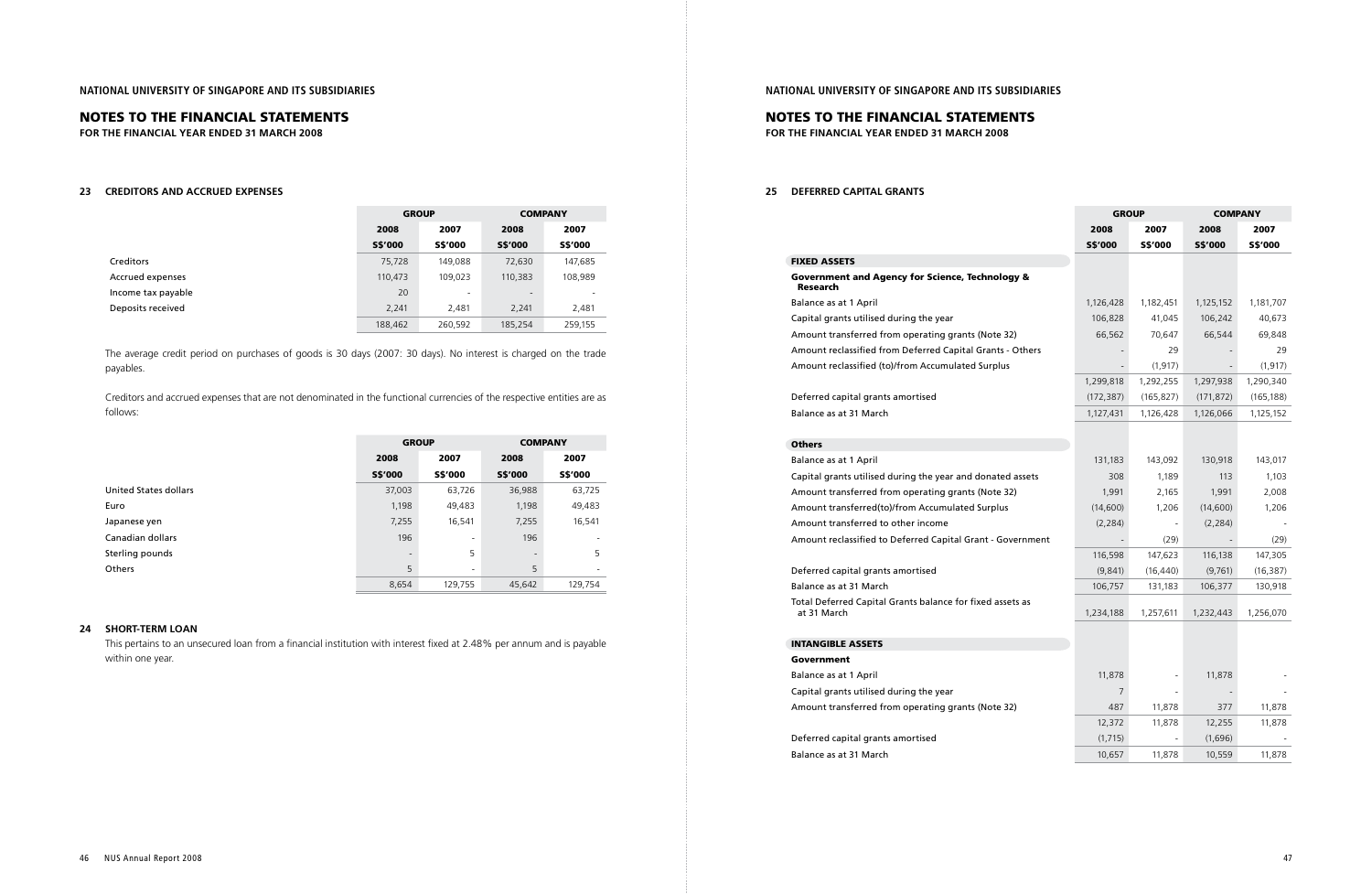**FOR THE FINANCIAL YEAR ENDED 31 MARCH 2008**

# **27 OTHER INCOME**

|                                                   | <b>GROUP</b>   |                | <b>COMPANY</b> |         |
|---------------------------------------------------|----------------|----------------|----------------|---------|
|                                                   | 2007<br>2008   |                | 2008<br>2007   |         |
|                                                   | <b>S\$'000</b> | <b>S\$'000</b> | <b>S\$'000</b> | S\$'000 |
| Courses and conference fees                       | 24,751         | 21,273         | 24,645         | 19,610  |
| Clinical fees/consultancy fees                    | 15,651         | 13,261         | 15,651         | 13,261  |
| Donations received                                | 59,123         | 82,182         | 59,123         | 82,182  |
| Rental income and student hostel residential fees | 33,598         | 31,651         | 30,977         | 29,833  |
| Others                                            | 52,495         | 30,728         | 51,316         | 29,462  |
|                                                   | 185,618        | 179.095        | 181.712        | 174,348 |

# **28 EXPENDITURE ON MANPOWER**

Wages and salaries Employer's contribution to Provident Funds Other staff benefits

| <b>GROUP</b>   |                | <b>COMPANY</b> |                |
|----------------|----------------|----------------|----------------|
| 2008           | 2007           | 2008           | 2007           |
| <b>S\$'000</b> | <b>S\$'000</b> | <b>S\$'000</b> | <b>S\$'000</b> |
| 619,920        | 550,022        | 610,969        | 543,811        |
| 40,244         | 33,364         | 39,524         | 32,859         |
| 14,427         | 9.690          | 13,770         | 9.410          |
| 674,591        | 593,076        | 664,263        | 586,080        |

 The compensation for twenty (2007: eighteen) and seventeen (2007: fifteen) key management personnel of the

# **29 KEY MANAGEMENT PERSONNEL COMPENSATION** Group and the Company respectively, are as follows:

Short-term benefits Post-employment benefits

|                | <b>GROUP</b>   | <b>COMPANY</b> |                |
|----------------|----------------|----------------|----------------|
| 2008           | 2007           | 2008           | 2007           |
| <b>S\$'000</b> | <b>S\$'000</b> | <b>S\$'000</b> | <b>S\$'000</b> |
| 10,302         | 7.727          | 9.909          | 7,134          |
| 286            | 125            | 255            | 109            |
| 10,588         | 7,852          | 10,164         | 7.243          |

# NOTES TO THE FINANCIAL STATEMENTS

**FOR THE FINANCIAL YEAR ENDED 31 MARCH 2008**

# **25 DEFERRED CAPITAL GRANTS (cont'd)**

|                                                                               | <b>GROUP</b>   |                          | <b>COMPANY</b> |                |
|-------------------------------------------------------------------------------|----------------|--------------------------|----------------|----------------|
|                                                                               | 2008           | 2007                     | 2008           | 2007           |
|                                                                               | <b>S\$'000</b> | <b>S\$'000</b>           | <b>S\$'000</b> | <b>S\$'000</b> |
| <b>Others</b>                                                                 |                |                          |                |                |
| Balance as at 1 April                                                         |                |                          |                |                |
| Amount transferred from operating grants (Note 32)                            | 234            | $\overline{\phantom{0}}$ | 234            |                |
|                                                                               | 234            |                          | 234            |                |
| Deferred capital grants amortised                                             | (25)           | $\overline{\phantom{0}}$ | (25)           |                |
| Balance as at 31 March                                                        | 209            | $\overline{\phantom{0}}$ | 209            |                |
| Total Deferred Capital Grants balance for intangible<br>assets as at 31 March | 10,866         | 11,878                   | 10,768         | 11,878         |
| Total Deferred Capital Grants balance as at 31 March                          | 1,245,054      | 1,269,489                | 1.243.211      | 1.267.948      |

### **26 ADVANCES FROM THE GOVERNMENT FOR STUDENT LOANS**

|                                                      | <b>GROUP AND COMPANY</b> |                |
|------------------------------------------------------|--------------------------|----------------|
|                                                      | 2008                     | 2007           |
|                                                      | <b>S\$'000</b>           | <b>S\$'000</b> |
| Balance as at 1 April                                | 223,283                  | 206,966        |
| Advances received from Government during the year    | 14,548                   | 16,317         |
|                                                      | 237,831                  | 223,283        |
| Miscellaneous expenditure                            | (10)                     |                |
| Balance as at 31 March                               | 237,821                  | 223,283        |
|                                                      |                          |                |
| Represented by:                                      |                          |                |
| Student tuition fee loans                            | 187,404                  | 177,180        |
| Study loans                                          | 48,082                   | 43,216         |
| Pooled investments, fixed deposits and bank balances | 2,335                    | 2,887          |
|                                                      | 237,821                  | 223,283        |

 The advances from the Government are for the purpose of extending loans to students mainly to assist them in paying their tuition fees. They are unsecured and repayable following the collection of the underlying loans (including interest as described in Note 15) by the Company from the students. The carrying amount of the advances approximate the fair value.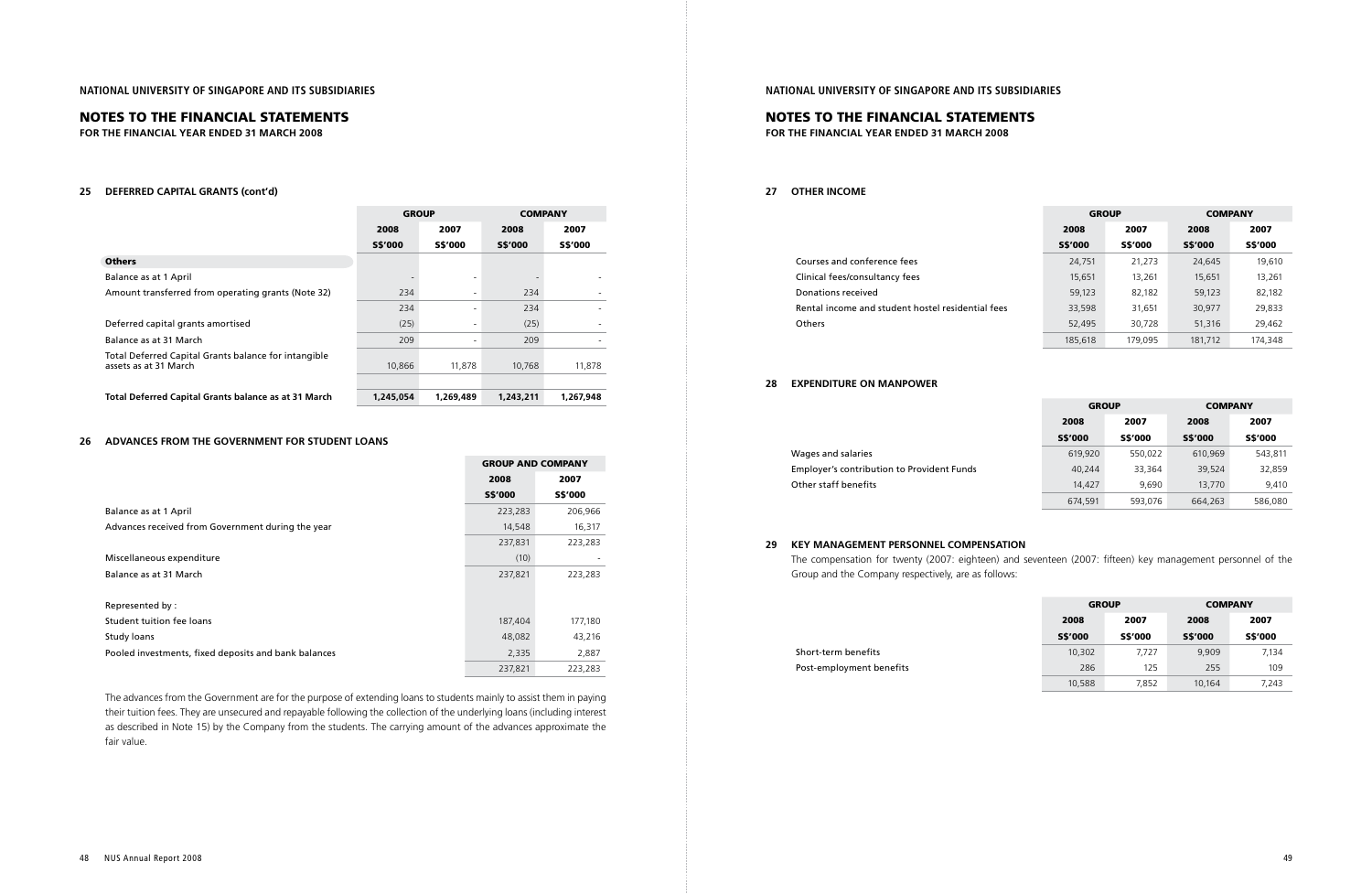**FOR THE FINANCIAL YEAR ENDED 31 MARCH 2008**

# **31 (DEFICIT)/SURPLUS BEFORE GRANTS**

 This is arrived at after charging/(crediting):

| ad and doubtful debts           |
|---------------------------------|
| ental expenses                  |
| orrowing cost expensed off      |
| oss on disposal of fixed assets |
| ixed assets written off         |
| esearch and development costs   |
|                                 |
|                                 |

|                                                                     | <b>GROUP</b>   |                | <b>COMPANY</b> |                |
|---------------------------------------------------------------------|----------------|----------------|----------------|----------------|
|                                                                     | 2008           | 2007           | 2008           | 2007           |
|                                                                     | <b>S\$'000</b> | <b>S\$'000</b> | <b>S\$'000</b> | <b>S\$'000</b> |
| Bad and doubtful debts                                              | 912            | 465            | 912            | 465            |
| Rental expenses                                                     | 4,930          | 3,834          | 4,832          | 3,672          |
| Borrowing cost expensed off                                         | 94             |                | 94             |                |
| Loss on disposal of fixed assets                                    | 4,196          | 1,895          | 4,141          | 1,654          |
| Fixed assets written off                                            | 13,138         | 6,131          | 13,138         | 6,131          |
| Research and development costs                                      | 300,447        | 245,413        | 300,447        | 245,413        |
|                                                                     |                |                |                |                |
| Borrowing costs incurred during the year is analysed as<br>follows: |                |                |                |                |
| Interest on short-term loan                                         | 1,250          |                | 1,250          |                |
| Less: amounts included in cost of qualifying fixed assets           | (1, 156)       |                | (1, 156)       |                |
| Borrowing cost expensed off                                         | 94             |                | 94             |                |

# **32 OPERATING GRANTS**

- **(a) Operating Grants (Government)** Operating grants utilised during the year Amount transferred to deferred capital grants
- **(b) Operating Grants (Agency for Science, Technology & Research)**

Operating grants utilised during the year Amount transferred to deferred capital grants

|    |                | <b>GROUP</b>   |                | <b>COMPANY</b> |
|----|----------------|----------------|----------------|----------------|
|    | 2008           | 2007           | 2008           | 2007           |
|    | <b>S\$'000</b> | <b>S\$'000</b> | <b>S\$'000</b> | <b>S\$'000</b> |
|    |                |                |                |                |
|    | 755,673        | 855,559        | 742,106        | 848,091        |
|    | (56, 041)      | (72, 349)      | (55, 913)      | (71, 550)      |
|    | 699,632        | 783,210        | 686,193        | 776,541        |
| JУ |                |                |                |                |
|    |                |                |                |                |
|    | 75,331         | 61,979         | 75,331         | 61,939         |
|    | (11,008)       | (10, 176)      | (11,008)       | (10, 176)      |
|    | 64,323         | 51,803         | 64,323         | 51,763         |
|    |                |                |                |                |
|    | 52,431         | 48,927         | 52,366         | 48,676         |
|    | (2,225)        | (2,165)        | (2,225)        | (2,008)        |
|    | 50,206         | 46,762         | 50,141         | 46,668         |

**(c) Operating Grants (Others)**

Operating grants utilised during the year Amount transferred to deferred capital grants

# NOTES TO THE FINANCIAL STATEMENTS

**FOR THE FINANCIAL YEAR ENDED 31 MARCH 2008**

# **30 INVESTMENT INCOME**

|                                                                                           | <b>GROUP</b>   |                |                | <b>COMPANY</b> |  |  |
|-------------------------------------------------------------------------------------------|----------------|----------------|----------------|----------------|--|--|
|                                                                                           | 2008           | 2007           | 2008           | 2007           |  |  |
|                                                                                           | <b>S\$'000</b> | <b>S\$'000</b> | <b>S\$'000</b> | <b>S\$'000</b> |  |  |
| Interest income:                                                                          |                |                |                |                |  |  |
| Government bonds                                                                          | 7,829          | 10,857         | 7,829          | 10,857         |  |  |
| Bonds/loan stocks in corporations/associated company                                      | 7,975          | 8,822          | 7,975          | 8,822          |  |  |
| Fixed deposits and bank current accounts                                                  | 8,602          | 25,008         | 8,517          | 24,871         |  |  |
|                                                                                           | 24,406         | 44,687         | 24,321         | 44,550         |  |  |
|                                                                                           |                |                |                |                |  |  |
| Dividend income:                                                                          |                |                |                |                |  |  |
| Quoted equity shares                                                                      | 6,357          | 12,297         | 6,357          | 12,297         |  |  |
| Unquoted equity shares                                                                    | 145            | 208            | 145            | 208            |  |  |
|                                                                                           | 6,502          | 12,505         | 6,502          | 12,505         |  |  |
|                                                                                           |                |                |                |                |  |  |
| Net (loss)/profit on sale of investments                                                  | (18, 669)      | 41,651         | (18, 620)      | 41,651         |  |  |
|                                                                                           |                |                |                |                |  |  |
| Transfer from investment revaluation reserve on sale<br>of available-for-sale investments | 10             |                | 10             |                |  |  |
|                                                                                           |                |                |                |                |  |  |
| Net foreign currency exchange gains                                                       | 102,499        | 5,439          | 102,499        | 5,439          |  |  |
|                                                                                           |                |                |                |                |  |  |
| Reversal of impairment loss on Savu Investments Ltd                                       |                |                |                | 21,941         |  |  |
|                                                                                           |                |                |                |                |  |  |
| Impairment loss on investments                                                            | (6, 521)       | (258)          | (6, 281)       |                |  |  |
|                                                                                           | 108,227        | 104,024        | 108,431        | 126,086        |  |  |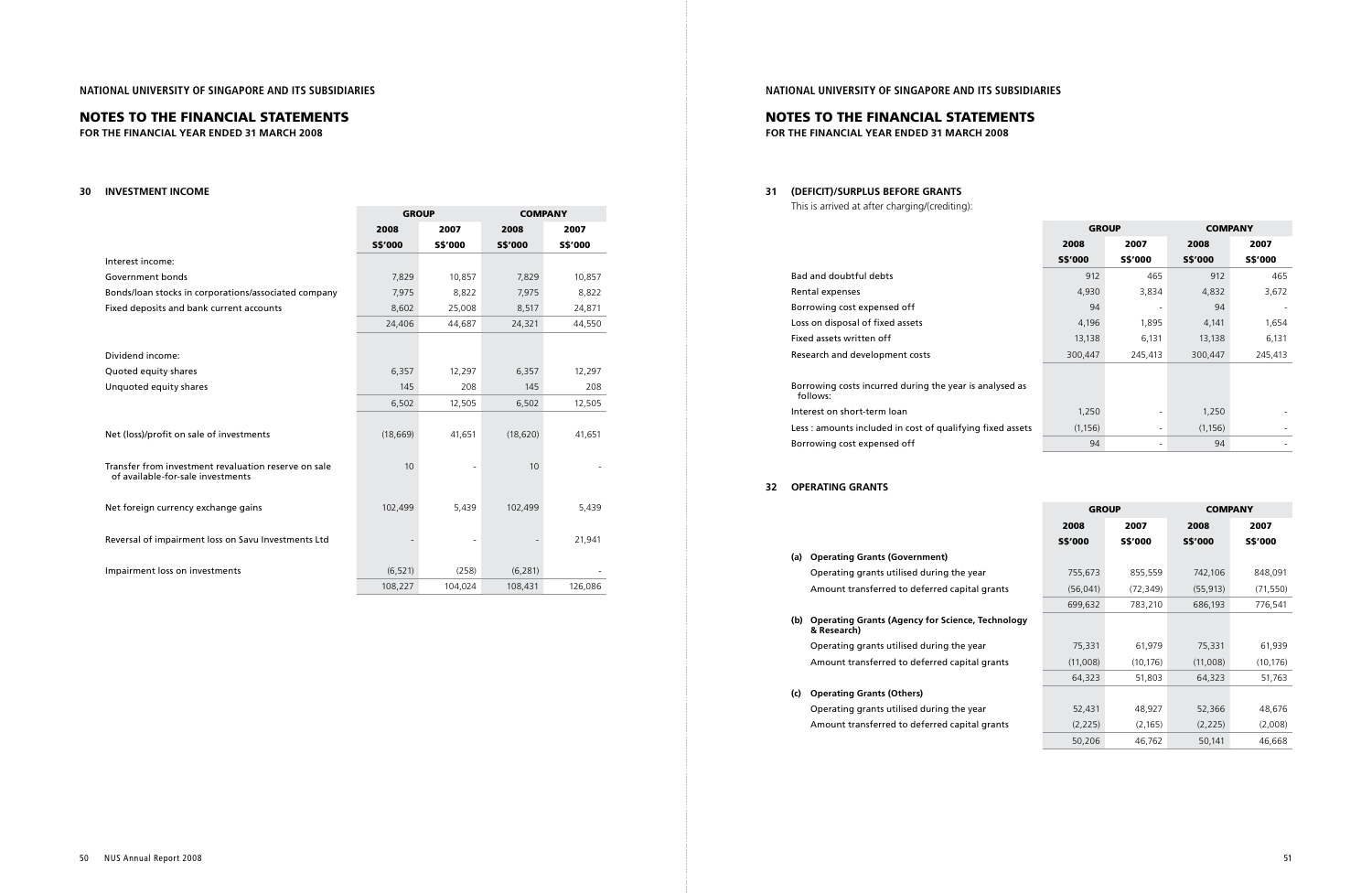**FOR THE FINANCIAL YEAR ENDED 31 MARCH 2008**

### **35 CONTINGENT LIABILITIES**

 In 2007, the Company terminated an agreement with a contractor due to unsatisfactory performance by the contractor. The contractor instituted proceedings for alleged loss and damages suffered due to the termination of the agreement. The total amount claimed against the Company is S\$30,774,000.

 The Company has disclaimed liability and is defending the action and has counter-claimed against the contractor. The Company's lawyers have advised that they are reasonably optimistic that the Company was entitled to terminate the contract with the contractor and that the Company is entitled to damages from the contractor. No provision has been recognised in the financial statements as the Company's management does not consider that there is any probable loss.

# **36 CAPITAL COMMITMENTS**

 Commitments by the Group in respect of equipment and expansion of the facilities, not provided for in the financial statements, are as follows :

Authorised and contracted for

| <b>GROUP</b>   |                | <b>COMPANY</b> |                |
|----------------|----------------|----------------|----------------|
| 2008           | 2007           | 2008           | 2007           |
| <b>S\$'000</b> | <b>S\$'000</b> | <b>S\$'000</b> | <b>S\$'000</b> |
| 171,697        | 103,864        | 171,697        | 103,864        |

# **37 RELATED PARTY TRANSACTIONS**

 Parties are considered to be related if one party has the ability to control the other party or exercise significant influence over the other party in making financial and operating decisions.

 The Group receives grants from the Ministry of Education (MOE) to fund its operations and is subject to certain controls set by MOE. Hence, other state-controlled enterprises are considered related parties of the Group. Many of the Group's transactions and arrangements are with related parties and the effect of these on the basis determined between the parties is reflected in these financial statements. The balances are unsecured, interest-free and repayable on demand.

 There were transactions with corporations in which certain trustees have an interest.

# NOTES TO THE FINANCIAL STATEMENTS

**FOR THE FINANCIAL YEAR ENDED 31 MARCH 2008**

### **33 INCOME TAX**

|                                            | <b>GROUP</b>           |                          | <b>COMPANY</b>           |                        |
|--------------------------------------------|------------------------|--------------------------|--------------------------|------------------------|
|                                            | 2008<br><b>S\$'000</b> | 2007<br><b>S\$'000</b>   | 2008<br><b>S\$'000</b>   | 2007<br><b>S\$'000</b> |
| Tax attributable to results is made up of: |                        |                          |                          |                        |
| Current income tax                         | 18                     | $\overline{\phantom{a}}$ | $\overline{\phantom{a}}$ |                        |

 Income tax varies from the amount of income tax determined by applying the Singapore income tax rate of 18% (2007: 18%) to surplus before income tax as a result of the following differences:

|                                             | <b>GROUP</b>   |                | <b>COMPANY</b> |                          |
|---------------------------------------------|----------------|----------------|----------------|--------------------------|
|                                             | 2008           | 2007           | 2008           | 2007                     |
|                                             | <b>S\$'000</b> | <b>S\$'000</b> | <b>S\$'000</b> | S\$'000                  |
| Income tax calculated at statutory tax rate | 32,972         | 86,859         | 46.633         | 71,617                   |
| Tax exemption                               | (32, 954)      | (86.859)       | (46, 633)      | (71, 617)                |
|                                             | 18             | -              | ۰              | $\overline{\phantom{0}}$ |

 There is no provision for income tax for the Company. As the Company is a charity registered under the Charity's Act, its income is exempt from tax under Section 13 of the Singapore Income Tax Act.

### **34 SURPLUS FOR THE YEAR**

 The net surplus for the year in the Income and Expenditure Statement of the Group of S\$183,161,000 (2007: S\$482,551,000) and Company of S\$259,070,000 (2007: S\$397,872,000) includes the following:

|                                                           | <b>GROUP &amp; COMPANY</b> |                |
|-----------------------------------------------------------|----------------------------|----------------|
|                                                           | 2008                       | 2007           |
|                                                           | <b>S\$'000</b>             | <b>S\$'000</b> |
| Non-endowed donations for specific purposes               | 59,123                     | 82,182         |
| Donated artifacts additions                               | 8,366                      |                |
| Change in fair value of investments                       | (114, 647)                 | 47,303         |
|                                                           | (47, 158)                  | 129,485        |
| And before setting aside funds for:                       |                            |                |
| - Transfer to Capital Preservation Account                | 56,493                     | 4,454          |
| - Transfer to Endowment Funds and Deferred Capital Grants | 6,386                      | 1,185          |
|                                                           | 62.879                     | 5.639          |

 The balance has been committed for various expenditures and initiatives.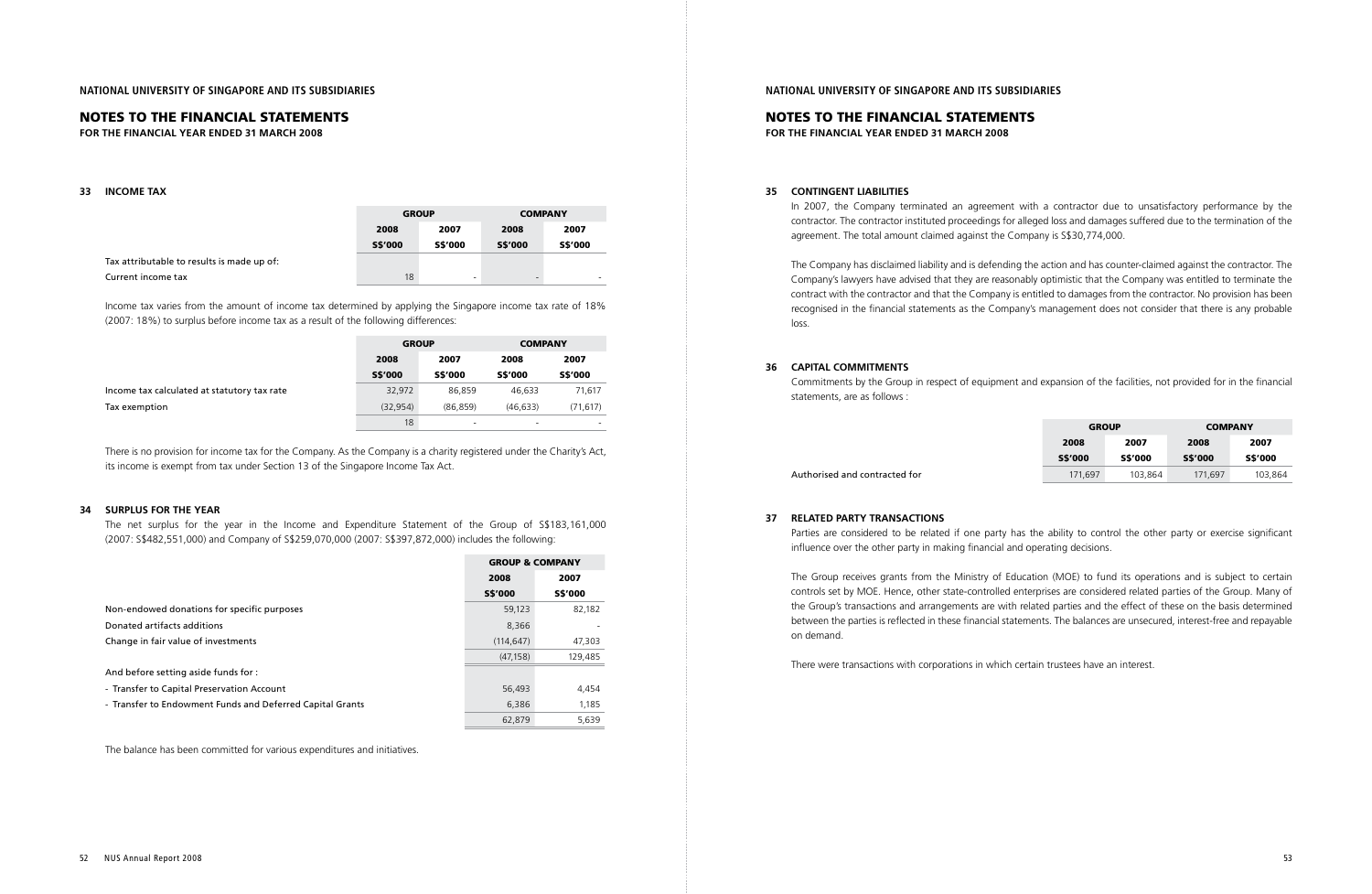# NATIONAL UNIVERSITY OF SINGAPORE ACADEMIC STAFF PROVIDENT FUND SCHEME

# **FINANCIAL STATEMENTS FOR THE FINANCIAL PERIOD FROM 01 APRIL 2007 TO 27 DECEMBER 2007**

Independent Auditors' Report

**Balance Sheet** 

Income and Expenditure Account

Statement of Changes in Members' Accounts and Re

Statement of Cash Flows

Notes to the Financial Statements

|         | Page      |
|---------|-----------|
|         | 56        |
|         | 57        |
|         | 58        |
| eserves | 59        |
|         | 60        |
|         | $61 - 66$ |

# NOTES TO THE FINANCIAL STATEMENTS

**FOR THE FINANCIAL YEAR ENDED 31 MARCH 2008**

# **37 RELATED PARTY TRANSACTIONS (cont'd)**

 Details of significant balances and transactions between the related parties are described below:

|                                   | <b>GROUP</b>   |                | <b>COMPANY</b> |                |
|-----------------------------------|----------------|----------------|----------------|----------------|
|                                   | 2008           | 2007           | 2008           | 2007           |
|                                   | <b>S\$'000</b> | <b>S\$'000</b> | <b>S\$'000</b> | <b>S\$'000</b> |
| <b>Balances</b>                   |                |                |                |                |
| <b>Debtors</b>                    | 252,189        | 499,825        | 251,712        | 499,790        |
| Creditors and accrued expenses    | 10,636         | 9,002          | 10,636         | 9,002          |
| <b>Deferred Capital Grants</b>    | 1,141,387      | 1,141,399      | 1,140,793      | 1,139,943      |
| Grants received in advance        | 40,705         | 80,833         | 40,705         | 80,226         |
|                                   |                |                |                |                |
| <b>Transactions</b>               |                |                |                |                |
| Non-endowed donations received    | 6,255          | 11,115         | 6,255          | 11,115         |
| Other income                      | 517            | 305            | 517            | 229            |
| Other operating expenditure       | 24,857         | 10,841         | 24,857         | 10,841         |
| Operating/capital grants received | 996,533        | 888,713        | 982,411        | 878,450        |

# **38 COMPARATIVE FIGURES**

 The comparative figures of the Company and the Group cover the financial period from 28 March 2006 (date of incorporation of the Company) to 31 March 2007.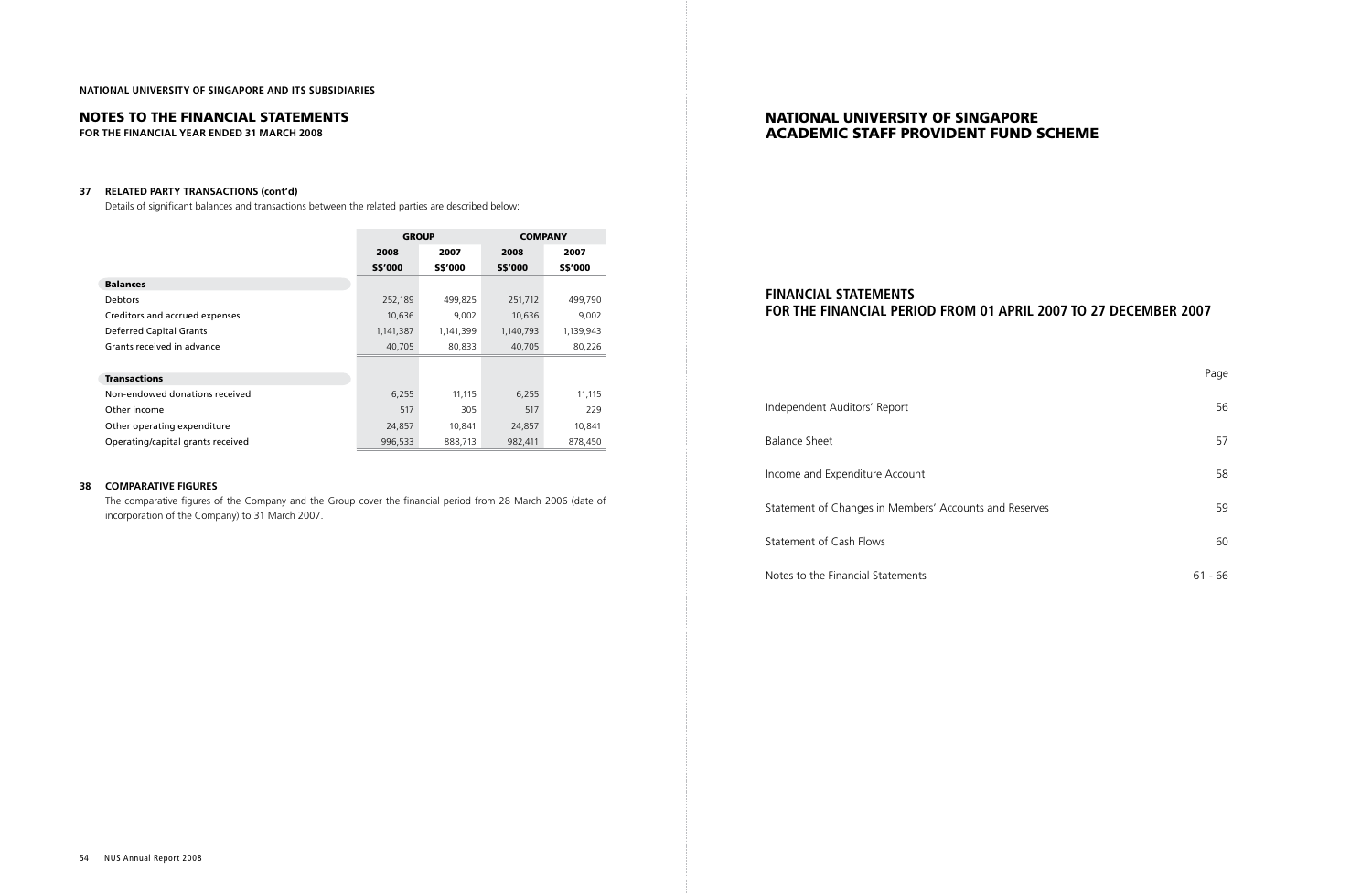# BALANCE SHEET

**AS AT 27 DECEMBER 2007**

### **TOTAL ASSETS**

# INVESTMENT FUND

# Represented by:

|                                              |                | 27 DEC 2007    | 31 MAR 2007 |
|----------------------------------------------|----------------|----------------|-------------|
|                                              | <b>Note</b>    | <b>S\$'000</b> | S\$'000     |
| <b>INVESTMENT FUND</b>                       |                |                |             |
| <b>Members' Accounts</b>                     |                | 261,886        | 248,466     |
| <b>Interest Equalisation Reserve Account</b> |                | 31,122         | 30,181      |
|                                              |                | 293,008        | 278,647     |
| Represented by:                              |                |                |             |
| <b>CURRENT ASSETS</b>                        |                |                |             |
| Held for trading investments                 | $\overline{4}$ |                | 4,258       |
| <b>Fixed Deposits</b>                        | 5              | 29,000         | 265,000     |
| <b>Accrued Interest Receivable</b>           |                | 134            | 4,069       |
| Due from the NUS Company                     |                |                | 84          |
| <b>Sundry Debtors</b>                        |                | 8              | 8           |
| <b>Tax Recoverable</b>                       |                | 1              | 16          |
| <b>Bank Balances</b>                         |                | 263,936        | 5,335       |
| <b>TOTAL ASSETS</b>                          |                | 293,079        | 278,770     |
| <b>CURRENT LIABILITIES</b>                   |                |                |             |
| <b>Ex-members' Balances</b>                  |                | 49             | 48          |
| <b>Sundry Creditors</b>                      |                | 22             | 75          |
| <b>TOTAL LIABILITIES</b>                     |                | 71             | 123         |
| <b>NET ASSETS</b>                            |                | 293,008        | 278,647     |
|                                              |                |                |             |

### CURRENT LIABILITIES

Approved by:

Professor Yong Kwet Yew **Agency Alleman** Agith Prasad Chairman **Secretary** Secretary Board of Management Board of Management

The accompanying notes form an integral part of the financial statements.

# INDEPENDENT AUDITORS' REPORT TO THE BOARD OF MANAGEMENT OF THE NATIONAL UNIVERSITY OF SINGAPORE ACADEMIC STAFF PROVIDENT FUND SCHEME

We have audited the accompanying financial statements of National University of Singapore Academic Staff Provident Fund Scheme (the "Scheme") which comprise the balance sheet of the Scheme as at 27 December 2007, the income and expenditure account, statement of changes in members' accounts and reserves and cash flows statement of the Scheme for the period from 1 April 2007 to 27 December 2007, and a summary of significant accounting policies and other explanatory notes, as set out on pages 57 to 66.

# **Management's Responsibility**

The Scheme's Board of Management is responsible for the preparation and fair presentation of these financial statements in accordance with the provisions of the National University of Singapore Statute 18 - Academic Staff Provident Fund Scheme (the "Act") and Singapore Financial Reporting Standards. This responsibility includes oversight of the designing, implementing and maintaining internal control relevant to the preparation and fair presentation of financial statements that are free from material misstatement, whether due to fraud or error; selecting and applying appropriate accounting policies, and making accounting estimates that are reasonable in the circumstances.

# **Auditors' Responsibility**

Our responsibility is to express an opinion on these financial statements based on our audit. We conducted our audit in accordance with Singapore Standards on Auditing. Those standards require that we comply with ethical requirements and plan and perform the audit to obtain reasonable assurance whether the financial statements are free from material misstatement.

An audit involves performing procedures to obtain audit evidence about the amounts and disclosures in the financial statements. The procedures selected depend on the auditors' judgement, including the assessment of the risks of material misstatement of the financial statements, whether due to fraud or error. In making those risk assessments, the auditor considers internal control relevant to the entity's preparation and fair presentation of the financial statements in order to design audit procedures that are appropriate in the circumstances, but not for the purpose of expressing an opinion on the effectiveness of the entity's internal control. An audit also includes evaluating the appropriateness of accounting policies used and the reasonableness of accounting estimates made by Board of Management, as well as evaluating the overall presentation of the financial statements. We believe that the audit evidence we have obtained is sufficient and appropriate to provide a basis for our audit opinion.

### **Opinion**

In our opinion, the financial statements are properly drawn up in accordance with the provisions of the Act and Singapore Financial Reporting Standards so as to give a true and fair view of the state of affairs of the Scheme as at 27 December 2007 and the results, changes in members' accounts and reserves and cash flows statement of the Scheme for the period from 1 April 2007 to 27 December 2007.

Deloitte & Touche Certified Public Accountants

Singapore 23 January 2008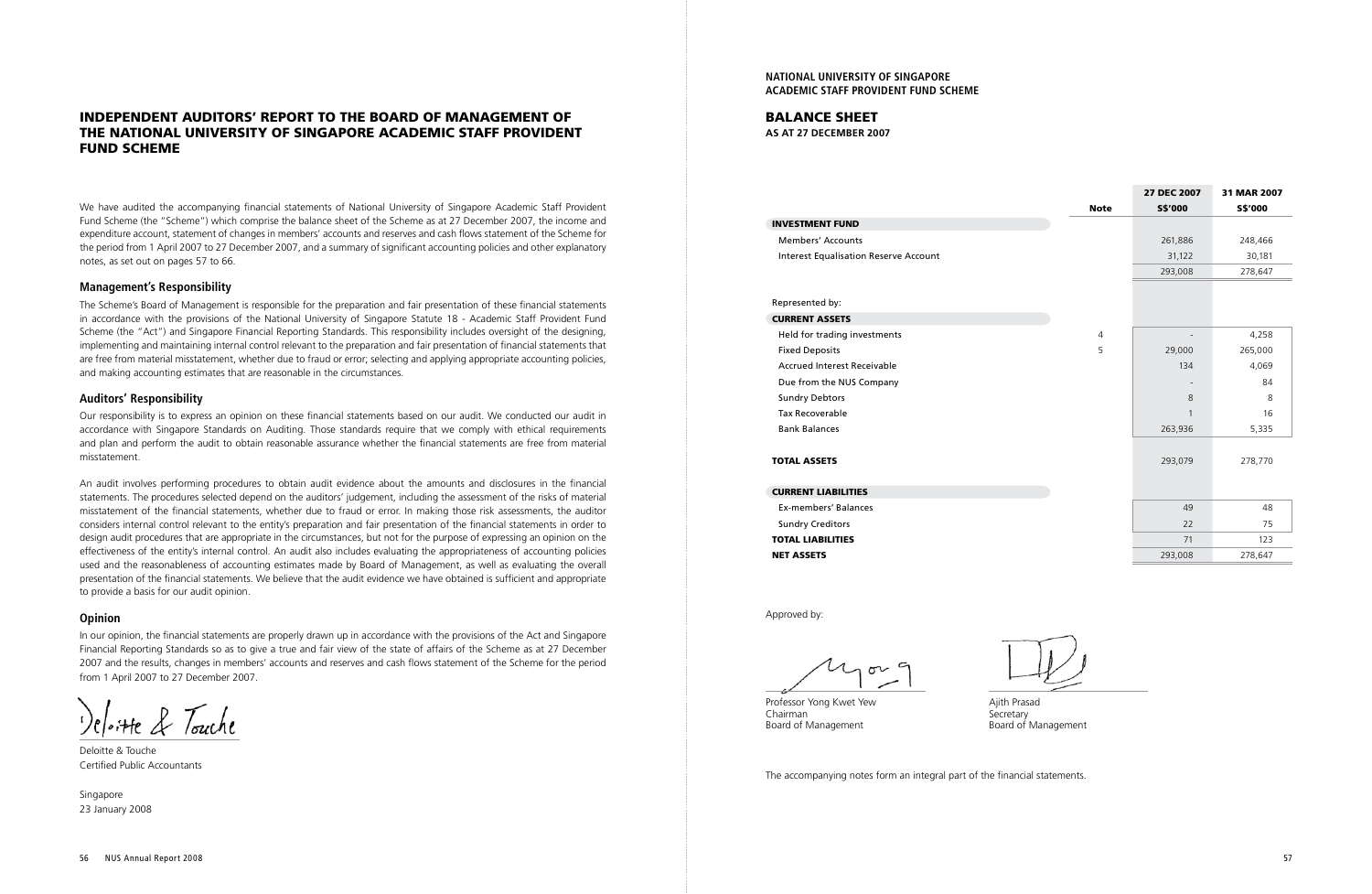# STATEMENT OF CHANGES in MEMBERS' ACCOUNTS AND RESERVES

**FOR THE FINANCIAL PERIOD FROM 01 APRIL 2007 TO 27 DECEMBER 2007**

# Balance as at 1 April 2006 **254,627 28,183 282,810**

|                                       | <b>Members'</b><br><b>Accounts</b> | <b>Interest</b><br><b>Equalisation</b><br><b>Reserve Account</b> | <b>Total</b>   |
|---------------------------------------|------------------------------------|------------------------------------------------------------------|----------------|
|                                       | <b>S\$'000</b>                     | <b>S\$'000</b>                                                   | <b>S\$'000</b> |
| <b>Balance as at 1 April 2006</b>     | 254,627                            | 28,183                                                           | 282,810        |
| Net contributions credited            | 14,110                             |                                                                  | 14,110         |
|                                       | 6,960                              |                                                                  | 6,960          |
| Withdrawals net of refunds            | (27, 231)                          |                                                                  | (27, 231)      |
|                                       | (6, 161)                           |                                                                  | (6, 161)       |
| Surplus for the financial year        |                                    | 1,998                                                            | 1,998          |
| Total recognised gain                 |                                    | 1,998                                                            | 1,998          |
| <b>Balance as at 31 March 2007</b>    | 248,466                            | 30,181                                                           | 278,647        |
| Net contributions credited            | 7,125                              |                                                                  | 7,125          |
| Interest credited                     | 5,330                              |                                                                  | 5,330          |
| Refunds net of withdrawals            | 965                                |                                                                  | 965            |
|                                       | 13,420                             |                                                                  | 13,420         |
| Surplus for the financial period      |                                    | 941                                                              | 941            |
| Total recognised gain                 |                                    | 941                                                              | 941            |
| <b>Balance as at 27 December 2007</b> | 261,886                            | 31,122                                                           | 293,008        |

The accompanying notes form an integral part of the financial statements.

# INCOME AND EXPENDITURE ACCOUNT

**FOR THE FINANCIAL PERIOD FROM 01 APRIL 2007 TO 27 DECEMBER 2007**

|                                                        | 01 APR 2007 TO<br>27 DEC 2007 | 01 APR 2006 TO<br>31 MAR 2007 |
|--------------------------------------------------------|-------------------------------|-------------------------------|
|                                                        | <b>S\$'000</b>                | S\$'000                       |
| <b>INCOME</b>                                          |                               |                               |
|                                                        |                               |                               |
| Interest from:                                         |                               |                               |
|                                                        |                               |                               |
| <b>Fixed Deposits</b>                                  | 5,948                         | 8,172                         |
| <b>Bank Balances</b>                                   | 21                            | 77                            |
|                                                        | 5,969                         | 8,249                         |
|                                                        |                               |                               |
| Change in fair values of held for trading investments  |                               | (68)                          |
|                                                        |                               |                               |
| <b>Dividends</b>                                       | 63                            | 490                           |
|                                                        |                               |                               |
| Profit on sale of investments                          | 242                           | 291                           |
|                                                        | 6,274                         | 8,962                         |
|                                                        |                               |                               |
| Less:                                                  |                               |                               |
|                                                        |                               |                               |
| <b>EXPENDITURE</b>                                     |                               |                               |
|                                                        |                               |                               |
| Interest credited to members' and ex-members' accounts | (5, 333)                      | (6,964)                       |
|                                                        |                               |                               |
| <b>Surplus for the financial period</b>                | 941                           | 1,998                         |

The accompanying notes form an integral part of the financial statements.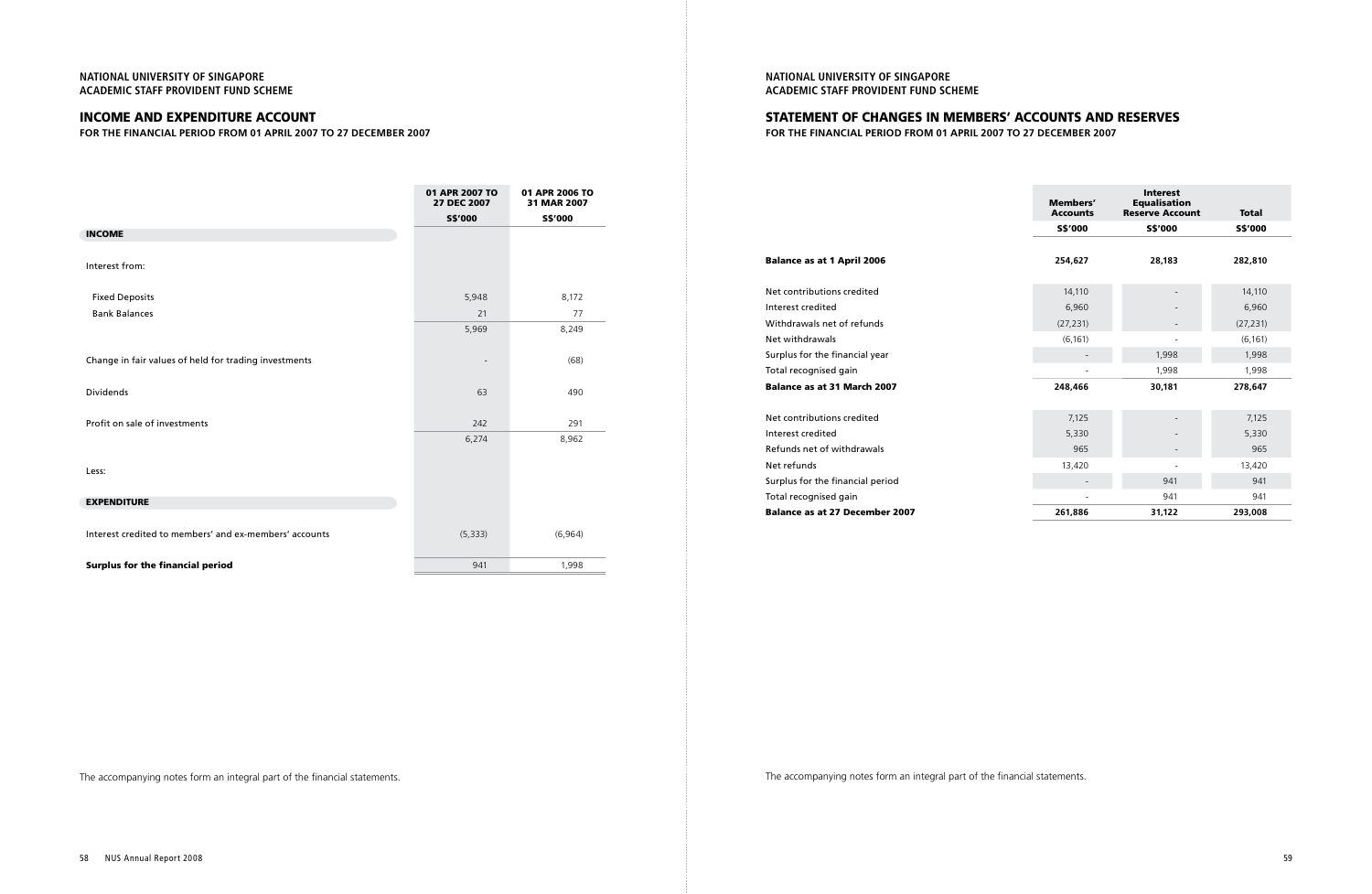# **NATIONAL UNIVERSITY OF SINGAPORE Academic Staff Provident Fund Scheme**

# NOTES TO THE FINANCIAL STATEMENTS **27 DECEMBER 2007**

# **1 PRINCIPAL ACTIVITY**

 The National University of Singapore Academic Staff Provident Fund Scheme is set up to manage and administer funds received for its members' accounts in accordance with Statute 18 established under the National University of Singapore Act, Chapter 204.

 With the corporatisation of National University of Singapore ("NUS Company") on 28 March 2006 and pursuant to the Corporatisation Exercise ("Corporatisation Exercise") undertaken by National University of Singapore, a statutory board of Singapore, the operations, business undertakings, assets and obligations were transferred to the NUS Company at their net assets values as at 1 April 2006. Notwithstanding Section 21, until such time as the ASPF Scheme is dissolved, Section 15 of and the Second Schedule to the National University of Singapore Act (Cap. 204) in force immediately before the appointed day and Statute 18 shall remain in force and shall continue to apply to the ASPF Scheme.

 The principal place of business is:

 Office of Financial Services ASPF Section National University of Singapore 21 Lower Kent Ridge Road Singapore 119077

 On 28 December 2006, the NUS Company announced its decision to dissolve the Academic Staff Provident Fund Scheme on 28 December 2007 through a merger with the Central Provident Fund, hence the current financial period's financial statements are made up to 27 December 2007.

# **2 SIGNIFICANT ACCOUNTING POLICIES (a) Basis of preparation**

 The financial statements have been prepared in accordance with the historical cost basis except for the revaluation of certain financial instruments. The financial statements are prepared on the basis that the Scheme will be dissolved subsequent to this financial period and members' balances as at 27 December 2007 will be transferred to their respective accounts in the Central Provident Fund. All outstanding assets and liabilities of the Scheme as at 27 December 2007 will be transferred to and administered by the NUS Company at their respective carrying amounts. The costs of dissolving the Scheme will be borne by the NUS Company.

 The financial statements are drawn up in accordance with the provisions of the National University of Singapore (Corporatisation) Act 2005 and Singapore Financial Reporting Standards ("FRSs").

# STATEMENT OF CASH FLOWS

**FOR THE FINANCIAL PERIOD ENDED 27 DECEMBER 2007**

|                                                          | 27 DEC 2007    | 31 MAR 2007    |
|----------------------------------------------------------|----------------|----------------|
|                                                          | <b>S\$'000</b> | <b>S\$'000</b> |
| <b>Operating activities:</b>                             |                |                |
| Surplus for the financial period/year                    | 941            | 1,998          |
| Adjustments for:                                         |                |                |
| Interest income                                          | (5,969)        | (8, 249)       |
| <b>Dividends</b>                                         | (63)           | (490)          |
| Interest credited to members' and ex-members' accounts   | 5,333          | 6,964          |
| Change in fair values of held for trading investments    |                | 68             |
| Profit on sale of investments                            | (242)          | (291)          |
| Operating surplus before reinvestment in working capital |                |                |
| Decrease in sundry creditors                             | (53)           | (23)           |
| Increase in sundry debtors                               |                |                |
| Decrease in amount due from the NUS Company              | 84             | 166            |
| Decrease in tax recoverable                              | 15             | 383            |
| <b>Cash generated from operating activities</b>          | 46             | 526            |
| Interest income received                                 | 9,904          | 6,918          |
| Interest paid to members                                 | (2)            | (3)            |
| Net contributions credited                               | 7,125          | 14,110         |
| Refunds net of withdrawals/(Withdrawals net of refunds)  | 965            | (27, 231)      |
| Net cash generated from/(used in) operating activities   | 18,038         | (5,680)        |
| <b>Investing activities:</b>                             |                |                |
| Dividend income received                                 | 63             | 490            |
| Proceeds from sale of held for trading investments       | 4,500          | 7,984          |
| Net cash from investing activities                       | 4,563          | 8,474          |
|                                                          |                |                |
| Net increase in cash and cash equivalents                | 22,601         | 2,794          |
| Cash and cash equivalents as at 1 April                  | 270,335        | 267,541        |
| Cash and cash equivalents as at Balance Sheet (Note A)   | 292,936        | 270,335        |

# **Note A**

Cash and cash equivalents in the cash flow statements consist of the following:

|                      | 27 DEC 2007<br><b>S\$'000</b> | 31 MAR 2007<br><b>S\$'000</b> |
|----------------------|-------------------------------|-------------------------------|
| <b>Bank balances</b> | 263,936                       | 5,335                         |
| Fixed deposits       | 29,000                        | 265,000                       |
|                      | 292,936                       | 270,335                       |

The accompanying notes form an integral part of the financial statements.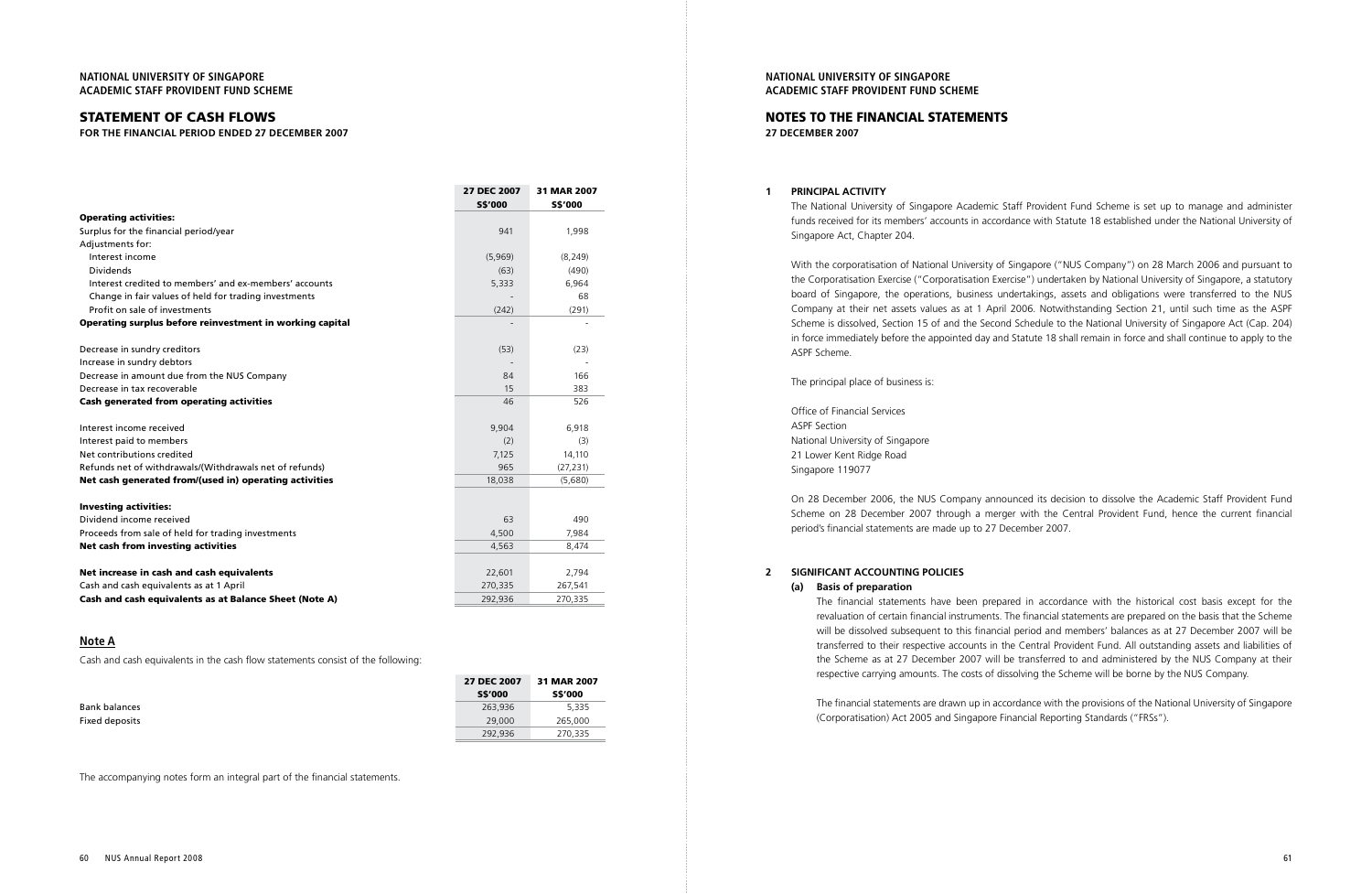**NATIONAL UNIVERSITY OF SINGAPORE Academic Staff Provident Fund Scheme**

# NOTES TO THE FINANCIAL STATEMENTS **27 DECEMBER 2007**

# **2 SIGNIFICANT ACCOUNTING POLICIES (cont'd) (b) Financial Instruments (cont'd)**

 Impairment of financial assets

 Financial assets, other than those at fair value through Income and Expenditure Account, are assessed for indicators of impairment at each balance sheet date. Financial assets are impaired where there is objective evidence that, as a result of one or more events that occurred after the initial recognition of the financial asset, the estimated future cash flows of the investment have been impacted. For financial assets carried at amortised cost, the amount of the impairment is the difference between the asset's carrying amount and the present value of estimated future cash flows, discounted at the original effective interest rate.

 The carrying amount of the financial asset is reduced by the impairment loss directly for all financial assets with the exception of trade receivables where the carrying amount is reduced through the use of an allowance account. When a trade receivable is uncollectible, it is written off against the allowance account. Subsequent recoveries of amounts previously written off are credited to Income and Expenditure Account. Changes in the carrying amount of the allowance account are recognised in Income and Expenditure Account.

### (ii) Financial liabilities and equity

 Financial liabilities and equity instruments issued by the Scheme are classified according to the substance of the contractual arrangements entered into and the definitions of a financial liability and an equity instrument. An equity instrument is any contract that evidences a residual interest in the assets of the Scheme after deducting all of its liabilities. The accounting policies adopted for specific financial liabilities are set out below.

### Sundry creditors

 Sundry creditors are measured at fair value, and are subsequently measured at amortised cost, using effective rate method.

### **(c) Impairment of tangible assets**

 At each balance sheet date, the Scheme reviews the carrying amounts of its tangible assets to determine whether there is any indication that those assets have suffered an impairment loss. If any such indication exists, the recoverable amount of the asset is estimated in order to determine the extent of the impairment loss (if any). Where it is not possible to estimate the recoverable amount of an individual asset, the Scheme estimates the recoverable amount of the cash-generating unit to which the asset belongs.

 Recoverable amount is the higher of fair value less costs to sell and value in use. In assessing value in use, the estimated future cash flows are discounted to their present value using a pre-tax discount rate that reflects current market assessments of the time value of money and the risks specific to the asset.

NOTES TO THE FINANCIAL STATEMENTS **27 DECEMBER 2007**

# **2 SIGNIFICANT ACCOUNTING POLICIES (cont'd)**

### **(a) Basis of preparation (cont'd)**

 In the current financial period, the Scheme has adopted all the new and revised FRSs and Interpretations of FRSs ("INT FRSs") relevant to its operations and effective for annual periods beginning on or after 1 April 2007. The adoption of these new/revised FRSs and INT FRSs does not result in changes to the Scheme's accounting policies and has no material effect on the amounts reported for the current period or prior years.

 As the ASPF Scheme will be dissolved on 27 December 2007, the FRSs and INT FRSs and amendment to FRS that were issued but not effective at the date of authorisation of these financial statements will not be relevant to the ASPF Scheme.

### **(b) Financial Instruments**

 Financial assets and liabilities are recognised on the Scheme's balance sheet when the Scheme becomes a party to the contractual provisions of the instrument.

### (i) Financial Assets

# Cash and cash equivalents

 Cash and cash equivalents comprise cash on hand, bank balances and fixed deposits that are readily convertible to a known amount of cash and are subject to an insignificant risk of change in value.

### Receivables

 Receivables are measured at initial recognition at fair value, and are subsequently measured at amortised cost using the effective interest rate method. Interest is recognised by applying the effective interest rate method, except for debtors when the recognition of interest would be immaterial. Appropriate allowances for doubtful debts are recognised in the Income and Expenditure Account based on a review of all outstanding amounts as at the period end. Bad debts are written off during the financial period in which they are identified.

### Investments

 Investments are recognised and de-recognised on a trade date basis when the purchase or sale of an investment is under a contract whose terms require delivery of the investment within the timeframe established by the market concerned, and are initially measured at fair value, net of transaction costs except for those financial assets classified as at fair value through Income and Expenditure Account which are initially measured at fair value.

 Investments designated as at fair value through Income and Expenditure Account at inception

 Investments designated as at fair value through Income and Expenditure Account at inception are those that are managed, and their performances are evaluated on a fair value basis, in accordance with a documented Scheme's investment strategy. Financial assets at fair value through Income and Expenditure Account are stated at fair value, with any resultant gain or loss recognised in income or expenditure. Fair value is determined in the manner described in the notes to the financial statements.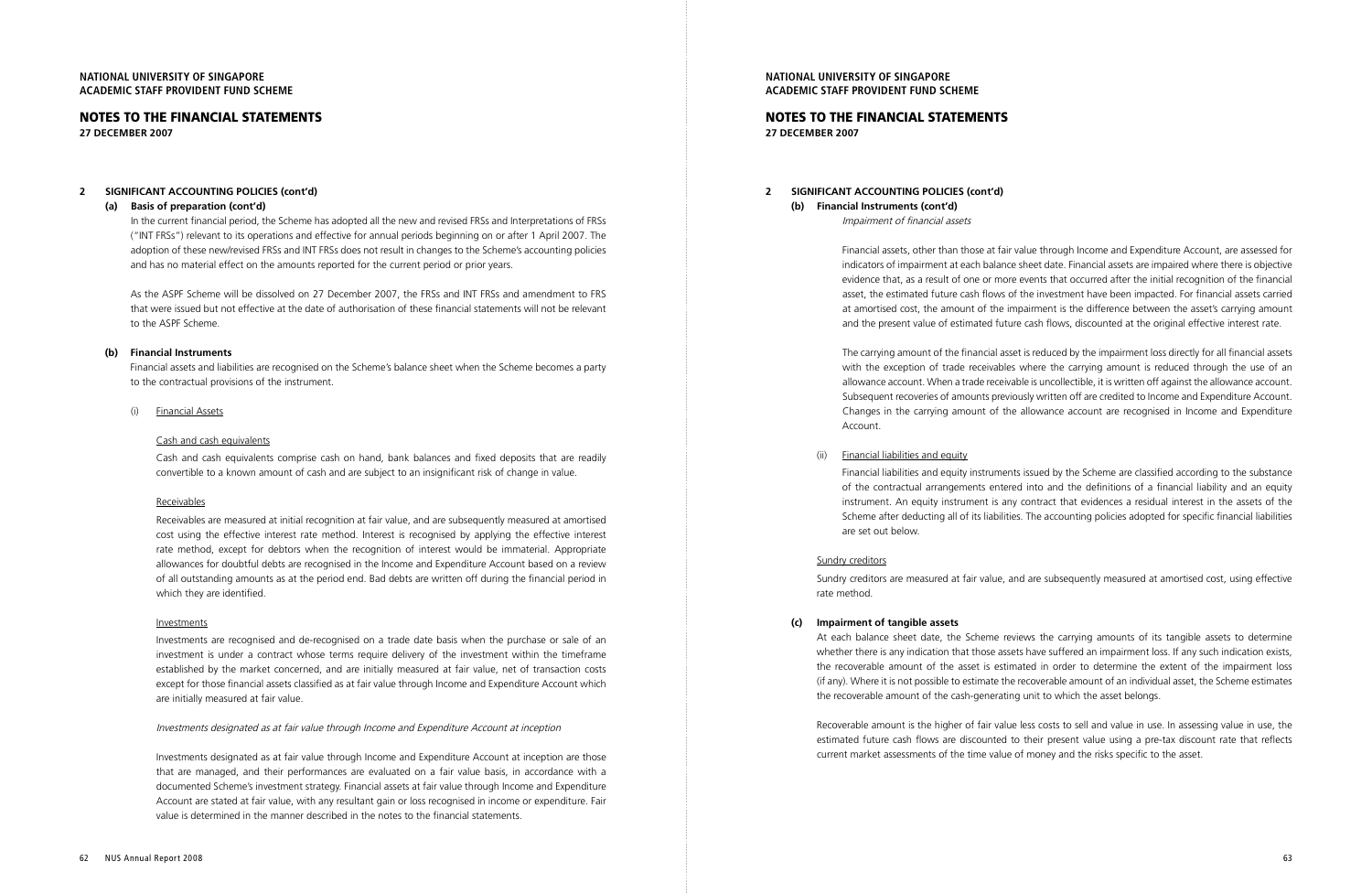**NATIONAL UNIVERSITY OF SINGAPORE Academic Staff Provident Fund Scheme**

# NOTES TO THE FINANCIAL STATEMENTS **27 DECEMBER 2007**

# **2 SIGNIFICANT ACCOUNTING POLICIES (cont'd)**

**(h) Interest Equalisation Reserve Account (cont'd)** In the years in which the annual surplus of the Scheme is insufficient to credit interest to members' accounts, interest amounts as specified by the Board of Management would be transferred from this reserve to members' accounts.

### **(i) Foreign Currencies**

 The financial statements of the Scheme are presented in Singapore dollars, which is the functional currency of the Scheme, and the presentation currency for the financial statements.

 In preparing the financial statements of the Scheme, transactions in currencies other than the Scheme's functional currency are recorded at the rates of exchange prevailing on the date of the transaction. At each balance sheet date, monetary items denominated in foreign currencies are retranslated at the rates prevailing on the balance sheet date.

 Exchange differences arising on the settlement of monetary items, and on retranslation of monetary items are included in the Income and Expenditure Account.

### **(j) Financial Risk Management**

 The Scheme's income and operating cash flows are not materially affected by changes in market interest

 The Scheme has no significant concentrations of credit risk. Measures are in place to ensure that receivables are collected on a timely basis. Cash and fixed deposits are held with creditworthy financial institutions.

- (i) Foreign exchange risk The Scheme is not materially exposed to foreign exchange risk.
- (ii) Interest rate risk rates. As a policy, the Scheme does not hedge interest rate risks.
- (iii) Credit risk
- (iv) Liquidity risk
- (v) Fair value of Financial Assets and Financial Liabilities due to the relatively short term maturity of these financial instruments.

 The Scheme monitors and maintains a level of cash and bank balances deemed adequate by the Management to finance the Scheme's operations and mitigate the effects of fluctuations in cash flows.

 The carrying amount of the Scheme's financial assets and liabilities approximate their respective fair values

NOTES TO THE FINANCIAL STATEMENTS **27 DECEMBER 2007**

# **2 SIGNIFICANT ACCOUNTING POLICIES (cont'd)**

### **(c) Impairment of tangible assets (cont'd)**

 If the recoverable amount of an asset (or cash-generating unit) is estimated to be less than its carrying amount, the carrying amount of the asset (or cash-generating unit) is reduced to its recoverable amount. An impairment loss is recognised immediately in the Income and Expenditure Account, unless the relevant asset is carried at a revalued amount, in which case the impairment loss is treated as a revaluation decrease.

 Where an impairment loss subsequently reverses, the carrying amount of the asset (or cash-generating unit) is increased to the revised estimate of its recoverable amount, but so that the increased carrying amount does not exceed the carrying amount that would have been determined had no impairment loss been recognised for the asset (or cash-generating unit) in prior years. A reversal of an impairment loss is recognised immediately in the Income and Expenditure Account, unless the relevant asset is carried at a revalued amount, in which case the reversal of the impairment loss is treated as a revaluation increase.

### **(d) Basis of recognising income**

 Interest income is accrued on a time proportionate basis, by reference to the principal outstanding and at the interest rate applicable, on an effective yield basis.

 Dividend income from investments is recognised when the right to receive payment has been established.

### **(e) Expenditure**

 All expenses incurred in administering the Scheme are borne by the NUS Company except for brokerage, commission, stamp duty and other expenses incidental to the buying and selling of investments or collection of dividends or interest on investments of the Investment Fund.

# **(f) Members' contribution**

 Contributions by members are recognised on the accrual basis. All contributions to the Scheme are paid into the Investment Fund.

### **(g) Interest on Members' Accounts**

 Interest at such rate as the Board of Management may determine is credited to each member's account quarterly on the opening balance of each quarter out of the income received from the Investment Fund provided that such interest shall only be compounded after the expiry of the financial year in which such interest is credited.

 Any balance of the income remaining after crediting to members' accounts is transferred to the Interest Equalisation Reserve Account in accordance with Statute 18.

# **(h) Interest Equalisation Reserve Account**

 The Interest Equalisation Reserve Account was previously established under Clause 11 of Statute 18 and built up from appropriations from the annual surplus of the Scheme. No change has been made to this clause since the establishment of National University of Singapore (Corporatisation) Act 2005.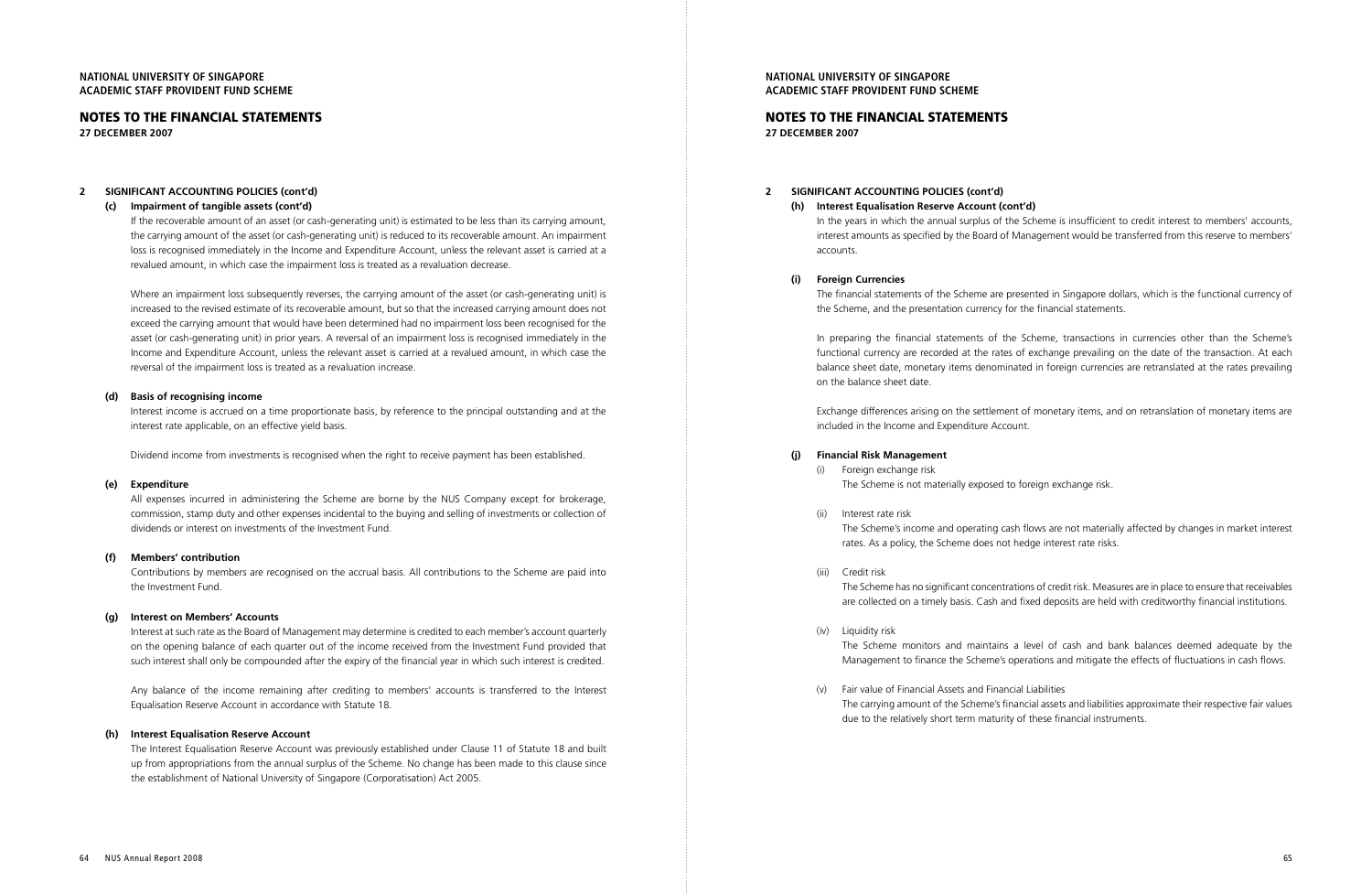# NOTES TO THE FINANCIAL STATEMENTS **27 DECEMBER 2007**

# **3 CRITICAL ACCOUNTING JUDGEMENTS AND KEY SOURCES OF ESTIMATION UNCERTAINTY**

 In the application of the Scheme's accounting policies, which are described in Note 2, the Board of Management is required to make judgments, estimates and assumptions about the carrying amounts of assets and liabilities that are not readily apparent from other sources. The estimates and associated assumptions are based on historical experience and other factors that are considered to be relevant. Actual results may differ from these estimates.

 The estimates and underlying assumptions are reviewed on an ongoing basis. Revisions to accounting estimates are recognised in the period in which the estimate is revised if the revision affects only that period, or in the period of the revision and future periods if the revision affects both current and future periods.

# **(a) Critical judgments in applying the Scheme's accounting policies**

 There are no critical judgements that Management has made in the process of applying the entity's accounting policies and that have significant effect on the amounts recognised in financial statements.

# **(b) Key sources of estimation uncertainty**

 There are no key assumptions concerning the future, and other key sources of estimation uncertainty at the balance sheet date, that have a significant risk of causing a material adjustment to the carrying amounts of assets and liabilities to be transferred to the NUS Company.

# **4 HELD FOR TRADING INVESTMENTS**

|                       | 27 Dec 2007              | 31 Mar 2007    |
|-----------------------|--------------------------|----------------|
|                       | <b>S\$'000</b>           | <b>S\$'000</b> |
| <b>Equity Shares:</b> |                          |                |
| - At fair value       | $\overline{\phantom{0}}$ | 4.258          |

 The fair value of equity shares as at 31 March 2007 was based on the last bid quoted market prices on that date.

# **5 EFFECTIVE INTEREST RATES**

 Fixed deposits bear an effective interest of 0.98% to 3.50% (31 March 2007 : 1.95% to 3.50%) per annum and for a tenor of approximately 271 days (31 March 2007 : 365 days).

# **6 ADMINISTRATION COST**

 The cost directly attributable to the administration of the Scheme during the financial period under review was \$336,357 (31 March 2007 : \$478,000). This cost is borne entirely by the NUS Company.

### **7 AUTHORISATION OF FINANCIAL STATEMENTS**

 The Board of Management authorised these financial statements for issue on 23 January 2008.

**NOTES**